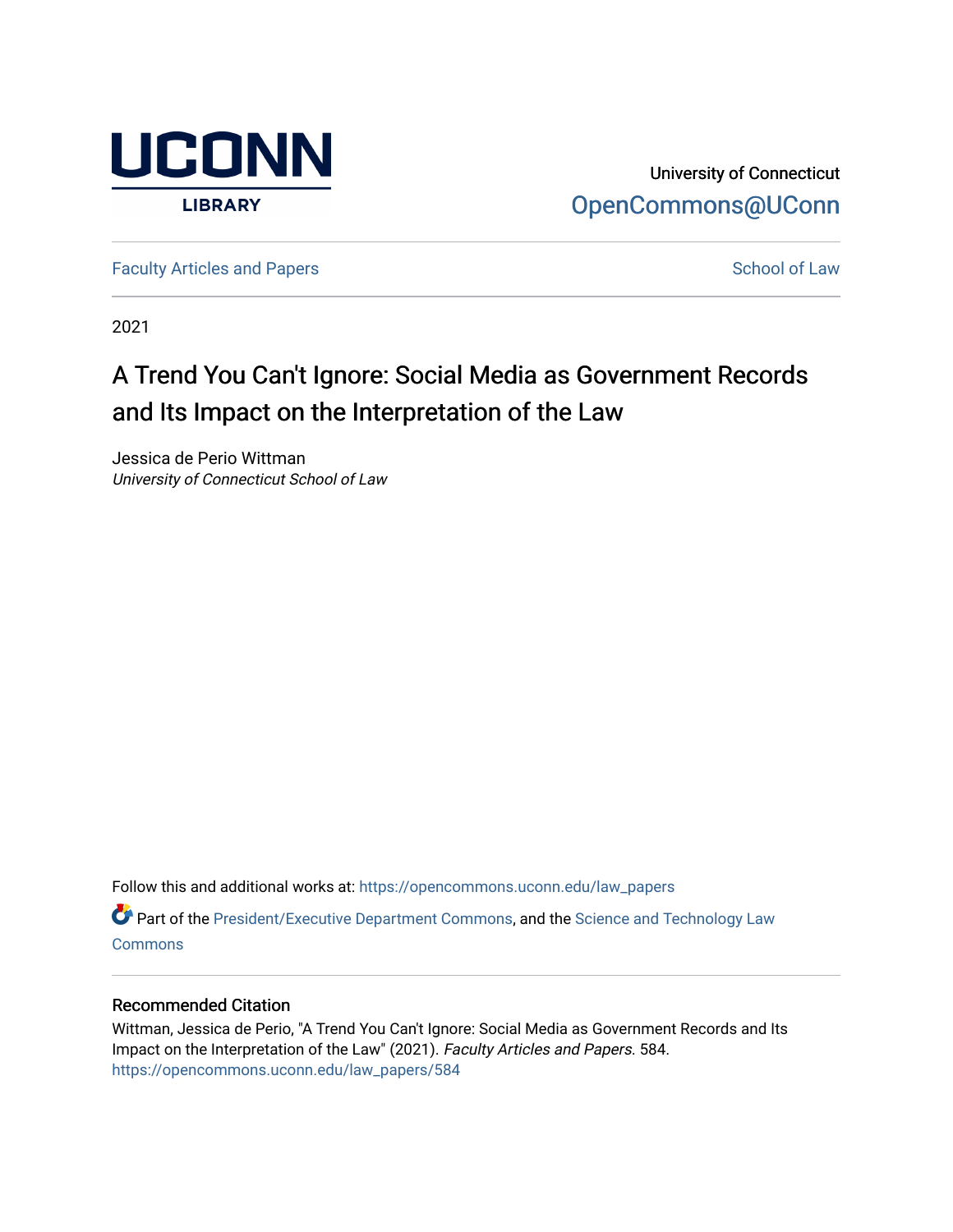# **A TREND YOU CAN'T IGNORE: SOCIAL MEDIA AS GOVERNMENT RECORDS AND ITS IMPACT ON THE INTERPRETATION OF THE LAW**

*Jessica de Perio Wittman*\*

#### **ABSTRACT**

There has been a sharp increase in official communications from government agencies and elected officials that occur initially, primarily, and even solely, on social media. The Federal Records Act (FRA), Presidential Records Act (PRA) and the Freedom of Information Act (FOIA) govern the retention, access, preservation and disclosure of records produced by the federal government. Recent litigation has highlighted why courts, attorneys, and other legal researchers must consider social media as a primary source of government information, particularly when records may become inaccessible once a social media post is modified or deleted, or when technology becomes obsolete. Additionally, as social media platforms are invoked to preserve the historical record, the absence of clear and consistent retention policies for social media compounds access and preservation issues researchers face when government information is digitally erased days—or even minutes—after it appears. This article establishes that until clear and consistent retention policies exist and there are systemic ways to access and preserve social media as government information, the definition

<sup>\*</sup> Jessica de Perio Wittman, B.A. Political Science, State University of New York at Stony Brook (2001); B.A. English, State University of New York at Stony Brook (2001); B.A. Sociology, State University of New York, University at Buffalo. (2003); J.D. Seattle University School of Law (2006); M.L.S. State University of New York at Buffalo (2007). Ms. de Perio Wittman is the Director of the Law Library, Associate Professor of Law, and Cornelius J. Scanlon Scholar at the University of Connecticut School of Law. The author would like to thank Hannah Bergman from the National Archives and Records Administration for her perspective on the issues presented in this article. The author would also like to thank Douglas Cox and Leslie C. Levin for their insight and critique. The author would also like to thank Haley Hinton,

Sarah N. Hollis, Stephanie Javarauckas, Amy Saji, and Chanwon Yoon for their research assistance.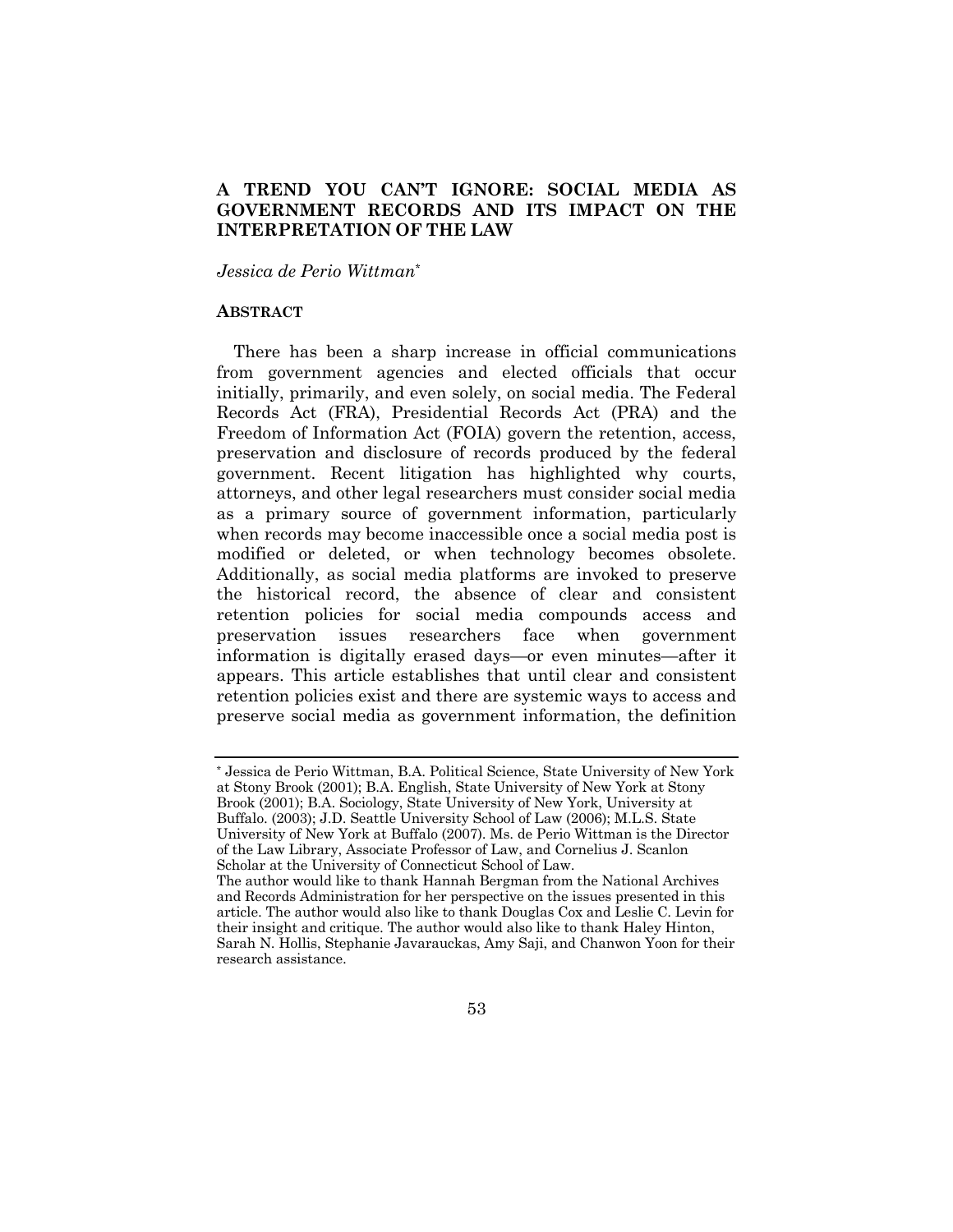of a "record" becomes irrelevant.

#### **INTRODUCTION**

In July 2017, President Donald Trump announced his decision to ban transgender troops in the span of three tweets:

After consultation with my Generals and military experts, please be advised that the United States Government will not accept or allow . . . Transgender individuals to serve in any capacity in the U.S. Military. Our military must be focused on decisive and overwhelming . . . victory and cannot be burdened with the tremendous medical costs and disruption that transgender in the military would entail. Thank you. $<sup>1</sup>$ </sup>

President Barack Obama may have been able to harness the power of social media in his election campaign in 2008,<sup>2</sup> but President Donald Trump has accelerated the use of social media through his "unprecedented use of Twitter from the Oval Office, and [through] regularly us[ing] it to share thoughts and announcements on politics and diplomacy."3 The adoption of social media has also expanded to other areas of the executive branch and to members of Congress.4 As of July 2020, the U.S.

<sup>1</sup> Donald J. Trump (@realDonaldTrump), TWITTER (July 26, 2017, 8:55 AM), https://twitter.com/realDonaldTrump/status/890193981585444864; Donald J. Trump (@realDonaldTrump), TWITTER (July 26, 2017, 9:04 AM),

https://twitter.com/realDonaldTrump/status/890196164313833472.; Donald J. Trump (@realDonaldTrump), TWITTER (July 26, 2017, 9:08 AM),

https://twitter.com/realDonaldTrump/status/890197095151546369.

<sup>2</sup> *See* Jennifer Aaker & Victoria Chang, *Obama and the Power of Social Media and Technology*, STAN. GRADUATE SCH. OF BUS. (Aug. 27, 2009),

https://www.gsb.stanford.edu/faculty-research/case-studies/obama-power-socialmedia-technology (discussing Obama's use of social media in his campaign).

<sup>3</sup> Rachel Treisman, *As President Trump Tweets and Deletes, The Historical Record Takes Shape*, NPR (Oct. 25, 2019, 9:17 AM),

https://www.npr.org/2019/10/25/772325133/as-president-trump-tweets-anddeletes-the-historical-record-takes-shape.

<sup>&</sup>lt;sup>4</sup> Social media accounts for executive branch agencies can be located in the U.S. Digital Registry. *U.S. Digital Registry*, DIGITAL.GOV,

https://digital.gov/services/u-s-digital-registry/ (last visited July 8, 2020). For social media accounts held by Congressional members, see JACOB R. STRAUS, CONG. RESEARCH SERV., R45337, SOCIAL MEDIA ADOPTION BY MEMBERS OF CONGRESS: TRENDS AND CONGRESSIONAL CONSIDERATIONS (Oct. 9, 2018), https://fas.org/sgp/crs/misc/R45337.pdf (explaining that members of Congress and their constituents utilize social media to communicate).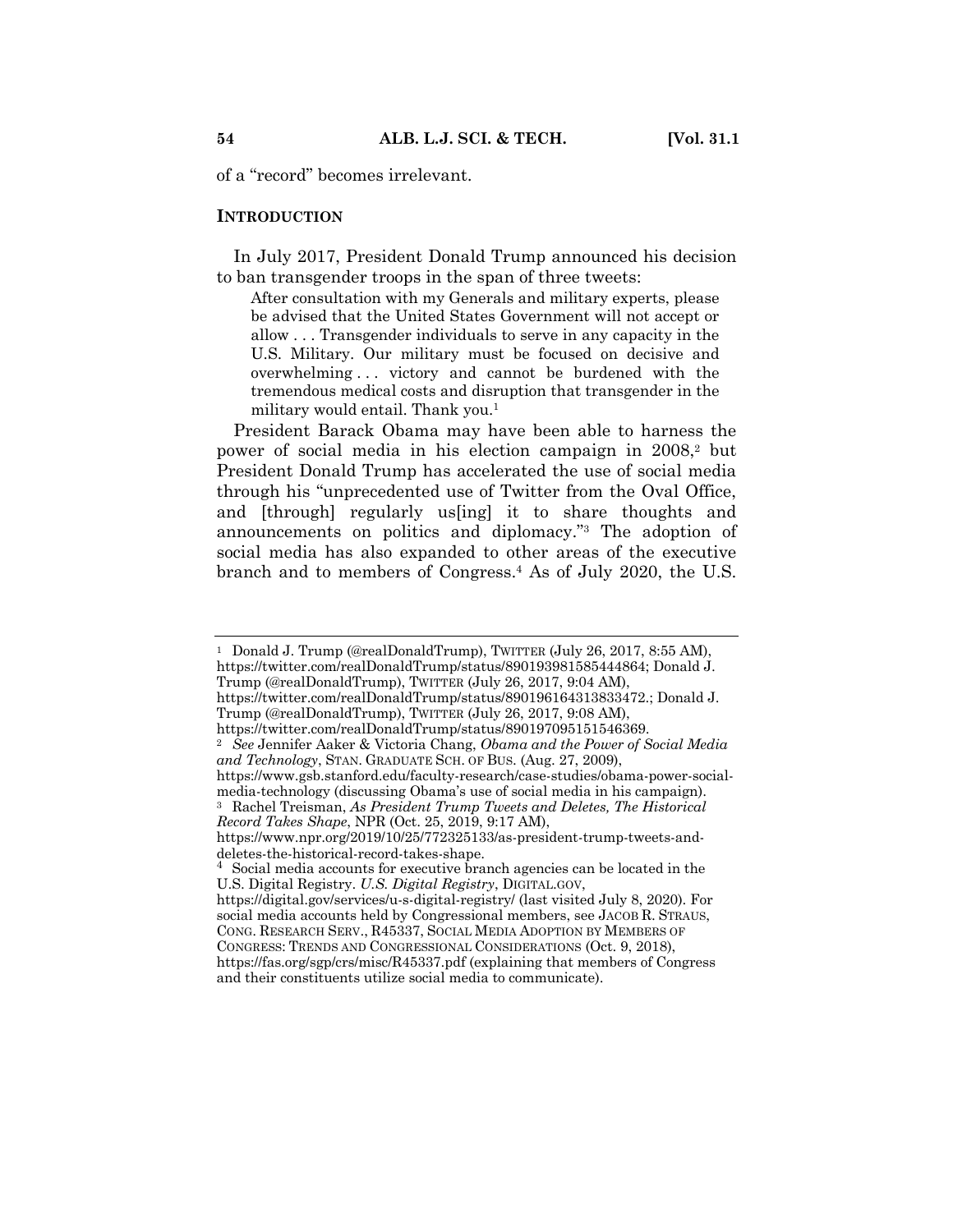Digital Registry<sup>5</sup> had over 6,000 active official social media accounts that represent U.S. government agencies, organizations, and programs.<sup>6</sup> Those accounts "are managed by federal agencies, heads of agencies, or members of the President's Cabinet."7 The @unitedstates project reports over 1,000 official social media accounts used by legislators in the 116th Congress.8 Twitter, Facebook, YouTube, and Instagram are among the predominant social media platforms that have allowed agencies and elected government officials to interact directly with their constituents and the public at large.<sup>9</sup>

Social media allows users to participate, engage, and network within online communities, in order to share information, ideas, personal messages, and other content.10 In an effort to meet the public where they are, the federal government turned to social media platforms to convey just-in-time11 government

<sup>5</sup> *U.S. Digital Registry*, *supra* note 4. The federal government manages the U.S. Digital Registry, which is "an inventory of official government social media accounts, mobile websites and apps, as reported and authenticated by federal managers." *Id.* It "serves as a resource for agencies, citizens, and developers to confirm the official status of social media and public-facing collaboration accounts, mobile apps, and mobile websites." *Id.*

<sup>6</sup> This statistic is current as of July 8, 2020. *Search the Registry,* U.S. DIG. REGISTRY, https://usdigitalregistry.digitalgov.gov/ (last visited July 8, 2020). The U.S. Digital Registry was created by the General Services Administration to "[h]elp prevent exploitation from unofficial sources, phishing scams, or malicious entities." *Id*.

<sup>7</sup> *Id*.

<sup>8</sup> This statistic is current as of November 2, 2020. *See* THE @UNITEDSTATES PROJECT, https://theunitedstates.io/ (last visited Nov. 2, 2020). The "@unitedstates project is a shared commons of data and tools for the United States." *Id.* The legislators-social-media.yaml dataset is "designed to include accounts that are paid for with public funds and which represent official communications of their office." *Unitedstates/congress-legislators,* THE @UNITEDSTATES PROJECT, https://github.com/unitedstates/congress-legislators (last visited Nov. 2, 2020). The @unitedstates Project "relies on reasonable verification from the legislative office about the status of their accounts." *Id.* <sup>9</sup> *See* Straus, *supra* note 4, at 2–3 (explaining the statistics and indicating that "nearly all Members of Congress have accounts on the three oldest platforms– Twitter, Facebook, and YouTube"); *see also* THE @UNITEDSTATES PROJECT, *supra* note 8.

<sup>10</sup> *See Social Media*, MERRIAM-WEBSTER (2004), https://merriamwebster.com/dictionary/social%20media.

<sup>11</sup> *See* Chris Snyder, *Government Agencies Make Friends with New Media*, WIRED (Mar. 25, 2009, 4:11 PM), https://www.wired.com/2009/03/governmentagen/ ("We know that about every minute, 15 hours of video is uploaded to YouTube, and there's about 50 million people that use Facebook, so we know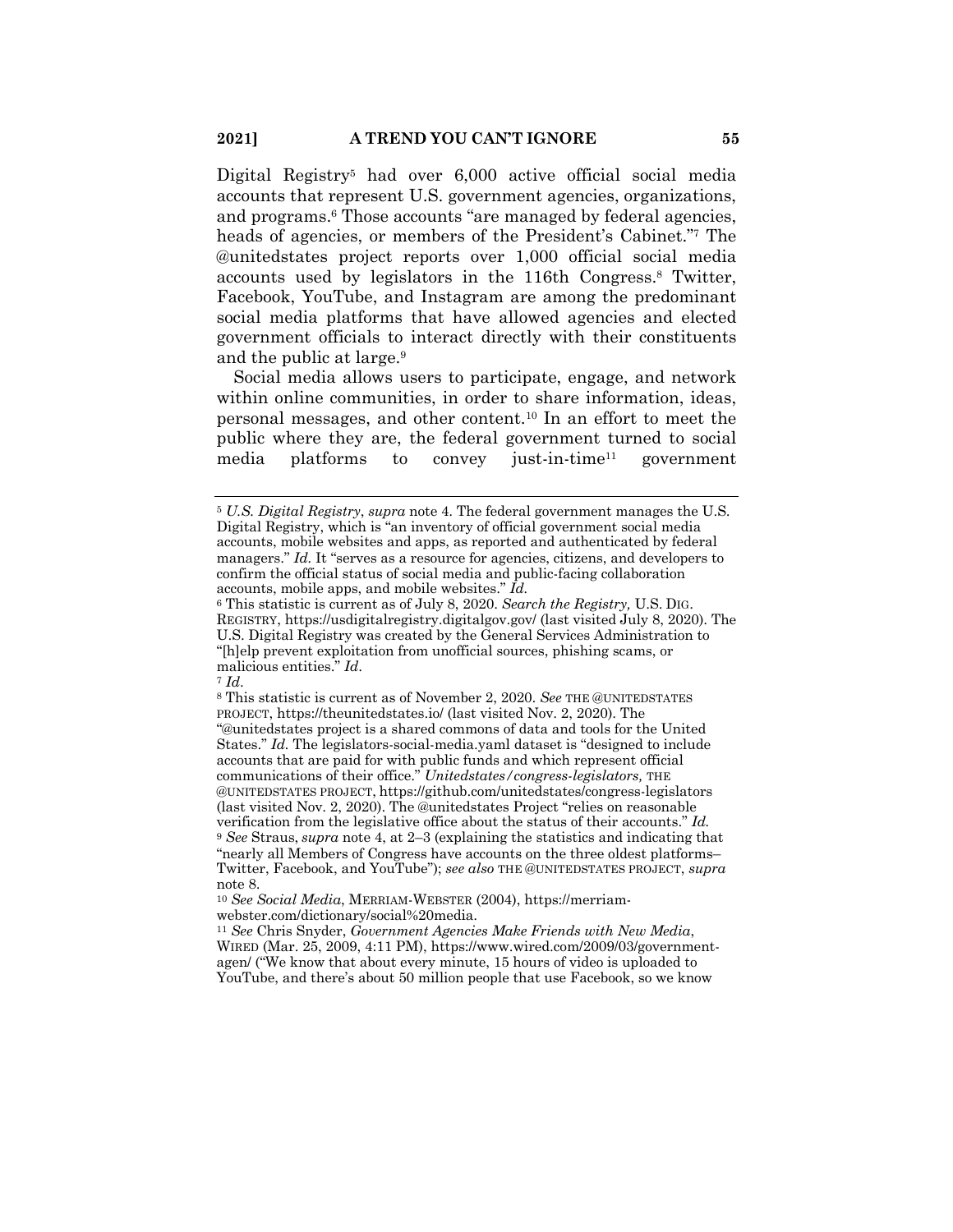information.12 Social media platforms are effective tools to increase citizen participation and engagement, especially for underrepresented groups and segments of the population that feel isolated and unreachable.<sup>13</sup>

Social media posts, however, may differ from press statements that are released at a later date. <sup>14</sup> Additionally, social media has

that's where the public is going to get their information and they don't necessarily always go to government websites."); *Landmark Agreements Clear Path for Government New Media*, U.S. GEN. SERV. ADMIN. (Mar. 25, 2009), https://www.gsa.gov/about-us/newsroom/news-releases/landmark-agreementsclear-path-for-government-new-media ("We need to get official information out to sites where people are already visiting and encourage them to interact with their government.") (internal quotation marks omitted).

<sup>12</sup> *See Guidelines for Ensuring and Maximizing the Quality, Objectivity, Utility, and Integrity of Information Disseminated by Federal Agencies*; Republication, 67 Fed.Reg. 8452 (Feb. 22, 2002) ("OMB Guidelines") ("'Government information' means information created, collected, processed, disseminated, or disposed of by or for the federal government."). The Federal Records Act (Pub. L. No. 81-754, 64 Stat. 578 (1950) (codified at 44 U.S.C. ch. 31.) (FRA) and the Presidential Records Act (Pub. L. No. 95-591, 92 Stat. 2523 (1978) (codified as amended at 44 U.S.C. ch. 22) (PRA) manage the creation, processing, and disposal of government information. *See infra* Part II, IV for further discussion on the FRA and the PRA. The Freedom of Information Act (Pub. L. No. 89-487, 80 Stat. 250 (1966) (codified at 5 U.S.C. §552.) (FOIA) manages the dissemination and disclosure of government information. *See infra* Part II. <sup>13</sup> *See* John Carlo Bertot et al., *The Impact of Polices on Government Social Media Usage: Issues, Challenges, and Recommendations*, 29 GOV'T INFO. Q. 31– 32 (2012) (explaining how the governments aimed to expand social media communication efforts to reach persons with limited English proficiency, people with disabilities, among other groups); Andrea L. Kavanaugh et al., *Social Media Use by Government: From the Routine to the Critical,* 29 GOV'T INFO. Q. 480, 481 (2012) ("Government officials seek to leverage these resources to improve services and communication with citizens, especially segments of the population that previously were underrepresented.").

<sup>14</sup> For example, Secretary of Treasury Steven Mnuchin tweeted about the postponement of Tax Day. Steven Mnuchin (@stevenmnuchin1), TWITTER (Mar. 20, 2020, 10:04 AM),

https://twitter.com/stevenmnuchin1/status/1241002750483324930. News outlets cited to the tweet as a primary source before the IRS sent out their official press release. *See, e.g.,* Michael Cohn, *Trump Moves Tax Day to July 15 Because of Coronavirus,* ACCOUNTINGTODAY (Mar. 20, 2020),

https://www.accountingtoday.com/news/trump-moves-tax-day-to-july-15 because-of-coronavirus. Additionally, on June 26, 2020, President Donald Trump tweeted that he signed an executive order to protect monuments. Donald

J. Trump (@realDonaldTrump), TWITTER (June 26, 2020, 5:48 PM), https://twitter.com/realDonaldTrump/status/1276633518433538049. News outlets cited to the tweet as a primary source before the White House could release the text of the Executive Order on its website. *See, e.g.,* Stephanie Sandoval, *President Trump Signs Order to Protect Nation's Monuments*, NEWSY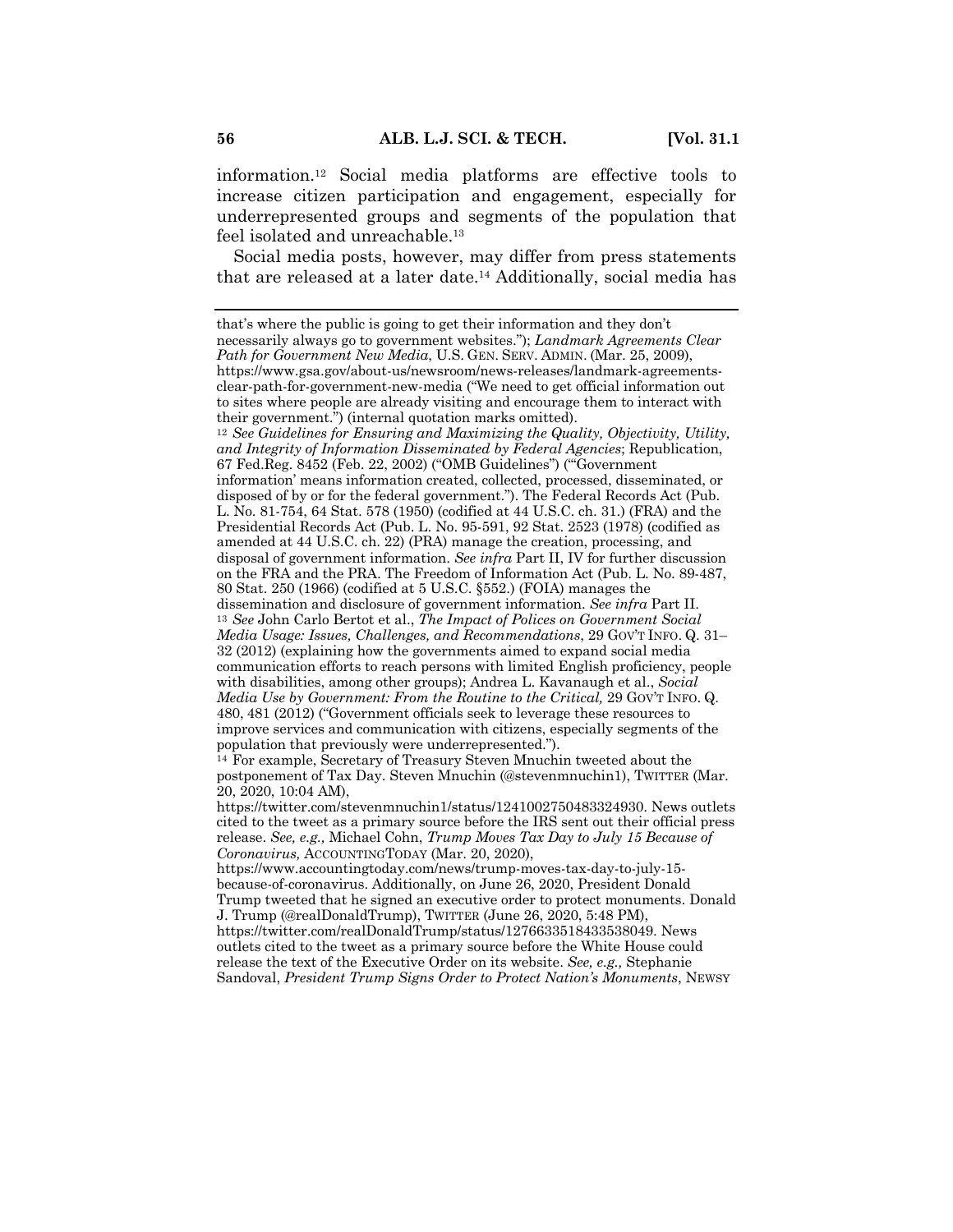been used to message partisan views and for political activity.15 Social media posts may also be deleted, modified, or restricted.<sup>16</sup> When social media is used as a primary source of government information, these inconsistencies, inaccuracies, and missing information impact the accuracy of the historical record<sup>17</sup> and prevent courts and researchers from effectively interpreting the  $law.<sup>18</sup>$ 

This article offers a comprehensive analysis of the legal issues presented when the federal government uses social media as a platform for disseminating and disclosing government information. Given the recent media attention, there is some literature that addresses the obvious issues that occur when presidential tweets are deleted, however, this article provides a comprehensive and analytically expansive view of government

<sup>(</sup>June 26, 2020), https://www.newsy.com/stories/president-trump-signsexecutive-order-to-protect-monuments/.

<sup>15</sup> When social media is used for political activity or to convey partisan views, nonprofit organizations such as the Citizens for Responsibility and Ethics in Washington (CREW), have called for government officials to be held accountable for violations of the Hatch Act and the Freedom of Information Act. *See The Hatch Act: Misuses of Official Positions*, CITIZENS FOR RESPONSIBILITY & ETHICS IN WASH., https://www.citizensforethics.org/hatch-act-mixing-partisangoals-official-positions-trump-administration/ (last visited Sept. 25, 2020). The Hatch Act, Pub. L. No.76-252, 53 Stat. 1147 (1939) (codified as amended at 5 U.S.C. §§7321-7326), limits certain political activities of federal employees, as well as some state, D.C., and local government employees who work in connection with federally funded programs. The law's purposes are to ensure that federal programs are administered in a nonpartisan fashion, to protect federal employees from political coercion in the workplace, and to ensure that federal employees are advanced based on merit and not based on political affiliation. *See* 5 U.S.C. § 7323 (2012). OSC guidance on applying the Hatch Act prohibitions to social media, including Twitter, specifically advises that an employee may not engage in any political activity via Facebook or Twitter while on duty or in the workplace. *See Federal Employee Hatch Act Information*, U.S. OFFICE OF SPECIAL COUNSEL, https://osc.gov/Services/Pages/HatchAct-Federal.aspx (last visited Sept. 25, 2020).

<sup>16</sup> *See* Treisman, *supra* note 3 (discussing how President Trump modifies and deletes social media posts).

<sup>17</sup> Critics argue that President Trump's tweets and deletes augment the historical record of his administration. *See id.*

<sup>18</sup> *See id*. ("The difference with President Trump is that he uses Twitter in a way that no one has before, and is using it as a policy platform in a way that other presidents have not . . . [t]he law creates a really clear system, but it's a system that can't be checked once the President makes a decision to create, manage or delete a given record.").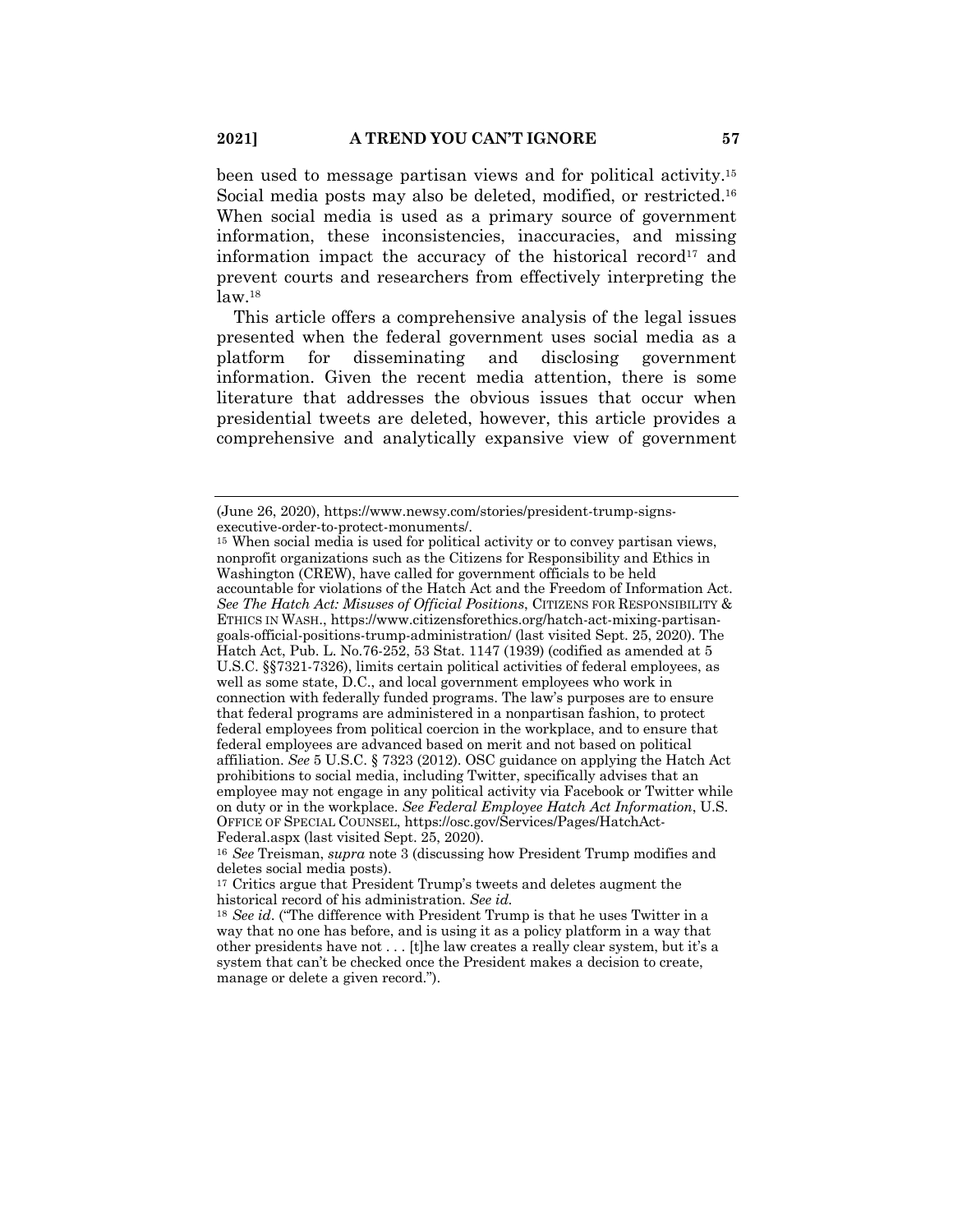use of social media generally.19 This article examines why social media content produced by the federal government are classified and preserved as records subject to the Federal Records Act (FRA) and the Presidential Records Act (PRA), and analyzes how the disclosure of, and access to, these records are vital to properly interpreting the law and restoring governmental accountability. Part I explores the growing partnership between the government and social media. The article discusses and evaluates the reasons why and for what purposes the government is using different social media platforms. Part II examines how documents and materials produced by the federal government can be classified as a federal record, presidential record, or non-record, and identifies the rules and regulations that determine the record status of social media. The article also examines how federal records and non-records may also be considered agency records for purposes of the Freedom of Information Act (FOIA).

Part III addresses the records management standards that governmental entities are legally obligated to use in order to preserve and dispose of social media content. The article explores recent directives that aim to implement a twenty-first century solution for records management and initiate the transition to an electronic government. The article also explores the role of social media working groups<sup>20</sup> and how they facilitate electronic recordkeeping to ensure transparency, efficiency, and accountability while demonstrating compliance with federal records statutes and regulations. In doing so, the article provides clear examples of how social media is preserved as federal records or presidential records.

In Part IV, the article frames the problems posed by the use of social media for government communication, particularly when social media content may be considered temporary or permanent despite record retention under the FRA and the PRA. The article then examines timing and custody considerations when fulfilling

<sup>19</sup> One is a student note describing presidential tweets. *See* Gabriel M. A. Elorreaga, Comment, *Don't Delete That Tweet: Federal and Presidential Records in the Age of Social Media*, 50 ST. MARY'S L.J. 483 (2019). The other is an article focusing on presidential tweets and the PRA. *See* Jessica L. Roberts, *#280 Characters of Legal Trouble: Trump, Twitter, and the Presidential Records Act*, 2019 U. ILL. J.L. TECH. & POL'Y 489 (2019).

<sup>20</sup> Social media working groups are employed by several agencies to handle records management. *See infra* Part III.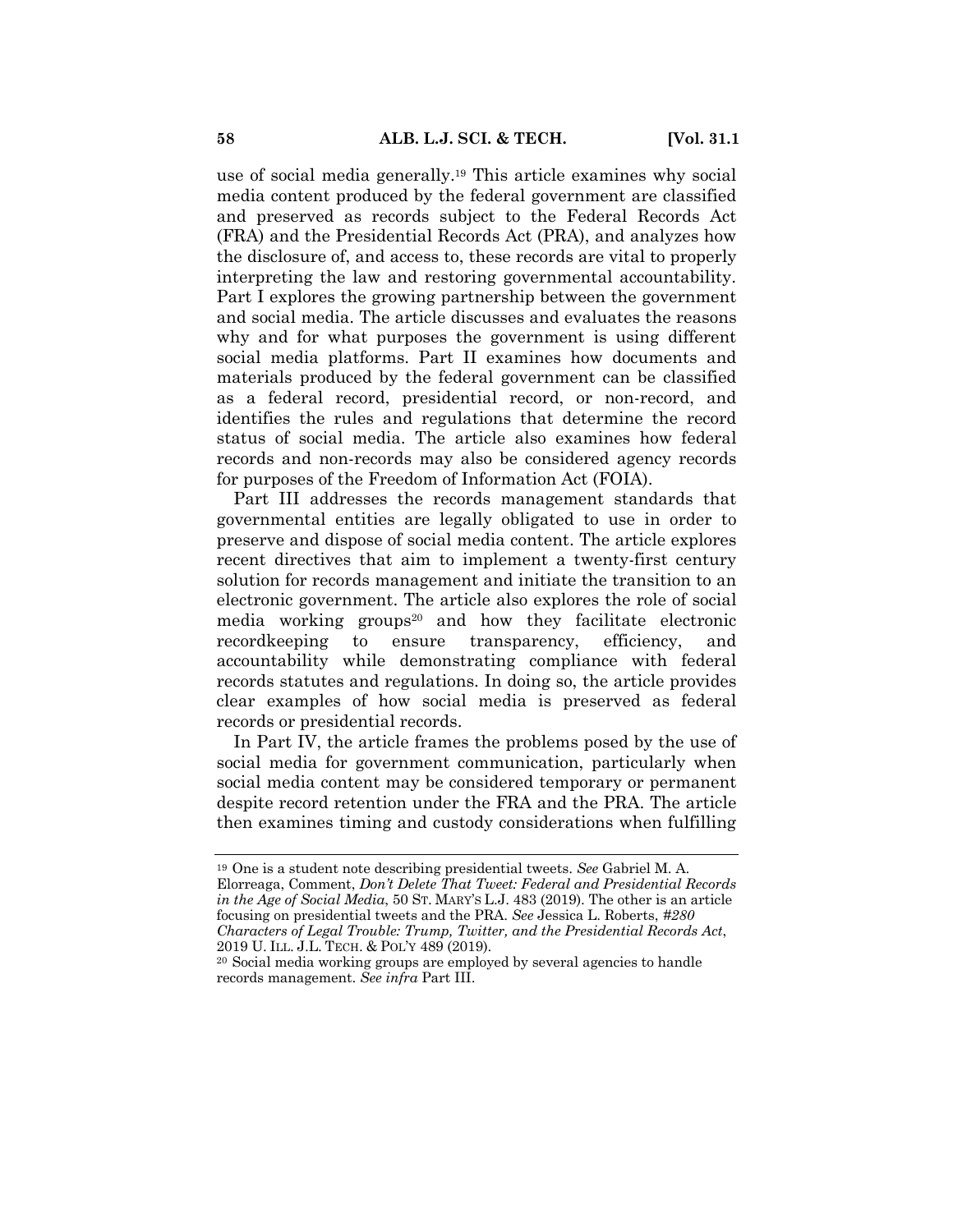records requests and how these considerations impact the disclosure requirements under FOIA. The article also addresses issues when locating, identifying, and verifying information within social media platforms, and discusses alternative methods by which researchers can access federal or presidential records, often times at some cost.

In Part V, the article calls for the need for consistent access and preservation of federal and presidential records born as social media content. This recommendation is intended to engage and encourage further research and exploration.

## **I. THE GROWING PARTNERSHIP BETWEEN THE GOVERNMENT AND SOCIAL MEDIA**

It is undeniable that social media has drastically impacted the way the government and government officials communicate with their constituents. For example, on February 29, 2020, in the wake of the COVID-19 outbreak, the Center for Disease Control (CDC) tweeted: "CDCTRAVELNOTICE: #Coronavirus in #Italy and #Iran. CDC recommends avoiding all nonessential travel to Italy and Iran."21 Five hours later, the CDC tweeted: "Today @WADeptHealth and CDC reported the death of a person who had been hospitalized with #COVID-19. This is the first reported death within the US from COVID-19, the infection caused by the novel #coronavirus."22 That same day, the U.S. Surgeon General sent out a tweet to strongly encourage people to stop buying masks: "[t]hey are NOT effective in preventing general public from catching #Coronavirus, but if healthcare providers can't get them to care for sick patients, it puts them and our communities at risk!"23

With the growing amount of social media content disseminated by the U.S. government, it should come as no surprise that the public has come to rely on tweets, Facebook posts, and other announcements on social media as official government

<sup>21</sup> CDC (@CDCgov), TWITTER (Feb. 29, 2020, 12:11 PM),

https://twitter.com/cdcgov/status/1233801937566433291.

<sup>22</sup> CDC (@CDCgov), TWITTER (Feb. 29, 2020, 6:05 PM),

https://twitter.com/CDCgov/status/1233891108654108672.

<sup>23</sup> U.S. Surgeon General (@Surgeon\_General), TWITTER (Feb. 29, 2020, 7:08 AM), https://twitter.com/Surgeon\_General/status/1233725785283932160.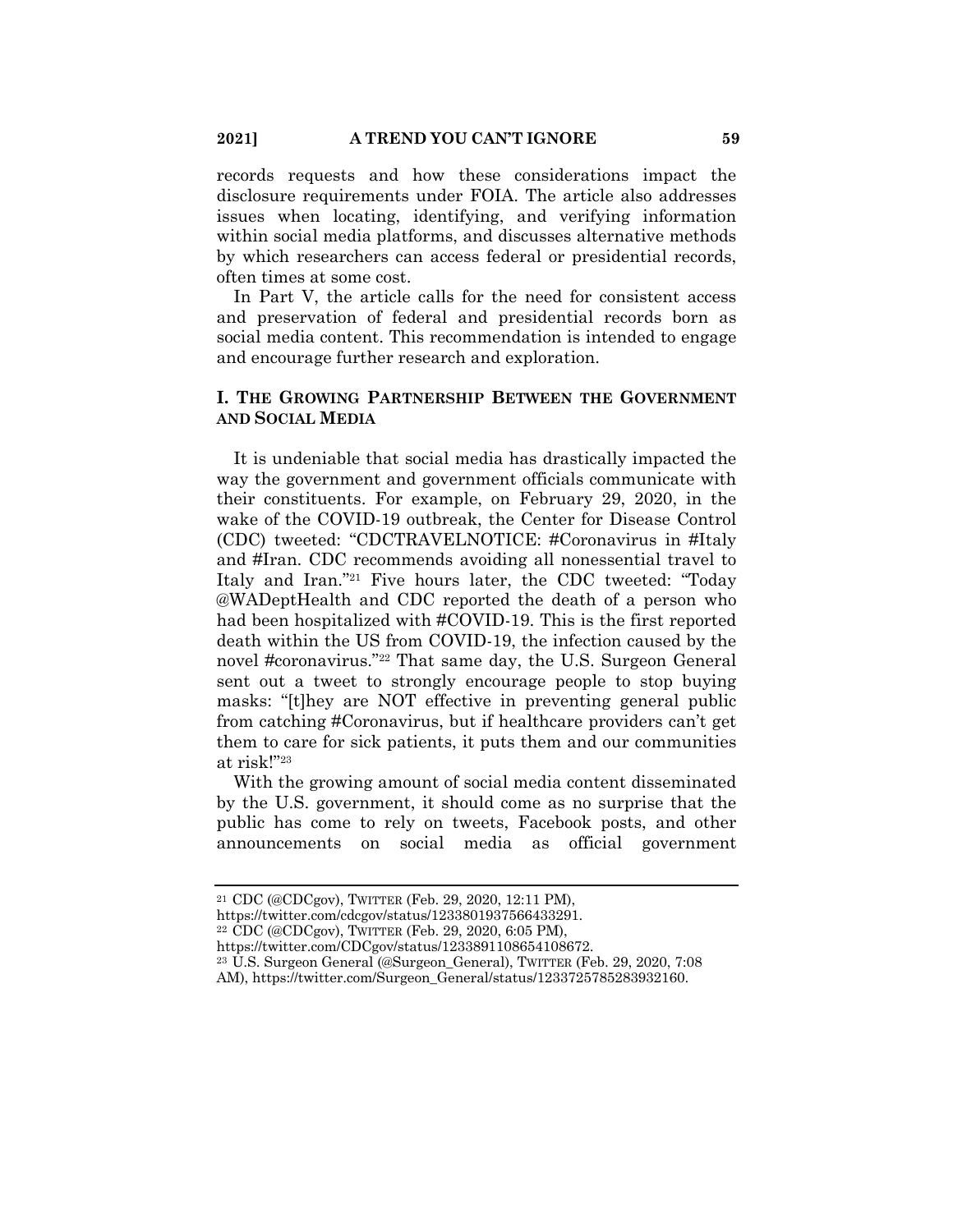information.24 Communication with constituents or the public is one of the main considerations for a lawmaker or government agency to use social media.25 Social media platforms allow communications with the public to be fast, instantaneous, and direct.<sup>26</sup> Due to its popularity, constituents and the general public feel encouraged to use social media platforms to ask questions or voice comments to their representatives or seek information about government-sponsored services.27

<sup>25</sup> Bertot et al., *supra* note 13, at 30; *see* AI-MEI CHANG & P.K. KANNAN, IBM CTR. FOR THE BUS. OF GOV'T, LEVERAGING WEB 2.0 IN GOVERNMENT 28 (2008), http://www.businessofgovernment.org/sites/default/files/LeveragingWeb.pdf (indicating that when the government utilizes social media and the web for communication, the public tends to have a more positive view of the government and therefore communication should be a priority); Martha Dorris, *Service Transformation in Government*, PUB. MANAGER 29, 30 (2008) ("Most governments have initiatives that combine and coordinate government-wide services across channels such as the Internet, phone, kiosks, and e-mail."); Melissa W. Graham et al., *The Role of Social Media in Local Government Crisis Communications*, 41 PUB. REL. REV. 386, 387 (2015) ("As the popularity of social media soars, the importance that governments place on social media as a communication tool to engage citizens must rise in turn and reflect active dialog with citizens as a priority."); Alessandro Lovari & Lorenza Parisi, *Listening to Digital Publics. Investigating Citizens' Voices and Engagement Within Italian Municipalities' Facebook Pages*, 41 PUB. REL. REV. 205, 205 (2015) ("Since the beginning of the 20th century public administrations and government institutions stated to use information and communication technologies to relate and communicate with citizens.").

<sup>24</sup> *See, e.g.,* Phil Willion et al., *In the Coronavirus Crisis, Newsom uses Social Media to Raise Awareness of the Pandemic - and his Profile,* L.A. TIMES (May 10, 2020, 5:00 AM), https://www.latimes.com/california/story/2020-05-10/californiagovernor-gavin-newsom-twitter-facebook-instagram-trump (discussing how California Governor Gavin Newsom's government-salaried communications staff has harnessed the power of social media to provide official government information to Californians).

<sup>26</sup> *See* JACOB R. STRAUS & MATTHEW E. GLASSMAN, CONG. RESEARCH. SERV., R44509, SOCIAL MEDIA IN CONGRESS: THE IMPACT OF ELECTRONIC MEDIA ON MEMBER COMMUNICATIONS (May 26, 2016),

https://fas.org/sgp/crs/misc/R44509.pdf ("The cost, speed, and scope of social media present Members with new opportunities to communicate with constituents and wider audiences.").

<sup>27</sup> *See* CHANG & KANNAN, *supra* note 25, at 15 (explaining the benefits of "community" based internet, which allows individuals to voice their comments, feedback, and beliefs). *See, e.g.,* Cory Cromer, *Understanding Web 2.0's Influences on Public E-Services: A Protection Motivation Perspective*, 12 INNOVATION: MGMT., POL. & PRACTICE 192, 202 (2010) (explaining a specific model by which users can participate in government via the internet); Graham et al., *supra* note 25, at 388 (explaining studies in which specific governments were successful in obtaining citizen commentary via social media).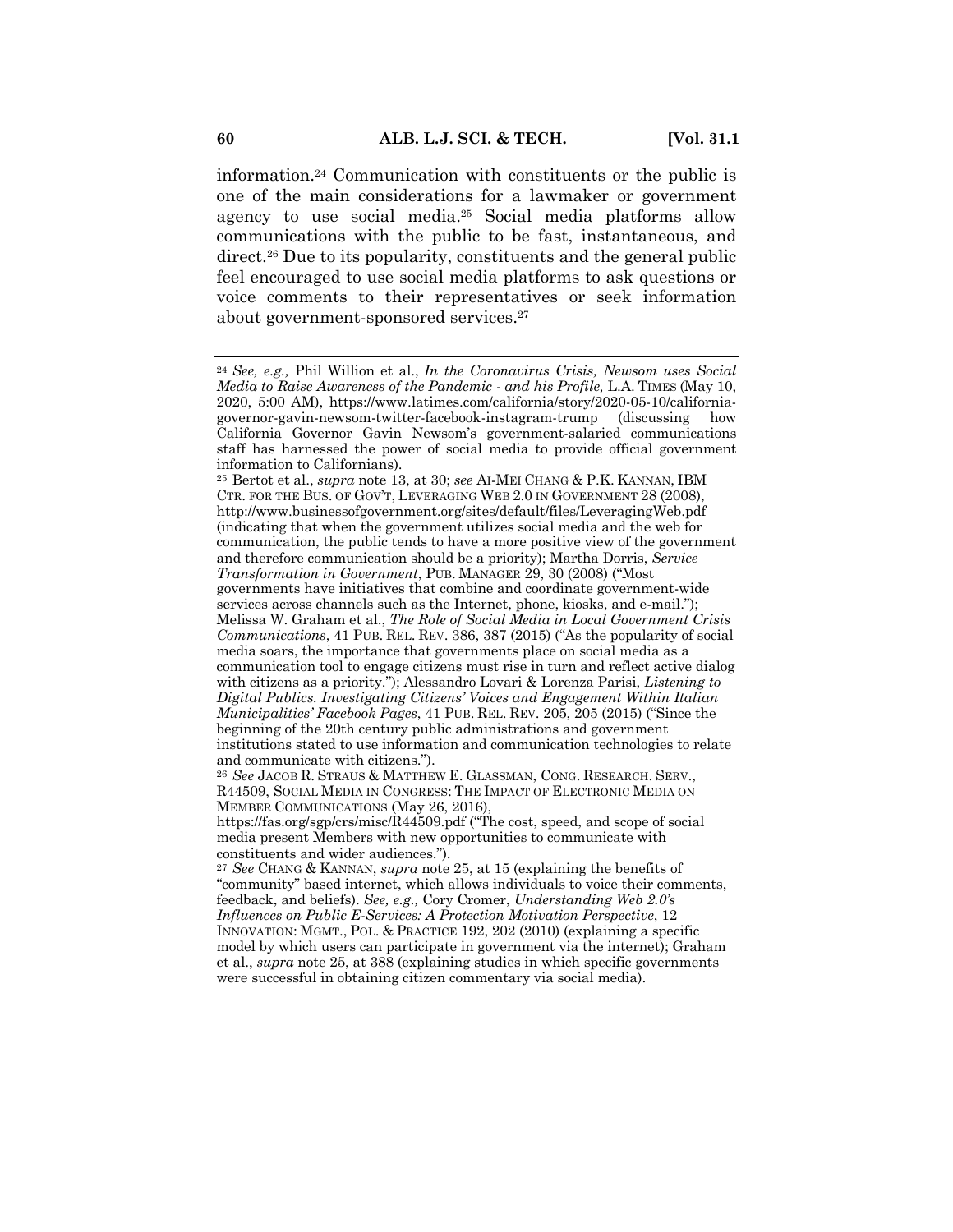The increased interaction between citizens and their representatives or government agencies has created a continuous dialogue, or a two-way conversation.28 Ines Mergel describes this "collaborative engagement" to explain how citizens interact with elected officials as well as government agencies to influence policy and regulations.29 For example, the early tweets from the CDC regarding COVID-1930 generated real-time reactions from several Twitter users, as they inquired about, and at times demanded, an acceptable response from the agency regarding the outbreak.31

<sup>28</sup> *See* CHANG & KANNAN, *supra* note 25, at 21 (explaining that "blogging" and other types of direct conversation between citizens and government organizations could become a reality); Graham et al., *supra* note 25, at 387; *see also* S. REP. NO. 93-854, at 153–54 (1974) (Conf. Rep.) ("Open government has been recognized as the best insurance that government is being conducted in the best public interest, and the First Amendment reflects the commitment of the Founding Fathers that the public's right to information is basic to the maintenance of a popular form of government. Since the First Amendment protects not only the right of citizens to speak and publish, but also receive information, freedom of information legislation can be seen as an affirmative congressional effort to give meaningful content to constitutional freedom of expression.").

<sup>29</sup> *See* Ines Mergel, *A Framework for Interpreting Social Media Interactions in the Public Sector*, 30 GOV'T. INFO. Q. 327, 331 (2013) ("Collaborative engagement is therefore only identifiable in the active interactions of citizens with government provided content.").

<sup>30</sup> *See supra* Part I.

<sup>31</sup> *See* Brian Lilley (@Steadfast20), TWITTER (Feb. 29, 2020, 8:44 PM), https://twitter.com/Steadfast20/status/1233931006064939010 ("The entire reason your organization exists is for events precisely like this. Yet, somehow, you managed to screw it up. Every other developed nation is able to test any citizen who shows symptoms. Hong Kong is even testing dogs. But we can't get tested unless we're dying. WHY"); Harshil (@harshilbud), TWITTER (Feb. 29, 2020, 6:09 PM), https://twitter.com/harshilbud/status/1233892060077400064 ("CDC has continually dropped the ball with their response to  $\text{\#COVID}\text{-}19$ . They haven't been testing, when they did test it was with faulty tests, when states wanted to test they were prohibited by CDC. South Korea runs 1000s of test each day already."); Imgabby (@Gabbythegirl2), TWITTER (Mar. 1, 2020, 8:57 AM), https://twitter.com/Gabbythegirl2/status/1234115537334079490 ("How come your website doesn't show the accurate number of confirmed cases in US and doesn't show this confirmed fatality? What is going on with your website. Numbers don't seem to be changing daily and we know that is bull. Don't let them muzzle you. Get information out anyway"); The Wise Crow (@TheWiseCrow1), TWITTER (Feb. 29, 2020, 9:31 PM),

https://twitter.com/Jonewto/status/1233942872291868673 ("Not to mention the lack of [sic] PPE gear for the paramedics etc. All of whom are now under quarantine. Looks like first responders have not been trained regarding COVID-19 and don't have the necessary equipment to keep themselves safe.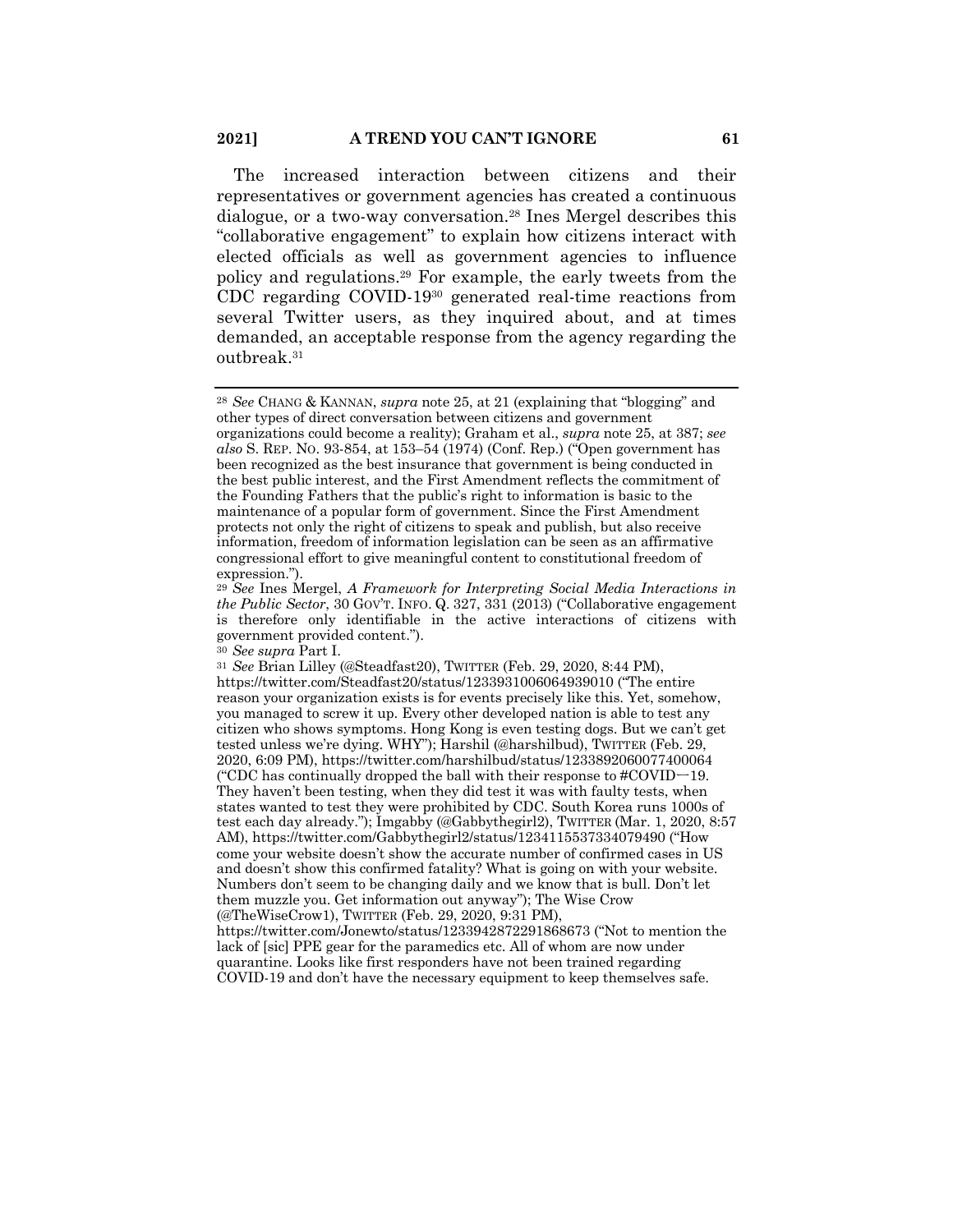Sometimes, the government is interested in one-way communication, $32$  whether it is informing the public about staff changes or new vacancies, or disseminating information about new regulations or services. Raising awareness about the ins and outs of the decision-making cycle increases the likelihood that citizens know "what their government is doing."33 Informed citizens benefit from a transparent government using social media platforms by ensuring high levels of accountability and governance from their elected representatives as well as public agencies.34 Democracy benefits when there is an informed citizenry.35

The government has used social media platforms primarily for two main purposes: to inform constituents or the public in general of new information pertaining to their policies, regulations, guidelines, and administrative procedures, particularly in emergency or crisis situations; and to communicate with other government officials and entities.36

Health Care Workers need to be kept safe.").

<sup>32</sup> *See* Lovari & Parisi, *supra* note 25, at 211 ("[T]he prevalent choice of these municipalities is not to fully embrace a two-way symmetrical public relation strategy.").

<sup>33</sup> *See* Mergel, *supra* note 29, at 330 ("Transparency 'provides information for citizens about what their Government is doing.' For the purpose of this study, transparency is therefore interpreted as broadcasting of government information via social media sites"); *see also* S. REP. NO. 93-854, at 153 (1974) (Conf. Rep.) ("Recognition of the people's right to learn what their government is doing through access to government information can be traced back to the early days of our Nation.").

<sup>34</sup> *See* CHANG & KANNAN, *supra* note 25, at 34 ("[Social media can] make government agencies more transparent and accountable to their citizens."); Dorris, *supra* note 25, at 32 (indicating that a lack of transparency through social media "can certainly damage trust in government services in general"). <sup>35</sup> *See* H.R. REP. NO. 93-876, at 123 (1974) (Conf. Rep.) (citing Rep. William L. Dawson, "An informed public makes the difference between mob rule and democratic government. If the pertinent and necessary information on government activities is denied the public, the result is a weakening of the democratic process and the ultimate atrophy of our form of government."). But, democracy benefits when the information the public obtains is based in fact. <sup>36</sup> Communications between government officials can be cordial, combative, or communicate partisan politics or engage in political activity. *See infra* Part I, B. *See also* Stephen Barr, *Agencies Share Information by Taking a Page from Wikipedia*, WASH. POST (Jan. 28, 2008), https://www.washingtonpost.com/wpdyn/content/article/2008/01/27/AR2008012701655.html (discussing how the Office of Management and Budget (OMB) hosted an online place where federal officials could swap information and ideas outside traditional boundaries).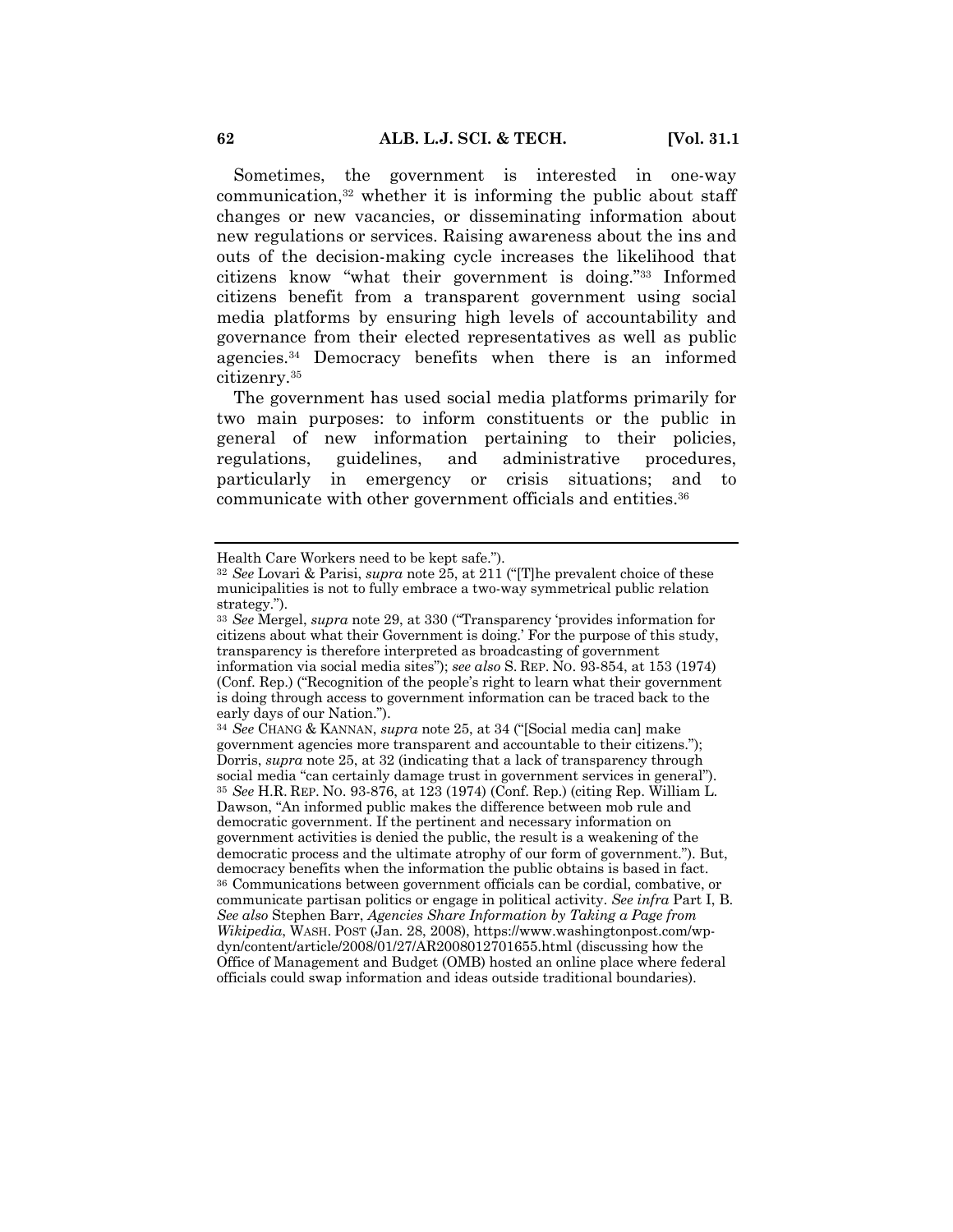#### *A. To Inform Its Citizens*

The government relies on social media platforms to impart information regarding changes to its policies and regulations<sup>37</sup> and to announce new services.<sup>38</sup> These administrative changes, particularly coming from government agencies, have a significant impact on constituents when it comes to the new and updated rules and regulations they need to follow. The government understands that citizens need this important information to make necessary changes and comply with new legislation and policies. Keeping citizens informed of changes, processes, and new information has a positive impact regarding expected transparency and engagement from the government and encourages accountability at all levels.39

Rapid developments require rapid responses.<sup>40</sup> When natural or man-made emergencies occur, the government should provide vital information about basic services and preventative measures in a rapid and continuous way.41 Government information used for crisis management or during emergency situations can save lives, prevent related disasters or damage, and educate the

<sup>37</sup> *See* CHANG & KANNAN, *supra* note 25, at 21 (indicating that increased government interaction on the internet encourages individual feedback on "policies, issues, services, and plans of the government").

<sup>38</sup> *See generally* Graham et al., *supra* note 25 (explaining how different government agencies use social media to announce new services, especially during in crisis communications).

<sup>39</sup> Dorris, *supra* note 25, at 32 ("It is incumbent on [the government]-regardless of agency, rank, or responsibility-to nurture the relationships we have with the public and to serve all our citizens to the very best of our abilities."); *see also*  CHANG & KANNAN, *supra* note 25, at 34 (offering recommendations for how government entities can successfully use social media to engage with citizens); Cromer, *supra* note 27, at 203 (discussing the policy implications of government using social media).

<sup>40</sup> *See* Raina M. Merchant et al., *Integrating Social Media into Emergency-Preparedness Efforts*, 365 N. ENG. J. MED. 289, 290 (July 28, 2011) (discussing that public health emergencies need a quick response which can be improved by social media).

<sup>&</sup>lt;sup>41</sup> See COMMITTEE ON ASSURING THE HEALTH OF THE PUBLIC IN THE 21<sup>st</sup> CENTURY, THE FUTURE OF THE PUBLIC'S HEALTH IN THE 21ST CENTURY 103 (Nat'l Acad. Press 2003). *See generally* Yan Jin et al., *Examining the Role of Social Media in Effective Crisis Management: The Effects of Crisis Origin, Information Form, and Source on Publics' Crisis Responses*, 41 COMMC'N RESEARCH 74 (2014); Sonja Utz et al, *Crisis Communication Online: How Medium, Crisis Type and Emotions Affected Public Reactions in the Fukushima Daiichi Nuclear Disaster*, 39 PUB. RELATIONS REV. 40 (2013).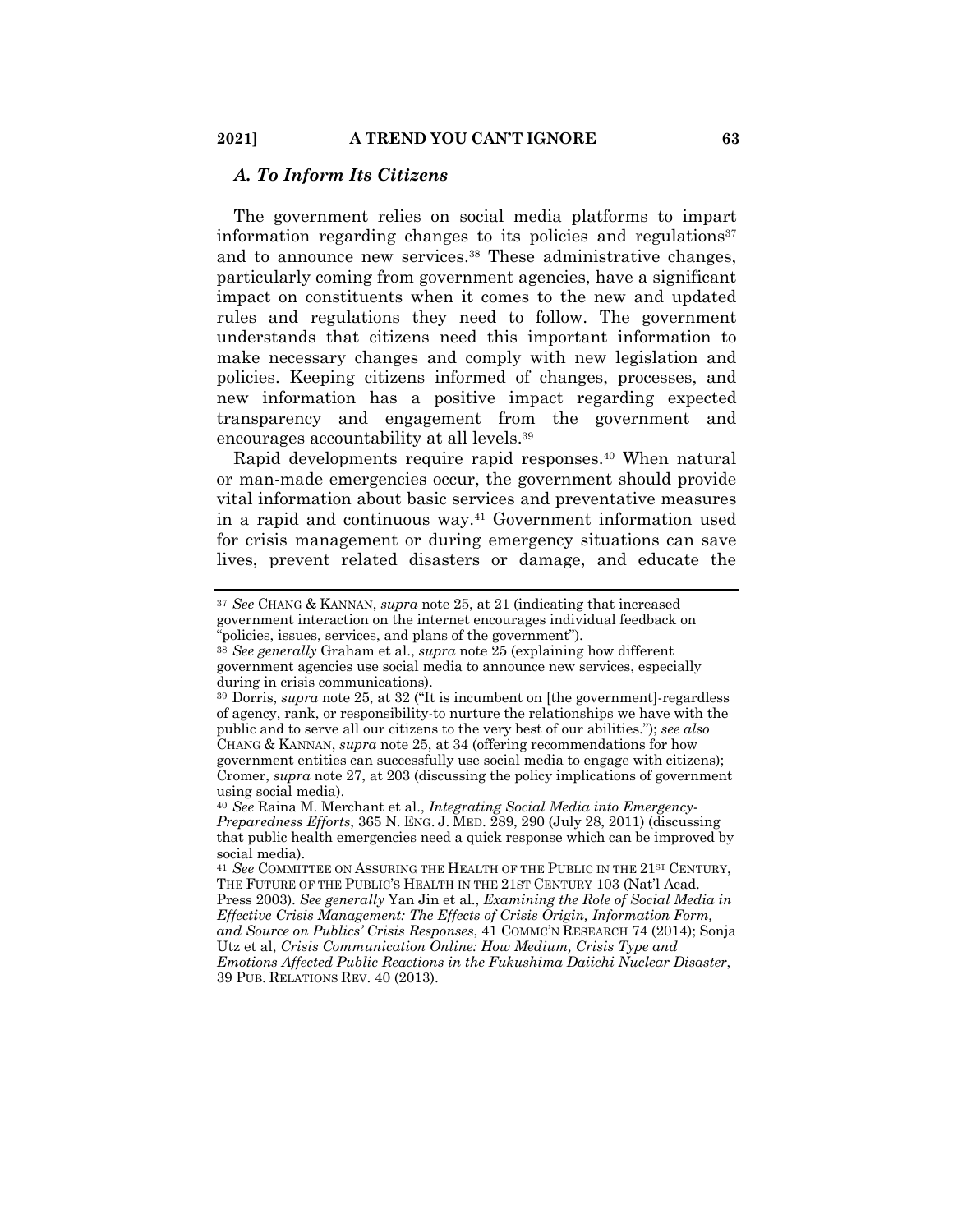public about similar future emergencies.42 Social media allows the government to liaise with a public already familiar with one or multiple social media platforms, and the important messages can reach as many people as possible.<sup>43</sup> These immediate and firsthand channels of communication become critical when the government seeks to provide life-or-death information before, during, or after any emergency.<sup>44</sup> In contrast with traditional media outlets, social media provides government officials with a platform to engage in a participatory and open dialogue with constituents to learn where and which supplemental information is needed.45 Additionally, government officials can combat any ambiguous, incorrect, or incongruent data and/or statements with reliable and trusted sources of information.46

During the COVID-related quarantine, government agencies and officials used text-based social media posts and video streaming to inform their constituents about resources such as the use of masks, $47$  where they could find testing locations, $48$  and to share updated health and safety information.<sup>49</sup> Facebook Live

<sup>49</sup> CDC (@CDCgov), TWITTER (May 12, 2020, 6:20PM),

<sup>42</sup> *See generally* Sora Kim & Brooke Fisher Liu, *Are All Crises Opportunities? A Comparison of How Corporate and Government Organizations Responded to the 2009 Flu Pandemic*, 24 J. PUB. RELATIONS RESEARCH 69 (2012).

<sup>43</sup> *See generally* Missy Graham & Elizabeth Johnson Avery, *Government Public Relations and Social Media: An Analysis of the Perceptions and Trends of Social Media Use at the Local Government Level*, 7 PUB. RELATIONS J. 1 (2013) (explaining the reach of government social media).

<sup>44</sup> *See id.*

<sup>45</sup> *See* Claire H. Procopio & Steven T. Procopio, *Do You Know What It Means to Miss New Orleans? Internet Communication, Geographic Community, and Social Capital in Crisis*, 35 J. APPLIED COMMC'N RESEARCH 67, 72 (2007) (acknowledging that those who feel uncertain or scared during times of crisis will likely look to social media and thus proposing guidelines and suggestions for how a government can prepare to respond).

<sup>46</sup> *See* Graham et al., *supra* note 25, at 392 (explaining how to handle "rumor[s] and misinformation" utilizing social media during crisis, natural disasters, and major accidents).

<sup>47</sup> U.S. Surgeon General (@Surgeon\_General), *supra* note 23.

<sup>48</sup> Governor Mike DeWine (@GovMikeDeWine), TWITTER (Jun. 12, 2020, 1:17 PM), https://twitter.com/GovMikeDeWine/status/1271491704839827456 ("POP-UP TESTING: Anyone can get a no-cost test at any of these locations today. Testing is open until 4:30 p.m. or 5:00 p.m. depending on the site location."); Governor Ned Lamont (@GovNedLamont), TWITTER (Jun. 24, 2020, 3:33 PM) https://twitter.com/GovNedLamont/status/1275874654964584449 ("COVID-19 tests are available at @CHCConnecticut locations across Connecticut every weekday from 9AM-1PM.").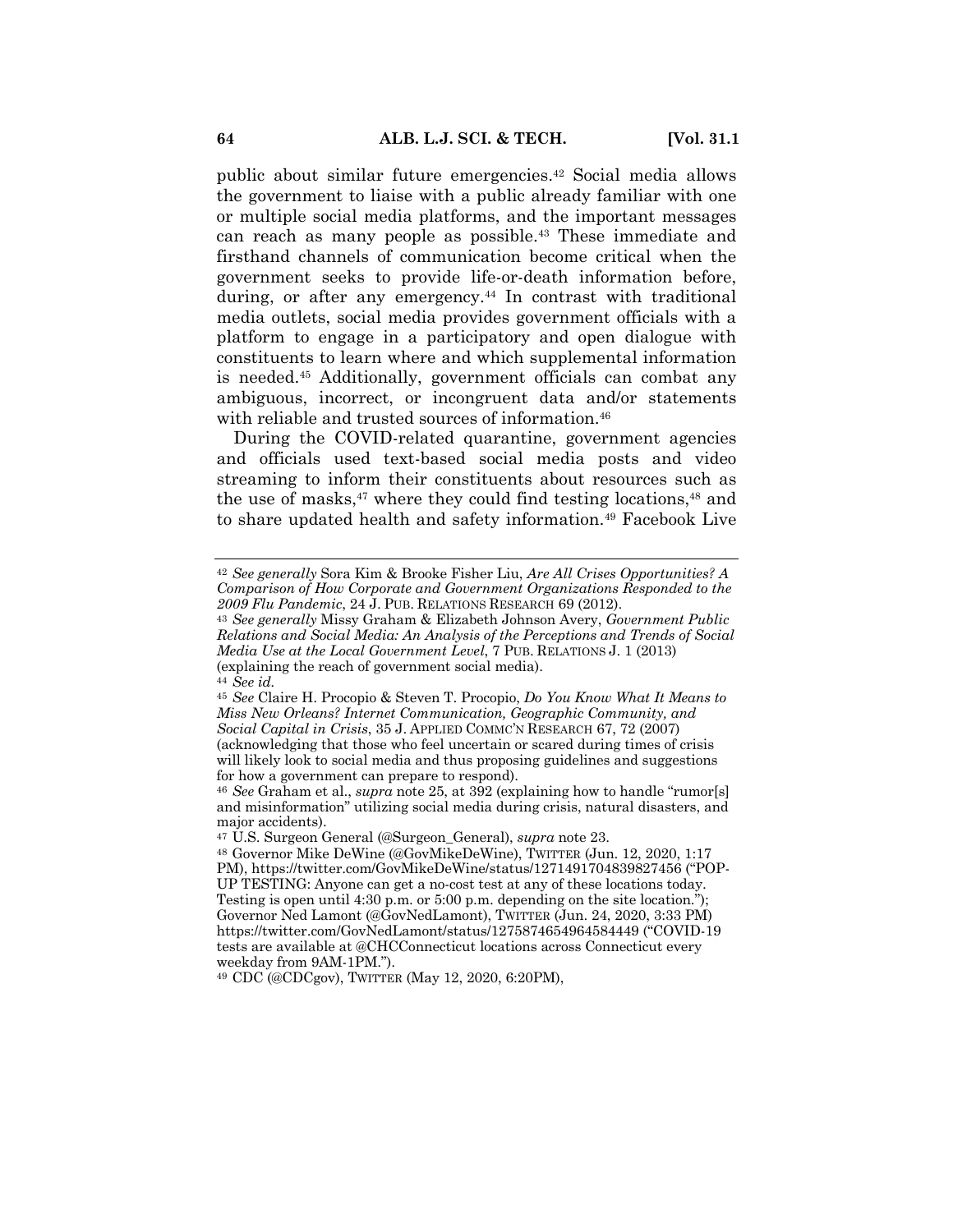was used to conduct press releases.<sup>50</sup> Government officials relied on Twitter to quickly inform citizens on updated quarantine information, $51$  government reopening strategies, $52$  and day-to-day infection data.53 The public also had an opportunity to use social

<sup>51</sup> Andrew Cuomo (@NYGovCuomo), TWITTER (July 2, 2020, 8:27 PM), https://twitter.com/NYGovCuomo/status/1278847785241128960 ("Washing your hands often with soap is still one of the best ways of avoiding COVID. Be safe and be smart."); Gov. Bill Lee (@GovBillLee), TWITTER (Mar. 30, 2020), https://twitter.com/GovBillLee/status/1244732132527923203 ("For the health and safety of our communities, I have issued safer at home guidelines in every Tennessee county to further mitigate the spread of COVID-19.").

<sup>52</sup> Andrew Cuomo (@NYGovCuomo), TWITTER (July 1, 2020, 12:04 PM), https://twitter.com/NYGovCuomo/status/1278358903223353350 ("Indoor dining in NYC will be postponed until the facts change and it is safe and prudent."); Governor Tom Wolf (@GovernorTomWolf), TWITTER (Apr. 22, 2020, 7:18 PM), https://twitter.com/GovernorTomWolf/status/1253100989227438081 ("Tonight, I'm announcing our plan to slowly reopen Pennsylvania. We will use a measured, scientific approach. We will not just be flipping a switch to go from closed to open. And, ultimately, #COVID19 will set the timeline. There will be three phases: red, yellow, and green."); Jim #MaskUpPHL Kenney (@PhillyMayor), TWITTER (June 23, 2020, 2:23 PM),

https://twitter.com/PhillyMayor/status/1275494593115688967 ("While most of PA will be in the green phase this Friday, Philadelphia will remain in the yellow phase. However, we will loosen restrictions on some activities. If our case counts continue to decline and we meet our targets, we will CAREFULLY enter the green phase on July 3.").

<sup>53</sup> Andrew Cuomo (@NYGovCuomo), TWITTER (July 4, 2020, 11:09 AM), https://twitter.com/NYGovCuomo/status/1279432222722965505 ("Today's update on the numbers: 62,403 tests were performed yesterday. 726 tests came back positive (1.16% of total). Total hospitalizations fell to 844. Sadly, there were 11 COVID fatalities yesterday."); Gavin Newsom (@GavinNewsom), TWITTER (June 24, 2020, 2:19 PM),

https://twitter.com/GavinNewsom/status/1275856083488251911 ("In the last 14 days, CA has conducted 1,052,101 tests with a #COVID19 positivity rate of 5.1%."); Jim #MaskUpPHL Kenney (@PhillyMayor), TWITTER (June 24, 2020, 1:30 PM), https://twitter.com/PhillyMayor/status/1275843749696995330 ("Today @PHLPublicHealth reported: -108 new cases of COVID-19 in Philadelphia, for a total of 25,443. -7 people died, for a total of 1,570 deaths.").

https://twitter.com/cdcgov/status/1260333933276758017 ("Protect yourself and others from #COVID19 when out shopping. This video shows you how."); Office of the Governor of California (@CAgovernor), TWITTER (June 24, 2020, 8:00 PM), https://twitter.com/CAgovernor/status/1275941778957320192 ("Face coverings need to go over your nose and mouth. Not under your chin. Not hanging from one ear. Over your nose and mouth. Together we have the power to #SlowtheSpread of #COVID19.").

<sup>50</sup> Jim #MaskUpPHL Kenney (@PhillyMayor), TWITTER (June 23, 2020, 10:35 AM), https://twitter.com/PhillyMayor/status/1275437216047587332 ("Tune in today at 6 p.m. for a Facebook Live town hall about the criminal justice response to COVID-19.").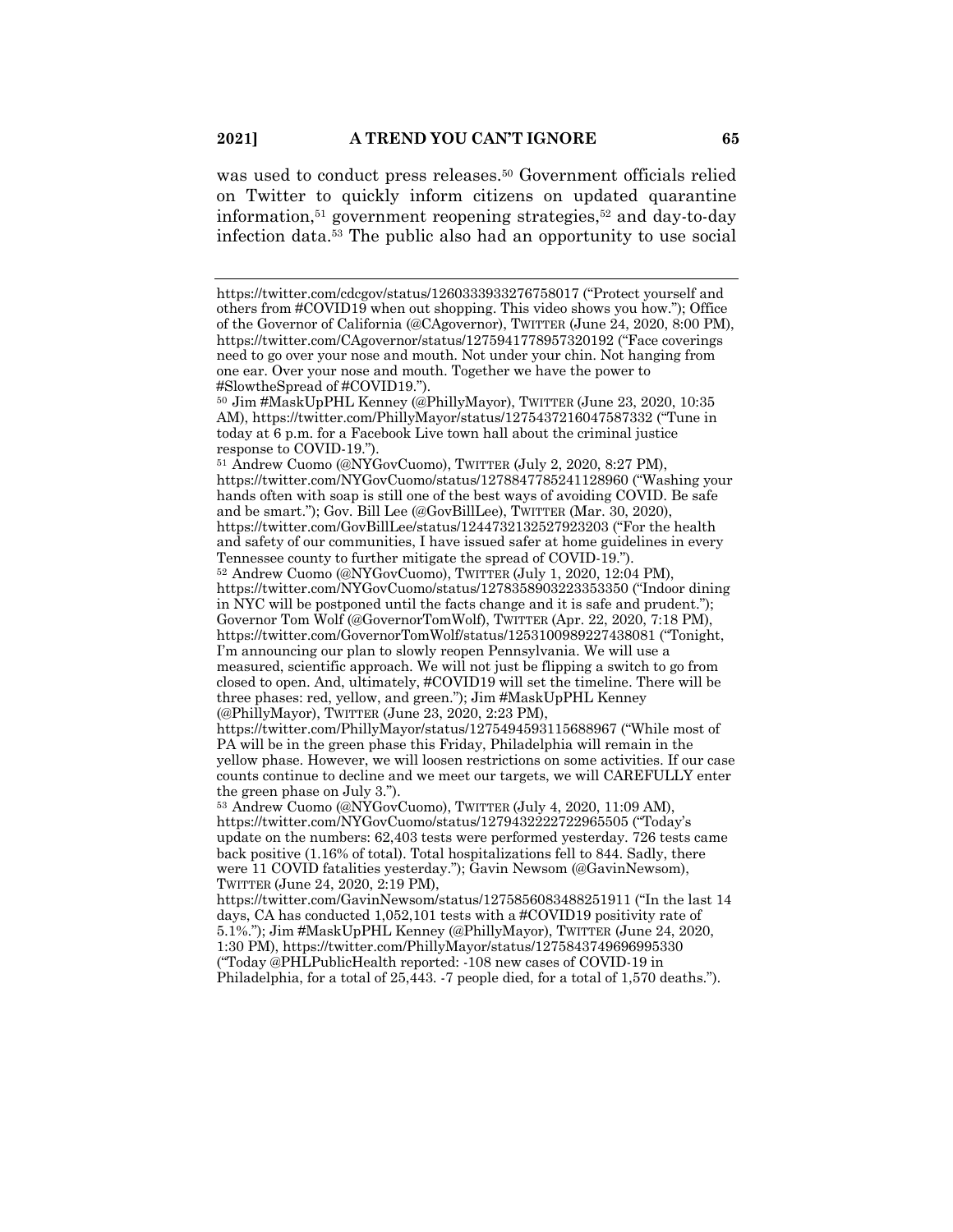media as a way to ask and receive answers regarding government announcements.54

Additionally, in light of the summer 2020 protests regarding police brutality, government officials extensively used social media outlets, often as a source to make immediate announcements and keep their citizens safe. For example, Philadelphia Mayor Jim Kenney asked demonstrators to follow @PhilaOEM for important updates.55 Similarly, the Minnesota Department of Public Safety warned demonstrators about troop dispersal and potential arrests.<sup>56</sup> The FBI urged the public to report violence at demonstrations.57 Government officials used their social media accounts to announce curfews.<sup>58</sup> share State of

<sup>54</sup> Governor Mike DeWine (@GovMikeDeWine), TWITTER (Apr. 2, 2020, 7:10 PM), https://twitter.com/GovMikeDeWine/status/1245851220821995525 (responding to a tweet to the "#AskGovDeWine" tag posted by Bud Irvin (@thatjuststinks), the Governor noted that "[a]nyone coming back to #Ohio after traveling out of state should self-quarantine for 14 days as soon as they return.").

<sup>55</sup> Jim #MaskUpPHL Kenney (@PhillyMayor), TWITTER (June 13, 2020, 1:14 PM), https://twitter.com/PhillyMayor/status/1271853517356109825 ("If you are out participating in demonstrations, follow @PhilaOEM for important updates and information.").

<sup>56</sup> Minnesota Department of Public Safety (@MnDPS\_DPS), TWITTER (May 30, 2020, 12:57 AM),

https://twitter.com/MnDPS\_DPS/status/1266594519124004864 ("Troopers are giving dispersal orders near the Fifth Precinct. Leave the area now or you will be arrested. #MACCMN.").

<sup>57</sup> FBI St. Louis (@FBIStLouis), TWITTER (June 2, 2020, 8:50 PM),

https://twitter.com/FBIStLouis/status/1267982000675344384 ("If you witness or have witnessed unlawful violent actions, the #FBI urges you to submit any info, or upload photos or videos here: fbi.gov/violence.").

<sup>58</sup> Eric Garcetti (@MayorOfLA), TWITTER (May 31, 2020, 3:27 PM),

https://twitter.com/MayorOfLA/status/1267175980218507265 ("A curfew will be in place tonight citywide, starting at 8 p.m. and lasting through 5:30 a.m. Monday morning. All Angelenos should remain inside tonight, with the

exception of first responders, people going to and from work, and anyone seeking or giving emergency care."); Jim Kenney (@PhillyMayor), TWITTER (May 30, 2020, 10:19 PM),

https://twitter.com/PhillyMayor/status/1266917163757174785 ("I signed an executive order implementing a curfew in Philadelphia for 8 p.m.-6 a.m. tonight and tomorrow night. During this time, people may leave their homes only to go to work at essential businesses or to seek medical attention or police assistance."); London Breed (@LondonBreed), TWITTER (May 31, 2020, 2:02 AM), https://twitter.com/LondonBreed/status/1266973388884471808 ("We are implementing a curfew that will start tomorrow at 8pm. People are hurting right now. They're angry. I'm angry. The City and the police will support

peaceful protests, as we did all day today."); Mayor Lyda Krewson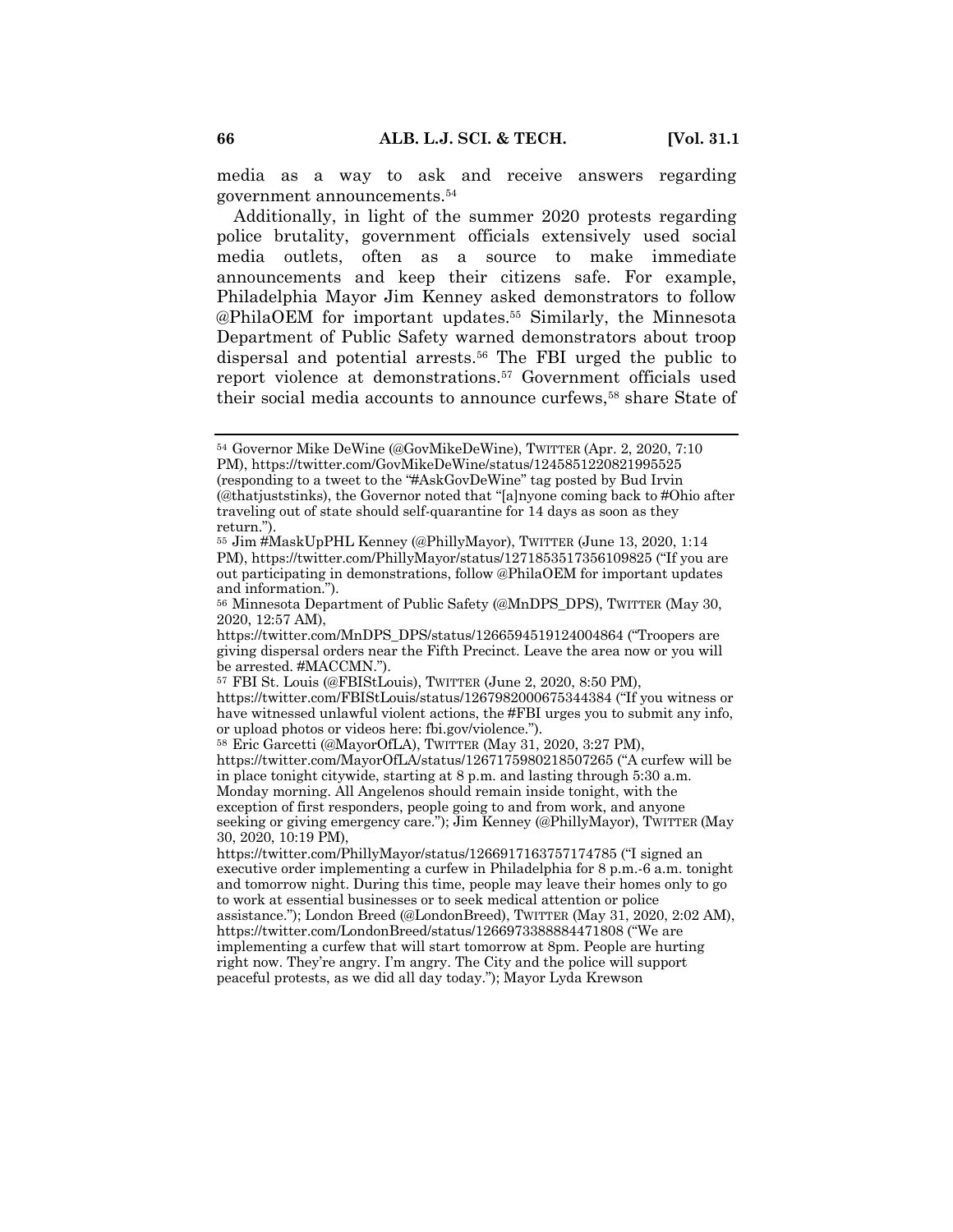Emergency declarations,59 and provide information regarding police<sup>60</sup> and National Guard presence.<sup>61</sup> Such information was

<sup>59</sup> Governor Brian P. Kemp (@GovKemp), TWITTER (May 30, 2020, 12:09 AM), https://twitter.com/GovKemp/status/1266582530234482688 ("At the request of Mayor @KeishaBottoms & in consultation with public safety & emergency preparedness officials, I have issued a State of Emergency for Fulton County to activate as many as 500 @GeorgiaGuard troops to protect people & property in Atlanta."); Governor Mike Parson (@GovParsonMO), TWITTER (May 30, 2020, 10:28 PM), https://twitter.com/GovParsonMO/status/1266919362193166336 ("Today I signed Executive Order 20-11 to declare that a State of Emergency exists in Missouri due to civil unrest. The Missouri National Guard and the Missouri Highway Patrol stand ready to support local authorities."); Office of the Governor of California (@CAgovernor), TWITTER (Mar. 4, 2020, 8:01 PM), https://twitter.com/CAgovernor/status/1235369869081628673 ("Governor @GavinNewsom today declared a State of Emergency to make additional resources available, formalize emergency actions already underway across multiple state agencies and departments, help the state prepare for broader spread of #COVID19, and more.").

<sup>60</sup> Jim #MaskUpPHL Kenney (@PhillyMayor), TWITTER (June 1, 2020, 3:05 PM), https://twitter.com/PhillyMayor/status/1267532765051969536 (retweeting @GovernorTomWolf's tweet and stating "[o]ur team met with

@GovernorTomWolf to review our response so far and to look ahead. I thanked the governor for the state's assistance, including the State Police and National Guard who are providing crucial support to the @PhillyPolice"); Mayor Andrew Ginther (@MayorGinther), TWITTER (June 22, 2020, 12:50 PM),

https://twitter.com/MayorGinther/status/1275108793995542528 ("If you were at the protest and believe police acted inappropriately, I encourage you to send photos, videos and complaints to reportCPD@columbus.gov"); Muriel Bowser (@MurielBowser), TWITTER (June 1, 2020, 8:40 PM),

https://twitter.com/MurielBowser/status/1267617085913522177 ("I imposed a curfew at 7pm. A full 25 minutes before the curfew & w/o provocation, federal police used munitions on peaceful protestors in front of the White House, an act that will make the job of @DCPoliceDept officers more difficult. Shameful!"). <sup>61</sup> Gov. Bill Lee (@GovBillLee), TWITTER (May 31, 2020, 5:43 PM),

https://twitter.com/GovBillLee/status/1267210064064065536 ("Following last night's unlawful incidents in Nashville, the National Guard will remain mobilized in each of our Grand Divisions until further notice."); Gov. Gary Herbert (@GovHerbert), TWITTER (May 30, 2020, 7:11 PM),

<sup>(@</sup>LydaKrewson), TWITTER (June 2, 2020, 12:20 PM),

https://twitter.com/LydaKrewson/status/1267853525490503681 ("In order to protect the health, safety & welfare of our residents, businesses, and institutions, today I signed an executive order establishing a citywide curfew that goes into effect at 9pm tonight and will continue until 6 am the next day. It repeats daily until further notice."); Michael B. Hancock (@MayorHancock), TWITTER (May 30, 2020, 4:19 PM),

https://twitter.com/MayorHancock/status/1266826483441340417 ("Hey Denver, we want everyone to be safe. That's why, starting tonight, a citywide curfew will be in effect for the @CityofDenver beginning at 8p – and nightly from 8p to 5a through Monday, June 1st. Please spread the word and take care of yourselves.").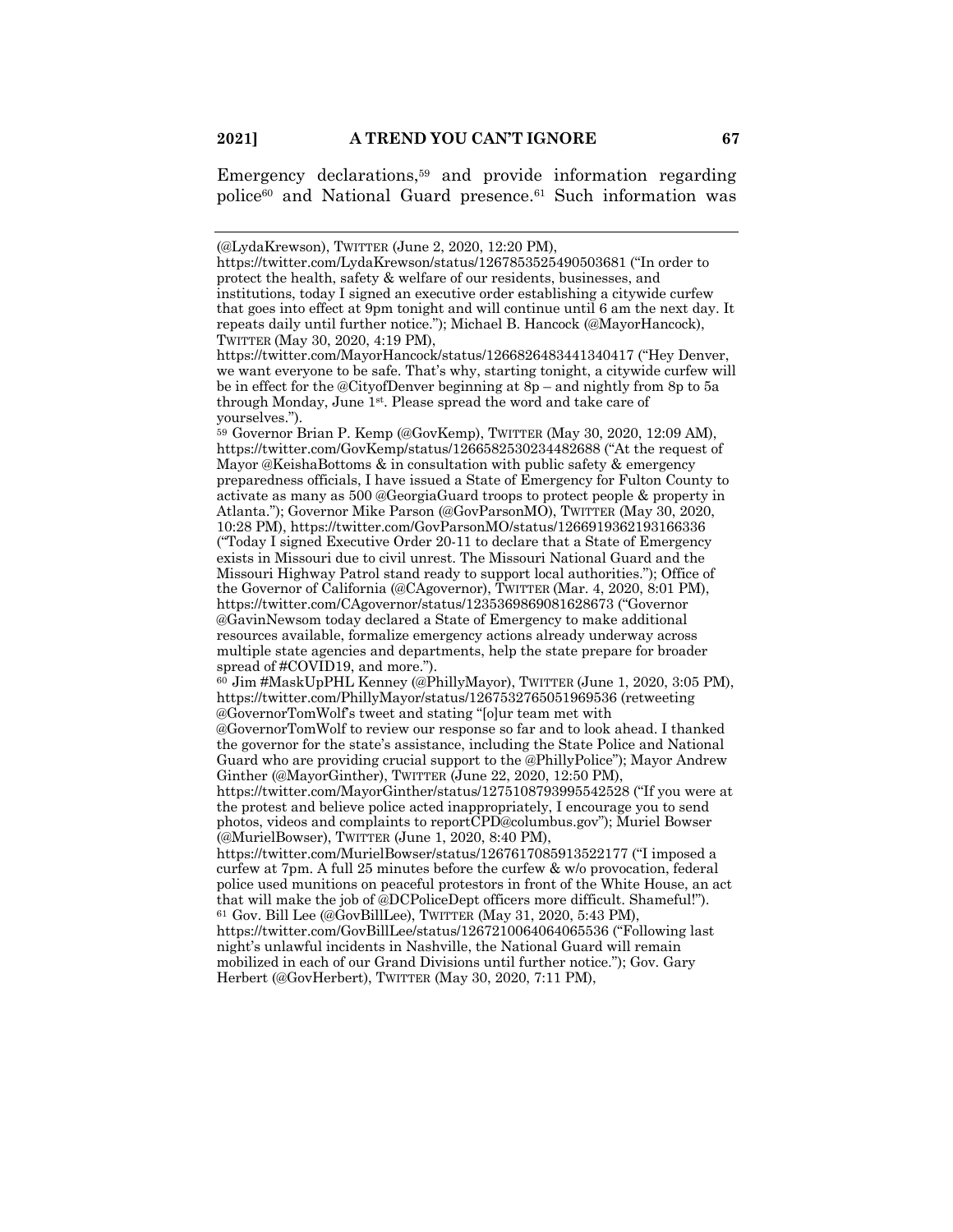made publicly available via social media prior to announcement on their official government website.<sup>62</sup> Additionally, many mayors and governors held regular "Media Availability" events in which they dedicated time to their office communicating and responding to social media questions and comments.<sup>63</sup>

#### *B. To Communicate Between Government Entities*

More recently, government officials and agencies have utilized their social media platforms to communicate with,  $64$  support,  $65$ 

<sup>64</sup> *See, e.g.*, Mayor Jacob Frey (@MayorFrey), TWITTER (May 30, 2020, 12:20

https://twitter.com/GovHerbert/status/1266869972749303809 ("We condemn violence and looting. I have activated the National Guard to help control the escalating situation in downtown Salt Lake City. I once again call on all who are protesting to do so peacefully."); Governor Jay Inslee (@GovInslee), TWITTER (June 1, 2020, 1:33 AM),

https://twitter.com/GovInslee/status/1267328455298838531 ("Following an additional request from Spokane County, I have decided to order a statewide activation of the National Guard. This allows us to deploy additional aid in protecting individuals and property in the event of further destructive or violent acts."); Governor Mike DeWine (@GovMikeDeWine), TWITTER (May 30, 2020, 5:09 PM), https://twitter.com/GovMikeDeWine/status/1266838549816582146 ("I am activating our @OHNationalGuard to drive out hate and violence and instill order. This is about the safety of our communities – our neighbors, our families, and our friends."); SC National Guard (@SCNationalGuard), TWITTER (June 1, 2020, 5:56 PM),

https://twitter.com/SCNationalGuard/status/1267575658290577408 ("The South Carolina National Guard was activated beginning May 31, 2020, to assist law enforcement in maintaining citizen safety and peace at protests taking place throughout the state."); Governor Tim Walz (@GovTimWalz), TWITTER (May 30, 2020, 12:40 AM), https://twitter.com/GovTimWalz/status/1266590321779118085 ("The Minnesota National Guard, State Patrol, and local police are on the ground responding to incidents in Mpls-St. Paul. I urge residents to comply with 8pm curfew and go home immediately. Law enforcement needs to respond to emergencies, restore order, and keep Minnesotans safe."); Governor Tom Wolf (@GovernorTomWolf), TWITTER (May 31, 2020, 6:19 PM),

https://twitter.com/GovernorTomWolf/status/1267219281177194507 ("Working with @PEMAHQ and @PADMVA, at the request of municipalities, we activated @PANationalGuard members yesterday to keep our communities safe. Over 600 Guardsmen have been placed on state active duty to provide support to local law enforcement.").

<sup>62</sup> *See, e.g.*, Eric Garcetti (@MayorOfLA), TWITTER (May 30, 2020, 11:29 PM), https://twitter.com/MayorOfLA/status/1266934742936514561 ("The California National Guard is being deployed to Los Angeles overnight to support our local response to maintain peace and safety on the streets of our city.").

<sup>63</sup> *See, e.g.*, *Transcript: Mayor de Blasio Holds Media Availability*, NYC.GOV'T (June 2, 2020), https://www1.nyc.gov/office-of-the-mayor/news/397- 20/transcript-mayor-de-blasio-holds-media-availability.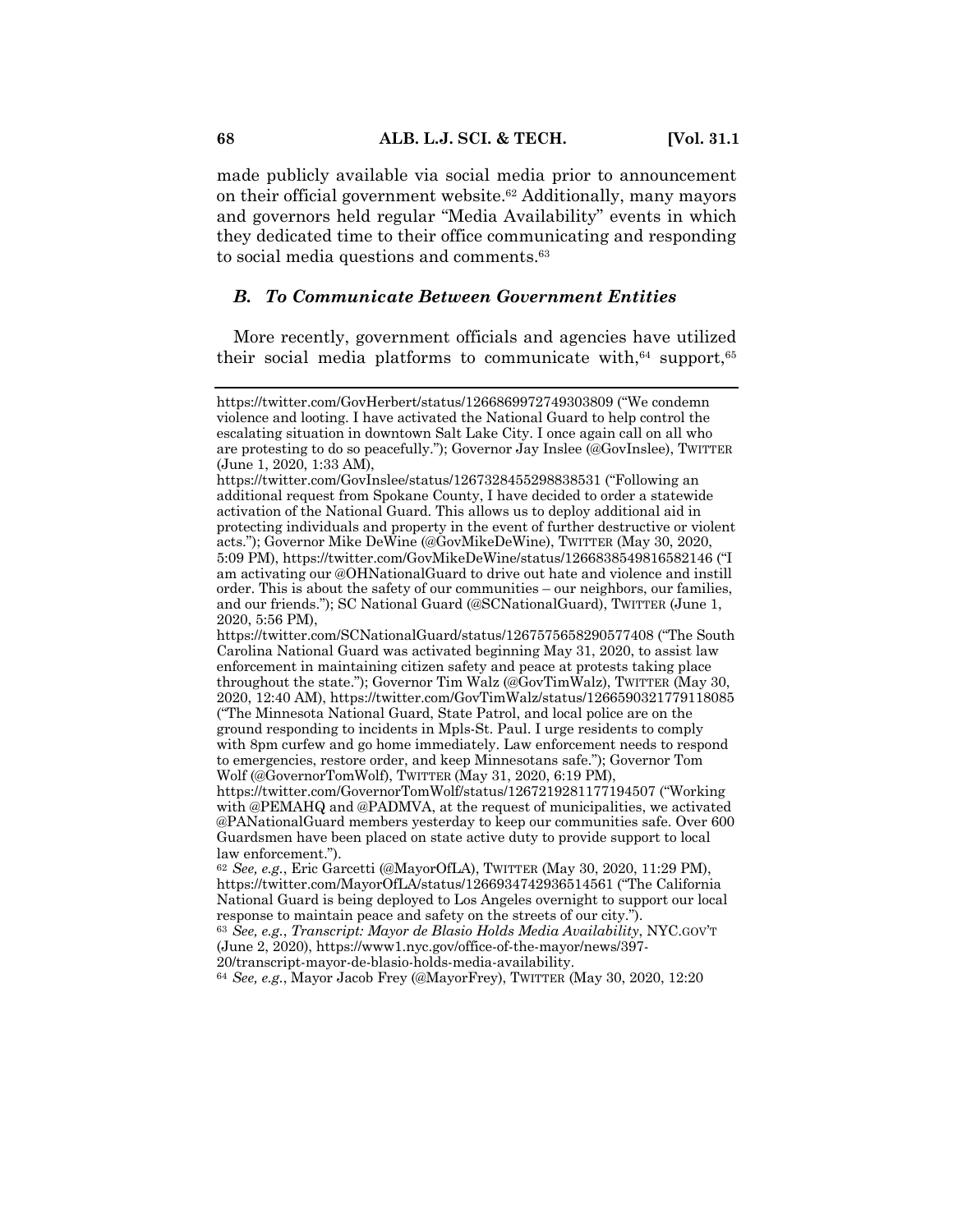and criticize<sup>66</sup> other officials and organizations. For example, government officials have utilized their social media platforms to communicate collaboratively with fellow officials, increasing the transparency, efficiency, and cooperation in the democratic process.67 As protests continued in the days following the killing of George Floyd, government officials and agencies communicated amongst one another via Twitter to keep citizens informed and portray a united front.68 For example, Minneapolis Mayor, Jacob Frey, tweeted "Governor Walz at our request and in partnership with our city @MayorCarter, has just fully mobilized the Minnesota National Guard. MPD and our fire Department will be assisting tonight as part of this operation."<sup>69</sup> Mayor Frey also used his social media presence to share and comment on

AM), https://twitter.com/MayorFrey/status/1266585209337786369 (responding and retweeting another tweet by @RepHassan and stating "[f]or our @minneapolisfire fighters to respond, the area of the fire must be secure so they can focus on fighting the fire without risking their own safety. We are working with the State National Guard & MN DPS – who control Incident Command tonight – to provide support in South").

<sup>65</sup> *See, e.g.*, Senator Bernie Sanders (@BernieSanders), TWITTER (Aug. 11, 2020, 4:58 PM), https://twitter.com/BernieSander/status/1293290750982139905 (congratulating Senator Kamala Harris on her nomination as Vice President); Senator Amy Klobuchar (@amyklobuchar), TWITTER (Aug. 11, 2020, 4:31 PM), https://twitter.com/amyklobuchar/status/1293283826794246144 (endorsing Senator Kamala Harris on her nomination as Vice President). <sup>66</sup> *See*, *e.g.,* Donald J. Trump (@realDonaldTrump), TWITTER (June 2, 2020, 9:33 AM), https://twitter.com/realDonaldTrump/status/1267811637811187712 ("Yesterday was a bad day for the Cuomo Brothers. New York was lost to the looters, thugs, Radical Left, and all other forms of Lowlife & Scum. The Governor refuses to accept my offer of a dominating National Guard. NYC was ripped to pieces. Likewise, Fredo's ratings are down 50%!").

<sup>67</sup> *See, e.g.*, Congresswoman Ayanna Pressley (@Rep. Pressley), TWITTER (May 29, 2020, 12:58 PM),

https://twitter.com/reppressley/status/1266413647733145600 (discussing a collaborative effort between Congresswomen Pressley and Ilhan to combat police brutality).

<sup>68</sup> *See, e.g.*, Senator Cory Booker, (@SenBooker), TWITTER (June 4, 2020, 1:22 PM), https://twitter.com/SenBooker/status/1268593918419046401; Senator Joe Manchin (@Sen\_JoeManchin), TWITTER (June 4, 2020, 12:42 PM), https://twitter.com/Sen\_JoeManchin/status/1268583941092638720.

<sup>69</sup> Mayor Jacob Frey (@MayorFrey), TWITTER (May 30, 2020, 1:08 PM), https://twitter.com/MayorFrey/status/1266778560234225669 ("Governor Walz at our request and in partnership with our city and @MayorCarter Carter, has just fully mobilized the Minnesota National Guard. MPD and our fire department will be assisting tonight as part of this operation.").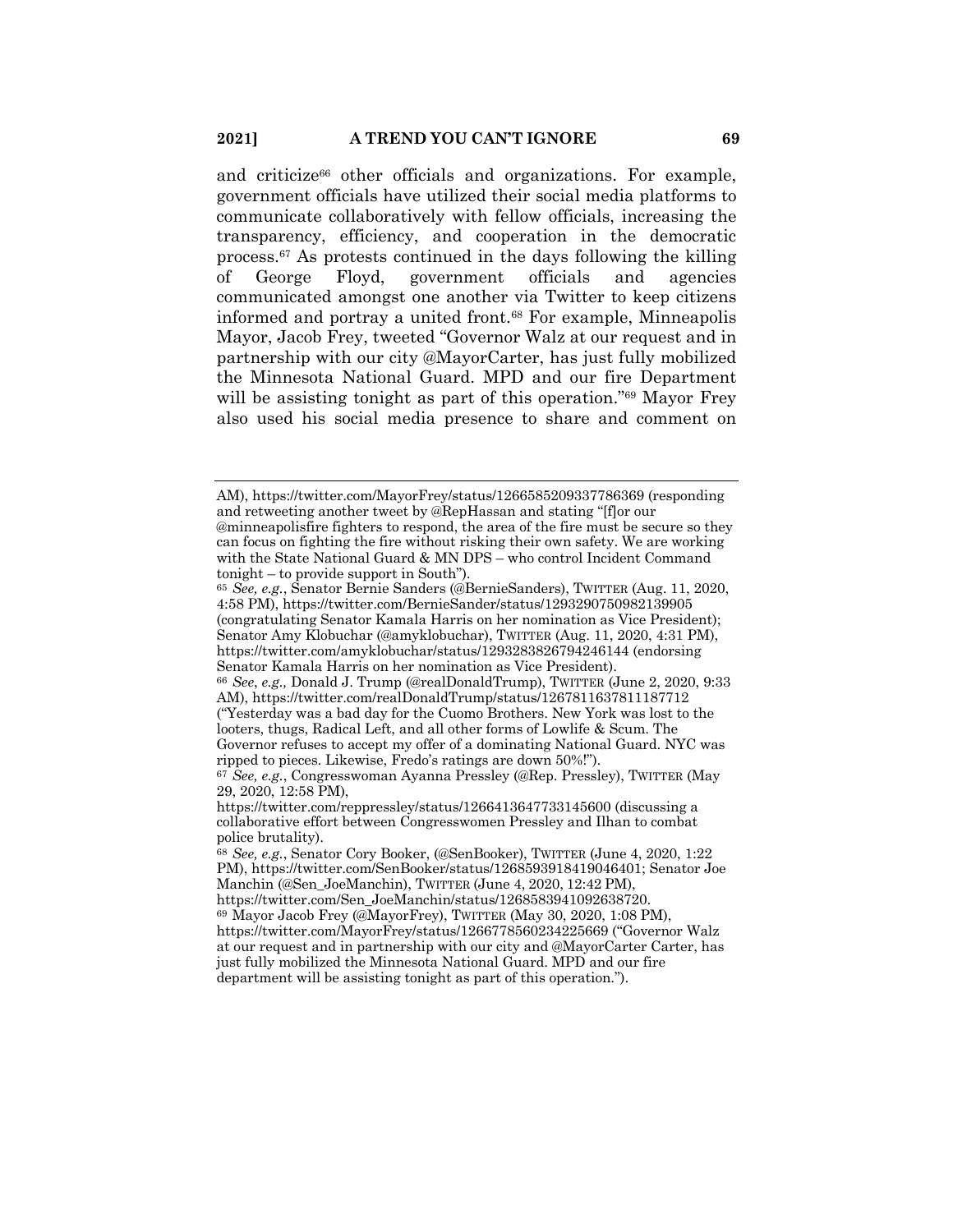information provided by other city agencies.70

Social media has also become an arena for political debate, where the public is offered a front-row seat to the discord between government entities and officials. For example, District of Columbia Mayor Muriel Bowser and President Donald Trump have exchanged communication, criticism, and response regarding President Trump's militarization of the city in light of demonstrations in support of the Black Lives Matter movement.<sup>71</sup> In 2017, White House Director of Social Media Dan Scavino, Jr. tweeted that Rep. Justin Amash (R-MI) was "a big liability" and called for voters to "defeat him in [the next] primary."72 As part of his response, Amash tweeted "Bring it on. I'll always stand up for liberty, the Constitution & Americans of every background. You can help here" and accompanied his tweet with a URL directing the public to his campaign fundraising site.73 While some may see such communication as simple political feuding, $74$  this exchange may show the power of a public dispute of this type.75

https://twitter.com/justinamash/status/848242383007367168. Because this tweet was released from an account that is used for Congressional purposes, CREW requested an investigation of Rep. Justin Amash (R-MI) by the Office of Congressional Ethics. *See* letter from Noah Bookbinder, Exec. Dir., Citizens for Responsibility and Ethics in Washington (April 4, 2017),

<sup>70</sup> *See, e.g.*, *id*.; MnDPS\_DPS (@MnDPS\_DPS), TWITTER (May 30, 2020, 12:37 AM), https://twitter.com/MnDPS\_DPS/status/1266589645581824000 ("350 troops and officers are on the ground near the Fifth Precinct in Minneapolis to clear the area and enforce the curfew. #MACCMN").

<sup>71</sup> *See* Muriel Bowser (@MurielBowser), supra note 60 ("I imposed a curfew at 7pm. A full 25 minutes before the curfew & w/o provocation, federal police used munitions on peaceful protestors in front of the White House, an act that will make the job of @DCPoliceDept officers more difficult. Shameful! DC residents – Go home. Be safe.").

<sup>72</sup> *See* Dan Scavino (@DanScavino), TWITTER (Apr. 1, 2017, 12:33 PM) https://twitter.com/danscavino/status/848211792916557824; The Office of the Special Counsel concluded that this activity violated the Hatch Act. *See* letter from Ana Galindo-Marrone, Chief, Hatch Act Unit, to Adam J. Rapport, Chief Counsel/Assistant Dir., Citizens for Responsibility and Ethics in Washington (June 5, 2017), https://s3.amazonaws.com/storage.citizensforethics.org/wpcontent/uploads/2017/06/09153036/DOC060817-06082017170020.pdf. <sup>73</sup> Justin Amash (@justinamash), Twitter (Apr. 1, 2017, 2:35 PM),

https://s3.amazonaws.com/storage.citizensforethics.org/wp-

content/uploads/2017/04/04163507/OCE-Amash-4-4-17.pdf.

<sup>74</sup> *See, e.g.*, Claire Zillman, *Hillary Clinton's 'Delete Your Account' Tweet Sparks an Epic Twitter War with Trump*, FORTUNE (June 10, 2016, 6:34 AM),

https://fortune.com/2016/06/10/donald-trump-twitter-hillary-clinton/.

<sup>75</sup> Muriel Bowser (@MurielBowser), TWITTER (June 5, 2020, 10:42 AM),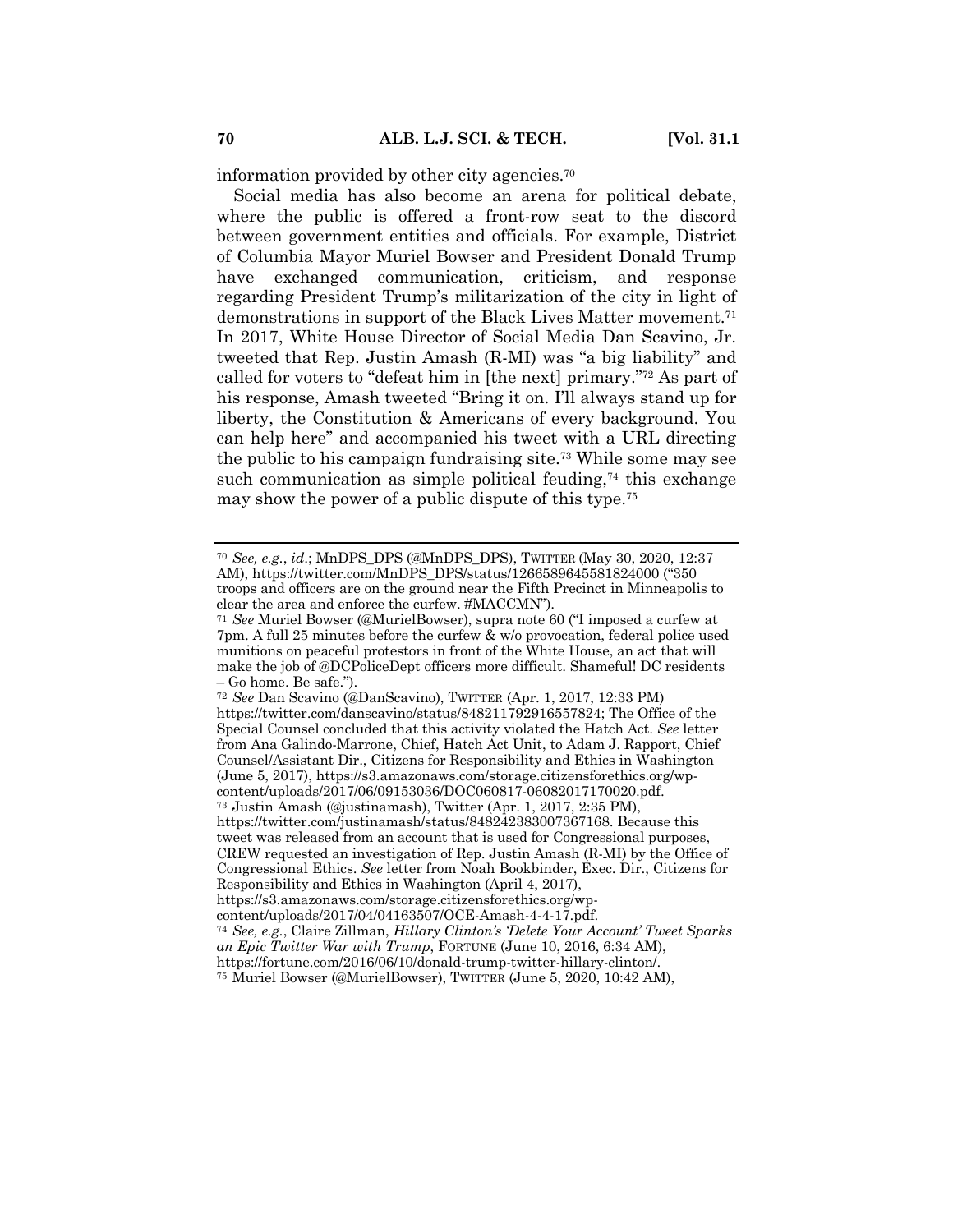## **II. THE GOVERNMENT CREATES RECORDS WHEN CONTENT IS POSTED ON SOCIAL MEDIA**

All executive branch documents are divided into three distinct categories: federal records, presidential records, and nonrecords.76 Federal records are governed by the Federal Records Acts or FRA.77 Presidential records are managed by the Presidential Records Act or PRA.78 Non-records are all records exempted from the PRA and the FRA.79 Federal records and nonrecords may be considered agency records under the Freedom of Information Act (FOIA).80 No record is subject to both the FRA

https://twitter.com/MurielBowser/status/1268916115809488896. CREW also alleged that the communication between Scavino and Amash violated the Hatch Act and called for investigations by the Office of Special Counsel and the Office of Congressional Ethics. *See* Jordan Libowitz, *Scavino Reprimanded for Hatch Act Violation*, CREW (June 9, 2017), https://www.citizensforethics.org/pressrelease/scavino-reprimanded-hatch-act-violation/ (discussing that the Office of Special Counsel issued Scavino a warning letter for Hatch Act Violation). <sup>76</sup> Catherine F. Sheehan, *Opening the Government's Electronic Mail: Public Access to National Security Records*, 35 B.C. L. REV. 1145, 1147 (1994). <sup>77</sup> The Federal Records Acts consist of the following statutes: Archival Administration, 44 U.S.C. §§ 2101–20 (1988); Records Management by the Archivist of the United States and by the Administrator of General Services, 44 U.S.C. §§ 2901–09 (1988); Records Management by Federal Agencies, 44 U.S.C. §§ 3101–07 (1988); Disposal of Records, 44 U.S.C. §§ 3301–14 (1988). Legislative branch documents and judicial branch documents may also be subject to the FRA. *See* Armstrong v. Exec. Office of the President, 90 F.3d 553, 556 (D.C. Cir. 1996) ("The FRA describes a class of materials that are federal records subject to its provisions, and the PRA describes another, mutually exclusive set of materials that are subject to a different and less rigorous regime") (quoting Armstrong v. Exec. Office of the President, 1 F.3d 1274, 1293 (D.C. Cir. 1993)). <sup>78</sup> *See* Presidential Records Act, 44 U.S.C. §§ 2201–2209 (2014). <sup>79</sup> *See* 44 U.S.C. § 2201(2)(B) (2012) (listing items exempt from the PRA); 44 U.S.C. § 3301 (2012) (defining federal record and listing items not included). For example, non-records are documents created by members of Congress. These documents are not managed by the PRA or the FRA but are managed by the Senate Archivist and the House Office of Art and Archives. *See* STRAUS, ,*supra* note 4, at 12 ("In general, the Senate Archivist and the House Office of Art and Archives provide guidance to [Congressional] Members and committees in their respective chambers on archiving matters, including social media postings."). "All records generated by a member of Congress in the course of his or her service in the House or Senate are the personal property of the member. This includes records such as email, websites, draft legislation, correspondence, databases, and, potentially, social media postings." *Id.*

<sup>80</sup> *See* 5 U.S.C. § 552(f)(2) (2018). The term "agency" is defined by FOIA. Agency records may be subject to the disclosure requirements under the Freedom of Information Act. *See infra* Part IV. Federal records and non-records may be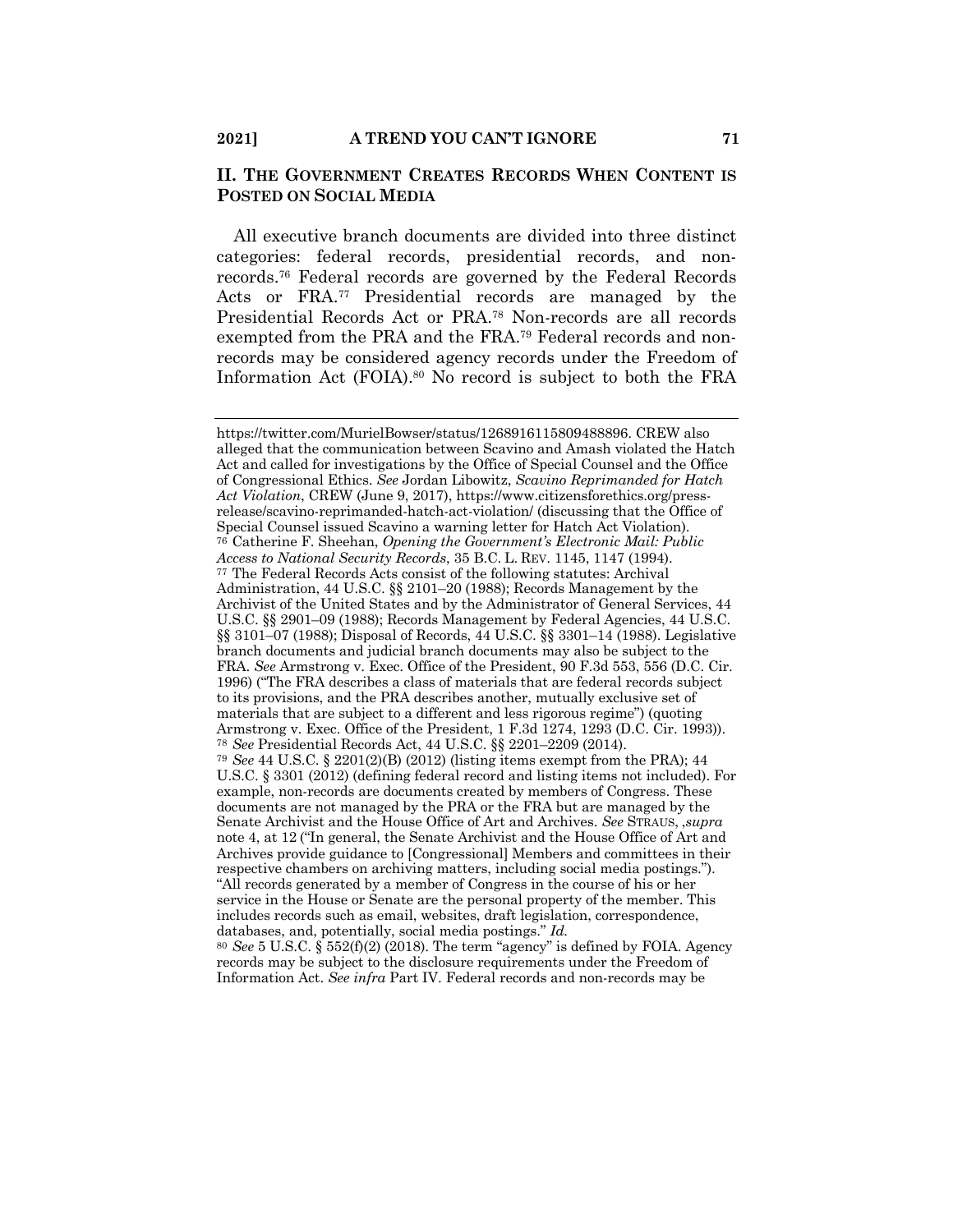and the PRA.81

#### *A. Records under the Federal Records Act*

The FRA dictates whether other executive branch materials are still considered a record.82 Records include "all recorded information,83 regardless of form or characteristics, made or received by a federal agency<sup>84</sup> under federal law or in connection

subject to disclosure requirements under FOIA if they are considered agency records. *See infra* Part IV.

<sup>81</sup> *See Armstrong*, 90 F.3d at 556 ("The FRA describes a class of materials that are federal records subject to its provisions, and the PRA describes another, mutually exclusive set of materials that are subject to a different and less rigorous regime") (quoting Armstrong v. Exec. Office of the President, 1 F.3d 1274, 1293 (D.C. Cir. 1993)).

<sup>82</sup> *See* 44 U.S.C. § 3301(a)(1) (2012) (explaining what executive branch materials are considered a record).

<sup>83</sup> *See* 44 U.S.C. § 3301(a)(2) (2012) ("[T]he term 'recorded information' includes all traditional forms of records, regardless of physical form or characteristics, including information created, manipulated, communicated, or stored in digital or electronic form."); *see also* 36 C.F.R. § 1222.12(a) (2020) (noting that "recorded information" comes in all formats and media).

<sup>84</sup> A federal agency is defined as "any executive agency or any establishment in the legislative or judicial branch of the Government (except the Supreme Court, the Senate, the House of Representatives, and the Architect of the Capitol, and any activities under the direction of the Architect of the Capitol)." *See* 44 U.S.C. § 2901(14) (2012). *See also* 36 C.F.R. § 1220.18 (2020). Under this definition, the following entities within the legislative branch may be subject to records management: the Congressional Budget Office, the Government Accountability Office, the Government Publishing Office, the Library of Congress, the Office of Congressional Workplace Rights, the Capitol Police Board, the John C. Stennis Center for Public Service Training and Development, the Open World Leadership Center, the Office of Congressional Accessibility Services, and the Office of the Attending Physician. *See The Government of the United States,* U.S. GOV'T MANUAL, https://www.usgovernmentmanual.gov/ (last visited Oct. 6, 2020). Similarly, in the judicial branch, entities such as the Administrative Office of the United States Courts, the Federal Judicial Center, the Territorial Courts, the United States Courts of Appeals, the United States Court of Appeals for the Armed Forces, the United States Court of Appeals for Veterans Claims, the United States District Courts, the United States Court of Federal Claims, the United States Court of International Trade, the United States Sentencing Commission, and the United States Tax Court may be subject to records management. *Id*. Independent establishments and government corporations may also be subject to records management. *See* 44 U.S.C. § 2901(14) (2012)*; see also* 36 C.F.R. § 1220.18 (2020). Although the Supreme Court is not considered a federal agency, the official judicial records of the Supreme Court are viewed as governmental records and are maintained and disposed of by the government according to the recordkeeping requirements of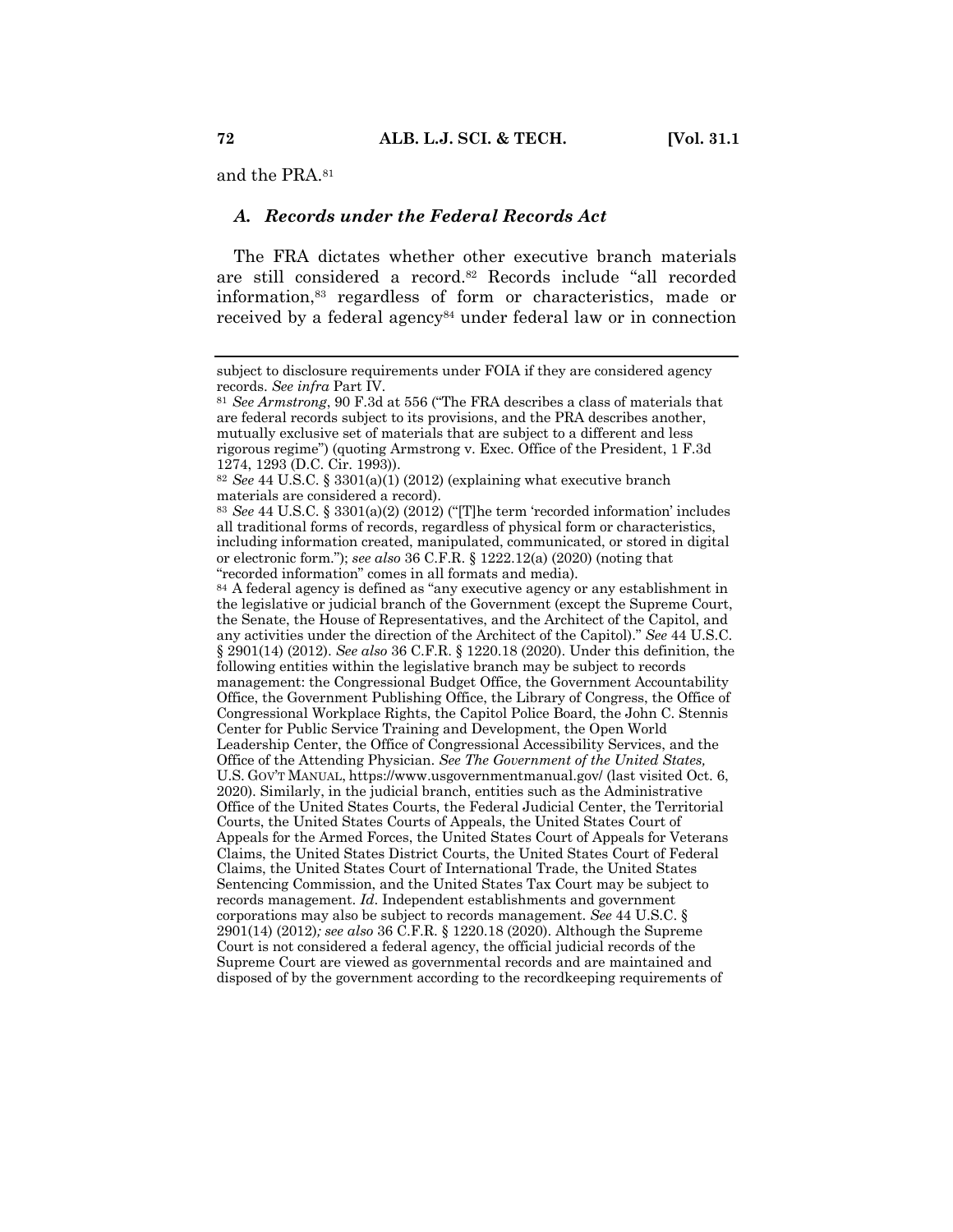with the transaction of public business and preserved or appropriate for preservation by that agency or its legitimate successor as evidence of the organization. "85

The National Archives and Records Administration (NARA) is the repository for the permanent records<sup>86</sup> originated with all agencies of the U.S. government and is responsible for overseeing agencies' adequacy of documentation and records disposition programs and practices.87 Content generated by federal agencies on social media is likely a federal record and must be managed according to the applicable laws and regulations.<sup>88</sup>

The FRA contains detailed standards regarding records retention. Agencies must identify all records, including social media records,89 and determine how they will be managed.90 The

the Federal Records Act. *See* Kathryn A. Watts, *Judges and Their Papers*, 88 N.Y.U. L. REV. 1666, 1674-75 (2013). Official records include materials in a judicial matter or a case, such as briefs, transcripts, motions, judgments, and orders. *Id.*

<sup>85</sup> 44 U.S.C. § 3301(a)(1) (2012).

<sup>86</sup> "Permanent record means any Federal record that has been determined by NARA to have sufficient value to warrant its preservation in the National Archives of the United States, even while it remains in agency custody." 36 C.F.R. §1220.18 (2020). "The Archivist shall establish standards for the selective retention of records of continuing value, and assist Federal agencies in applying the standards to records in their custody." 44 U.S.C. § 2905 (2012). "Less than 5% of all the records that federal agencies create or receive in the course of conducting the business of the U.S. government are considered to have permanent value and are transferred to the [NARA] for permanent preservation and access." NAT'L ARCHIVES & REC. ADMIN., FOIA REFERENCE GUIDE (2018), https://www.archives.gov/foia/foia-guide. This transfer usually occurs after 20 to 30 years. *Id*.

<sup>87</sup> NARA requires Senior Agency Officials for Records Management to submit annual reports [hereinafter, SAORM reports] to determine the overall progress of the federal government in managing its records and the transition away from paper to digital formats, and to identify best practices and model solutions within federal agencies. *Senior Agency Official for Records Management 2019 Annual Report,* NAT'L ARCHIVES & REC. ADMIN,

https://www.archives.gov/files/records-mgmt/agency/dod-nsa-saorm-2019.pdf. These annual reports are made available on the NARA website. *See id.* NARA also notes when agencies are non-compliant and have not submitted in their SAORM reports. *Id.*

<sup>88</sup> *See generally* 44 U.S.C. chs. 21, 29, 31, 33; 36 C.F.R. § 1220. *See NARA Bulletin 2014-02: Guidance on Managing Social Media Records*, THE NAT'L ARCHIVES & RECORDS ADMIN. (Oct. 25, 2013), https://www.archives.gov/recordsmgmt/bulletins/2014/2014-02.html.

<sup>89</sup> There are a number of agencies at the federal level that explicitly state that business information stored on social media sites are considered federal records under 44 U.S.C. § 3301. *See* GUIDELINES FOR HPA REVIEW, SOCIAL MEDIA, AND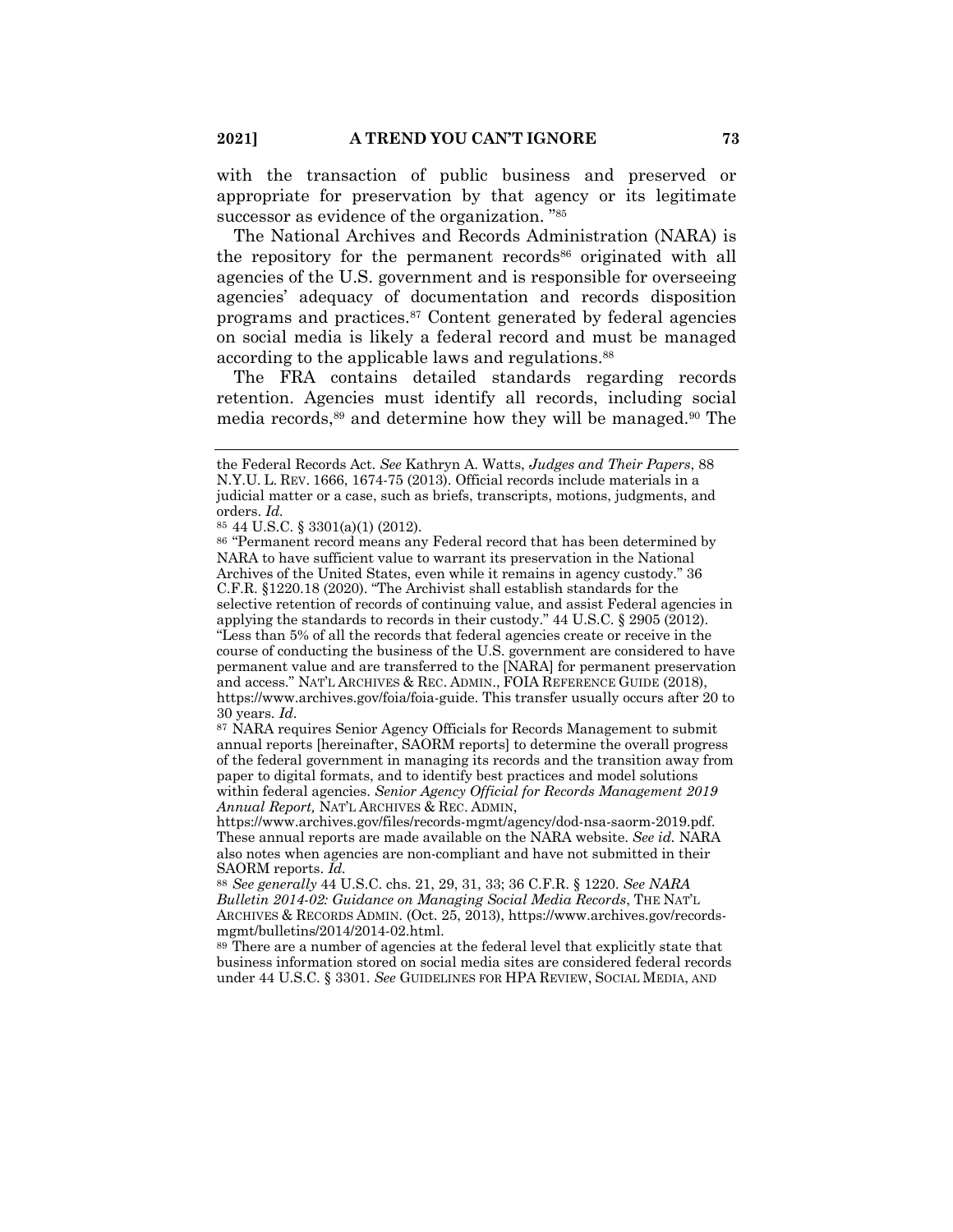following list of questions help agencies determine record status of social media content.91 "If the answers to any of the below questions are yes, then the content is likely to be a federal record":

- "Does it contain evidence of an agency's policies, business, or mission?"
- "Is the information only available on the social media site?"
- "Is the tool authorized by the agency?"
- "Does the agency use the tool to convey official agency information?"
- "Is there a business need for the information?"  $92$

Social media content may also be considered "a Federal record when the use of social media provides added functionality, such as enhanced search capabilities, $93$  opportunities for public comment, or other collaboration."94 "A complete Federal record must have content, context, and structure along with associated

MEDIA RELATIONS, TURNER-FAIRBANK HIGHWAY RESEARCH CENTER R&D COMMUNICATION REFERENCE GUIDE, FED. HIGHWAY ADMIN. RESEARCH & TECH. (Feb. 2017); *See Your Records Management Responsibilities*, U.S. DEP'T OF ENERGY (July 2010) ("Informational items from the Department posted to social media sites are records.").

<sup>91</sup> *See NARA Bulletin 2014-02: Guidance on Managing Social Media Records, supra* note 88.

<sup>92</sup> NARA Bulletin 2014-02 seems to be the most thorough and useful when determining whether social media is a federal record. *See id*. However, the technical legal standard remains the same – the statutory definition (44 U.S.C. § 3301) and NARA regulations further defining phrases in the statute. *See, e.g.*, 36 C.F.R. § 1220.12 (2020).

<sup>93</sup> For example, the use of social media enables users to provide closed captioning and an audio description. *See Improving the Accessibility of Social Media in Government*, DIGITAL.GOV, https://digital.gov/resources/improving-theaccessibility-of-social-media-in-government/ (last visited July 23, 2020) (discussing that closed captioning ensures accessibility).

<sup>94</sup> *NARA Bulletin 2014-02: Guidance on Managing Social Media Records*, *supra*  note 88.

<sup>90</sup> *See NARA Bulletin 2014-02: Guidance on Managing Social Media Records, supra* note 88 (citing a general clause for use in the standard GSA Terms of Service agreement: "[t]he Agency acknowledges that use of contractor's site and services may require management of Federal records. Agency and usergenerated content may meet the definition of Federal records as determined by the agency. If the contractor holds Federal records, the agency and the contractor must manage Federal records in accordance with all applicable records management laws and regulations, including but not limited to the Federal Records Act (44 U.S.C. chs. 21, 29, 31, 33), and regulations of the National Archives and Records Administration (NARA) at 36 CFR Chapter XII Subchapter B.").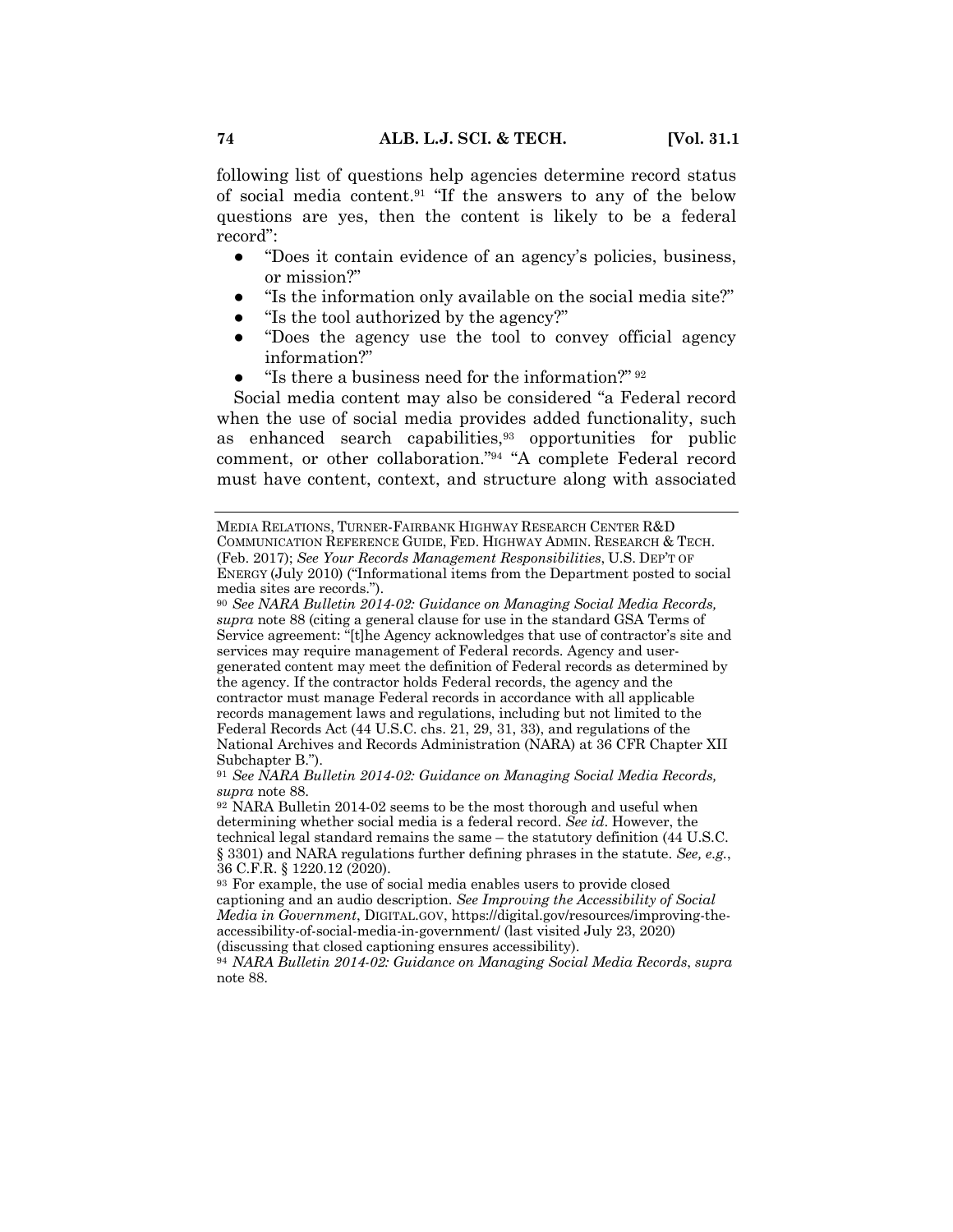metadata (e.g., author, date of creation)."95 "The complete record must be maintained to ensure reliability and authenticity."96 If an agency cannot clearly determine whether an item is a record, NARA's regulations require the agency to treat the item as a record.97

### *1. Determining the Record Status*

Agencies have drafted and implemented social media policies to set clear guidelines on what constitutes as an official use of social media versus an unofficial use.98 In their social media policies, there is usually some language specifying who is an authorized user of their social media platform and who may post content there.99 Additionally, there may be language that discusses which devices are authorized to access certain social media sites.100 These social media policies are also put in place to address the record status of their social media content.101 In doing so, agencies encourage, if not require, employees to carefully consider their posting content and behavior on social media platforms.102 For example, employees are required to

<sup>98</sup> For example, the Coast Guard has an external media policy that addresses social media concerns. *See* U.S. DEP'T OF HOMELAND SEC., U.S. COAST GUARD, COAST GUARD EXTERNAL AFFAIRS MANUAL (2014),

<sup>95</sup> *Id.*

<sup>96</sup> *Id*.

<sup>97</sup> 36 C.F.R. § 1222.16 (2020).

http://auxpa.cgaux.org/PADocs/USCGExternalAffairsManual.pdf [hereinafter, COAST GUARD EXTERNAL AFFAIRS MANUAL].

<sup>99</sup> *See, e.g.*, *id.* at 3–32 ("Headquarters staffs, areas, districts, sectors, and units are authorized to provide information and respond to Internet discussions on official and unofficial sites on matters that are under their purview, as outlined in this Manual.").

<sup>100</sup> *See, e.g.*, *id.* at 3–22 ("All photographs and video taken aboard Coast Guard units by employees are subject to screening and approval of the commanding officer or officer-in-charge prior to release for commercial or public use at the commanding officer's or officer-in-charge's discretion. This may include imagery captured using personal imaging devices.").

<sup>101</sup> *See*, *e.g*., *id.* at 3–30 ("Because a social media site is conducting communication and transactions on behalf of the Coast Guard, it shall be properly managed as a federal record. All content and comments posted on official social media sites shall be preserved in accordance with current records management policies.").

<sup>102</sup> *See* U.S. ENVTL. PROTECTION AGENCY, OFF. OF ENVTL INFO., SOCIAL MEDIA POLICY (July 7, 2005), https://www.epa.gov/sites/production/files/2013- 11/documents/social\_media\_policy.pdf [hereinafter, EPA SOCIAL MEDIA POLICY].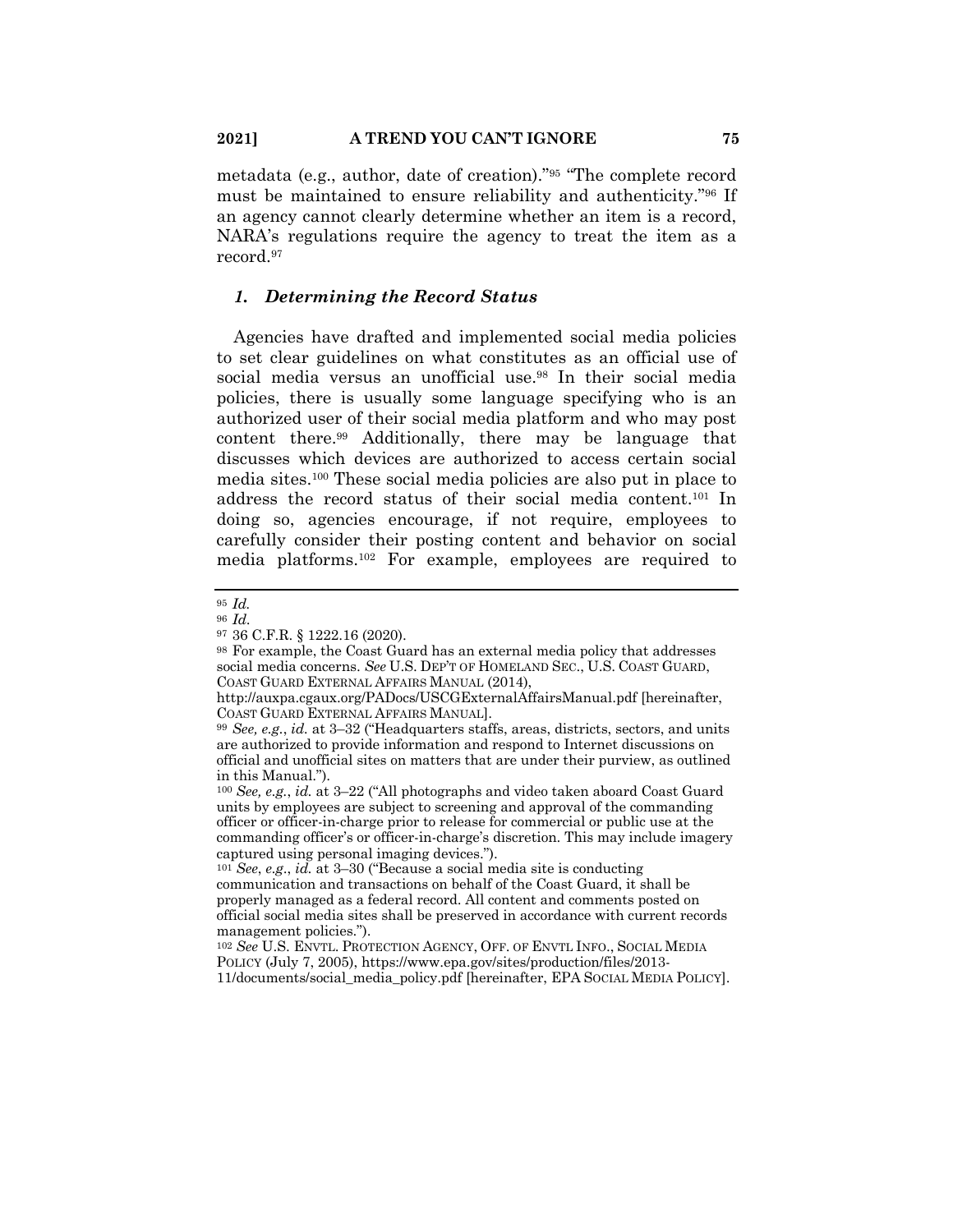consider whether posts may be held by the social media site indefinitely.103 Additionally, agency employees are expected to consider whether their posts may be misconstrued as official communication from the agency or whether the post inadvertently reveals sensitive information.104

Even if the communication is considered unofficial, NARA can require the retention of those social media posts. <sup>105</sup> For example, in 2017, the Badlands National Park Service Twitter account tweeted out data about climate change, then quickly deleted the tweets.106 The National Park Service said that the tweets had been posted by a former employee who should not have been able to access the account.107 NARA opened up an inquiry about whether the deletion of those tweets constituted an unauthorized disposal of federal records and determined that NPS should have preserved those tweets as records.108

<sup>104</sup> *See, e.g.*, EPA SOCIAL MEDIA POLICY*, supra* note 102, at 3 ("When using social media tools and third-party sites, whether on behalf of EPA or on their own time, EPA employees are bound by the Standards of Ethical Conduct for Employees of the Executive Branch."); COAST GUARD EXTERNAL AFFAIRS MANUAL, *supra* note 98, at 3–28 ("Even when off-duty, and on a personal site or

In addition to providing detailed procedures on how to preserve social media, EPA also offers a "non-exhaustive list" that enables employees to quickly determine whether social media content is a federal record. *See* U.S. ENVTL. PROTECTION AGENCY, MANAGING SOCIAL MEDIA RECORDS PROCEDURE at 3 (June 25, 2020), https://www.epa.gov/sites/production/files/2020-

<sup>06/</sup>documents/managing\_social\_media\_records\_procedure.pdf [hereinafter, EPA MANAGING SOCIAL MEDIA RECORDS PROCEDURE].

<sup>103</sup> *See* COAST GUARD EXTERNAL AFFAIRS MANUAL, *supra* note 98, at 3–31 (stating that when personnel express any Coast Guard related information or opinion, they shall consider that it may be posted publicly indefinitely).

blog, Coast Guard members are subject to the Uniform Code of Military Justice and employees are subject to administrative or legal action if they violate policy or security regulations.").

<sup>105</sup> *See NARA Bulletin 2015-02: Guidance on Managing Electronic Messages*, NAT'L ARCHIVES & RECORDS ADMIN. (July 29, 2015),

https://www.archives.gov/records-mgmt/bulletins/2015/2015-02.html (stating that while *all* federal employees should attempt to refrain from using personal accounts for official purposes, if personal accounts are used and the communication is considered "agency business," then the communication may be deemed as a "Federal record," and therefore require the retention of said record).

<sup>106</sup> Aidan Quigley, *Badlands National Park Climate Change Tweets Deleted*, POLITICO (Jan. 24, 2017, 6:16 PM),

https://www.politico.com/story/2017/01/badlands-tweets-deleted-trump-234136. <sup>107</sup> *Id.*

<sup>108</sup> Kevin Bogardus & Emily Yehle, *'I Take Responsibility' – Rogue Badlands*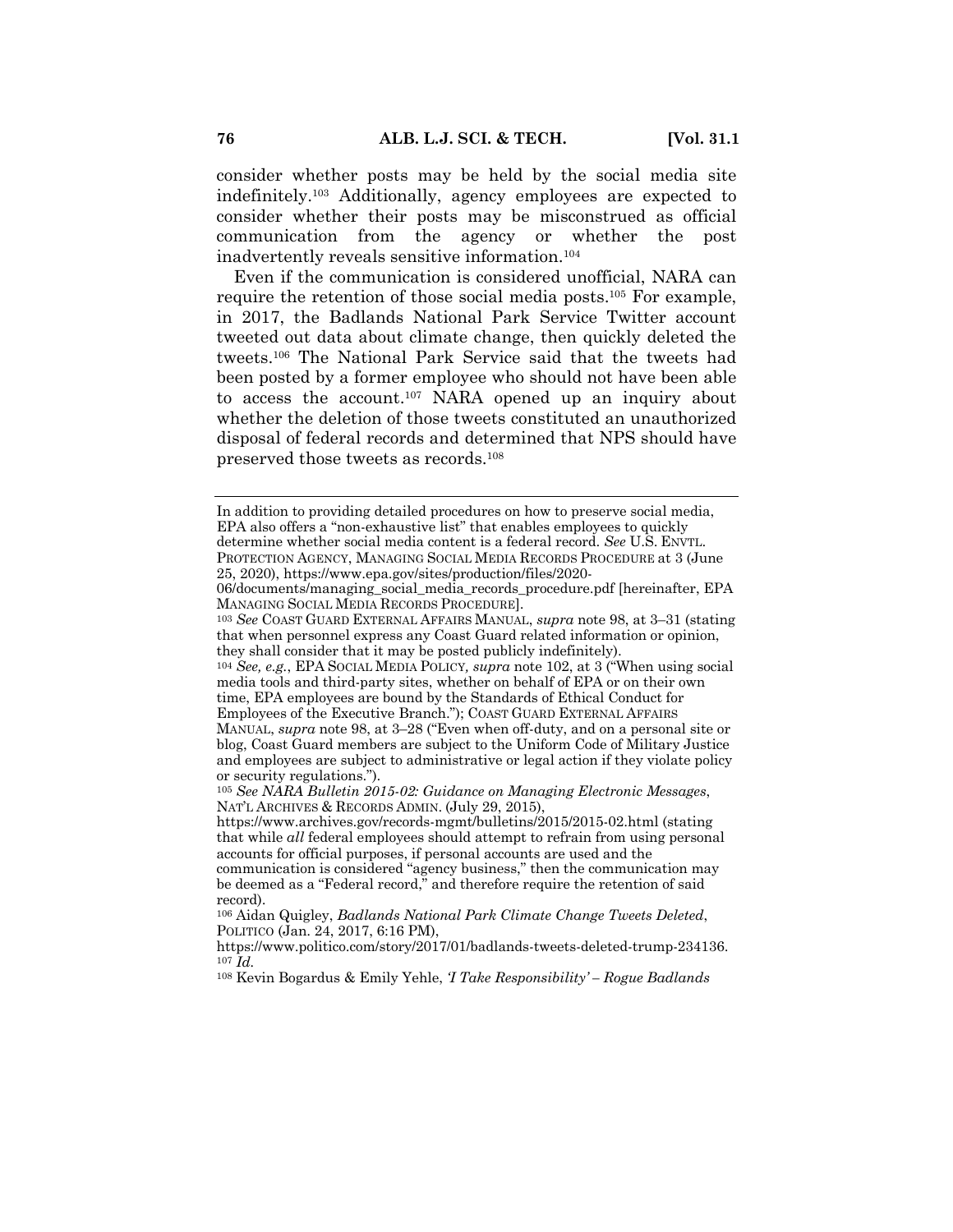Officials who are authorized to use government accounts also need to consider the value in liking or following an entity or individual and what it may convey to others.109 In many cases, "following an organization may convey endorsement of the entire entity."110 Meanwhile, "retweeting or reposting content [originating] from another entity may only imply endorsement of the content that is being reposted."111 To share, retweet, friend, follow, or publicly respond in some way may also constitute a government record under the FRA.112 If this is the case, the interaction must be retained as required by applicable records retention schedules.113 For example, the Department of Health and Human Services (HHS)114 and the Department of the Interior (DOI)115 have made clear in their respective social media guidelines that the act of sharing, reposting, liking, or following among other engagement or interaction features might be construed as endorsements by that particular agency.116 Both agencies recommend clear disclaimers and extreme vigilance

<sup>111</sup> *Id.*

*Tweeter*, E & E NEWS (Apr. 17, 2017),

https://www.eenews.net/stories/1060053173.

<sup>109</sup> *Cf.* COAST GUARD EXTERNAL AFFAIRS MANUAL, *supra* note 98, at 1–5, 3–30 (stressing the importance of how communication will be interpreted by the receiver).

<sup>110</sup> *Social Media Policies*, U.S. DEP'T. OF HEALTH & HUM. SERV.,

https://www.hhs.gov/web/social-media/policies/index.html (last viewed Mar. 26, 2019) [hereinafter, HHS SOCIAL MEDIA POLICIES].

<sup>112</sup> *See* U.S. DEP'T OF INTERIOR, DIGITAL MEDIA POLICY 6 (2018),

https://www.doi.gov/sites/doi.gov/files/elips/documents/470\_dm\_2\_digital\_media \_policy\_1.pdf ("Content created in an official capacity may constitute a federal record").

<sup>113</sup> *See id.* (stating that bureaus and offices need to work with their "Records Officers" to ensure compliance with retention schedules).

<sup>114</sup> HHS SOCIAL MEDIA POLICIES, *supra* note 110.

<sup>115</sup> U.S. DEP'T OF INTERIOR, WEBSITE AND SOCIAL MEDIA BASICS,

https://www.doi.gov/employees/dmguide/website-and-social-media-basics#maincontent (last visited July 23, 2020) [hereinafter, DOI WEBSITE & SOCIAL MEDIA BASICS].

<sup>116</sup> *See id*. ("Never share, retweet, or repost content that would imply (or appear to imply) that the federal government is promoting a company or encouraging the public to buy something."); *see also* HHS SOCIAL MEDIA POLICIES, *supra* note 110 ("Consider the value in liking/following a specific entity and what it may convey to your audience. In many cases, following an organization may convey endorsement of the entire entity, while retweeting or reposting content from another entity may only imply endorsement of the content that is being reposted.").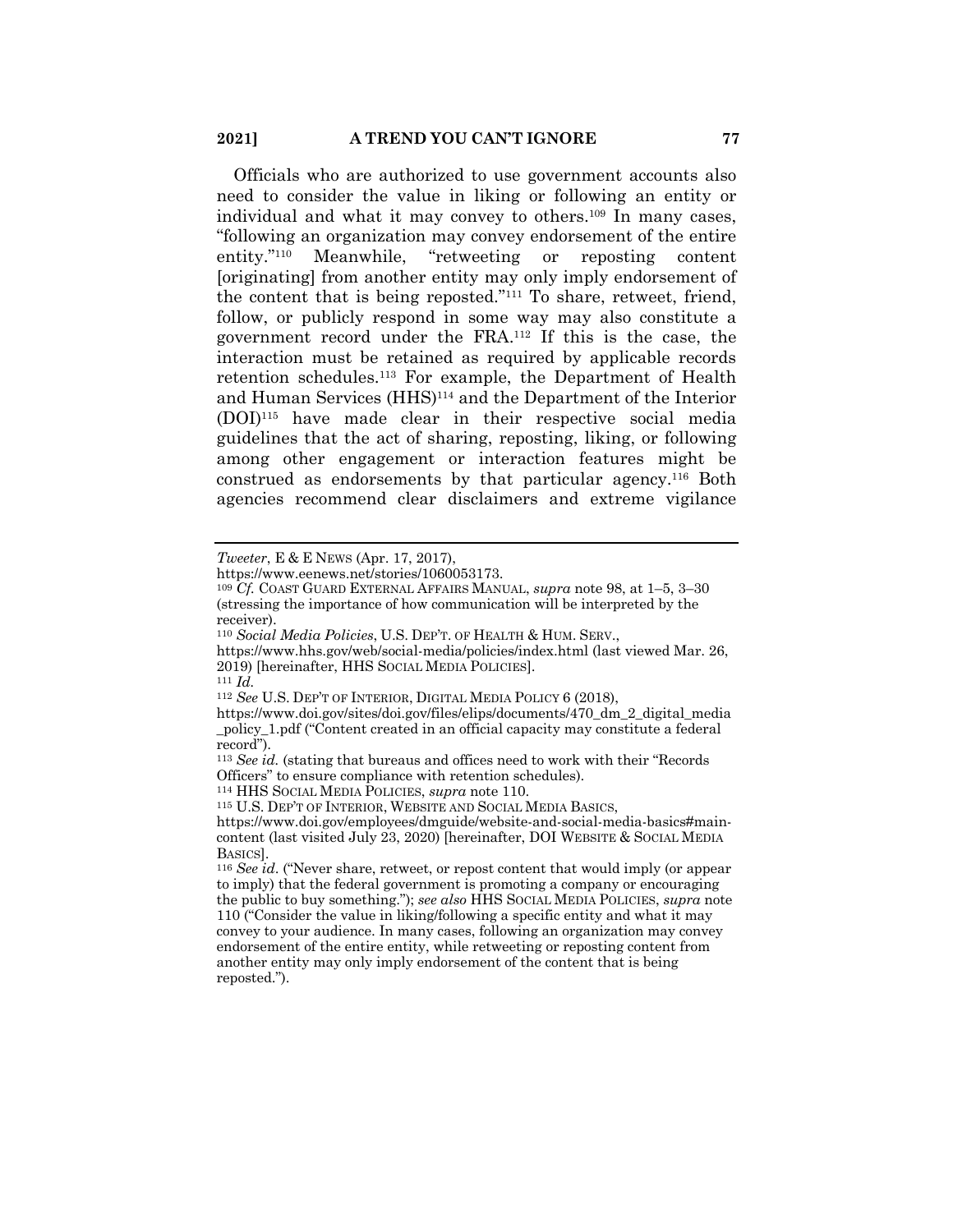when deciding to utilize any of these features on an official government account.117 Whenever possible, the Department of Justice (DOJ) recommends disabling certain features such as direct messaging or public message threads.<sup>118</sup> Other agencies such as the Department of Energy (DOE), have opted to allow users to comment on their posts, while explicitly outlining some guidelines on when comments may be removed.119 Overall, many agencies now treat all social media posts as matters of public information subject to the same retention policies as official communications.120

# **a. Does it contain evidence of an agency's policies, business, or mission?**

For some agencies, the social media policy encourages the proactive contribution of online content in order to further public information, discussion, and understanding of the agency's role, mission, or business practices.121 For example, the Environmental

<sup>117</sup> *See* DOI WEBSITE & SOCIAL MEDIA BASICS, *supra* note 115 ("Only post information that is publicly available on the primary bureau, Departmental or government website (Off. of Mgmt. and Budget M-10-23, Section 3, 'Agencies should also provide individuals with alternatives to third-party websites and applications. People should be able to obtain comparable information and services through an agency's official website or other official means.')."); HHS SOCIAL MEDIA POLICIES, *supra* note 110 ("All content posted to third-party sites should also be verifiable though an agency's official website. People should also be able to obtain comparable information and services through an agency's official website or other official means.").

<sup>118</sup> U.S. DEP'T OF JUSTICE, SOCIAL MEDIA CONTENT MANAGEMENT REQUIREMENTS AND PROCEDURES (Feb. 9, 2018),

https://www.justice.gov/oip/page/file/1070336/download. ("Direct messaging is not permitted. When possible, the function should be disabled.").

<sup>119</sup> DEP'T OF ENERGY, SOCIAL MEDIA, ENERGY.GOV, https://www.energy.gov/aboutus/web-policies/social-media (last visited July 23, 2020) (noting that comments may be removed from DOE blogs or social media accounts if, for example, they "[c]ontain obscene, indecent or profane language," "[c]ontain threats or defamatory statements," or "[c]ontain hate speech directed at race, color, sex, sexual orientation, national origin, ethnicity, age, religion or disability"). <sup>120</sup> *See, e.g., id*. ("Non-public, sensitive, Personally Identifiable Information (PII) and classified information should not be disclosed on public social media platforms").

<sup>121</sup> *See, e.g., id*. ("Department of Energy personnel are encouraged to access and contribute content on social media sites in their official capacity . . . .We are continually exploring how to best use social media platforms to engage the public in open discussion about energy issues and how they benefit from the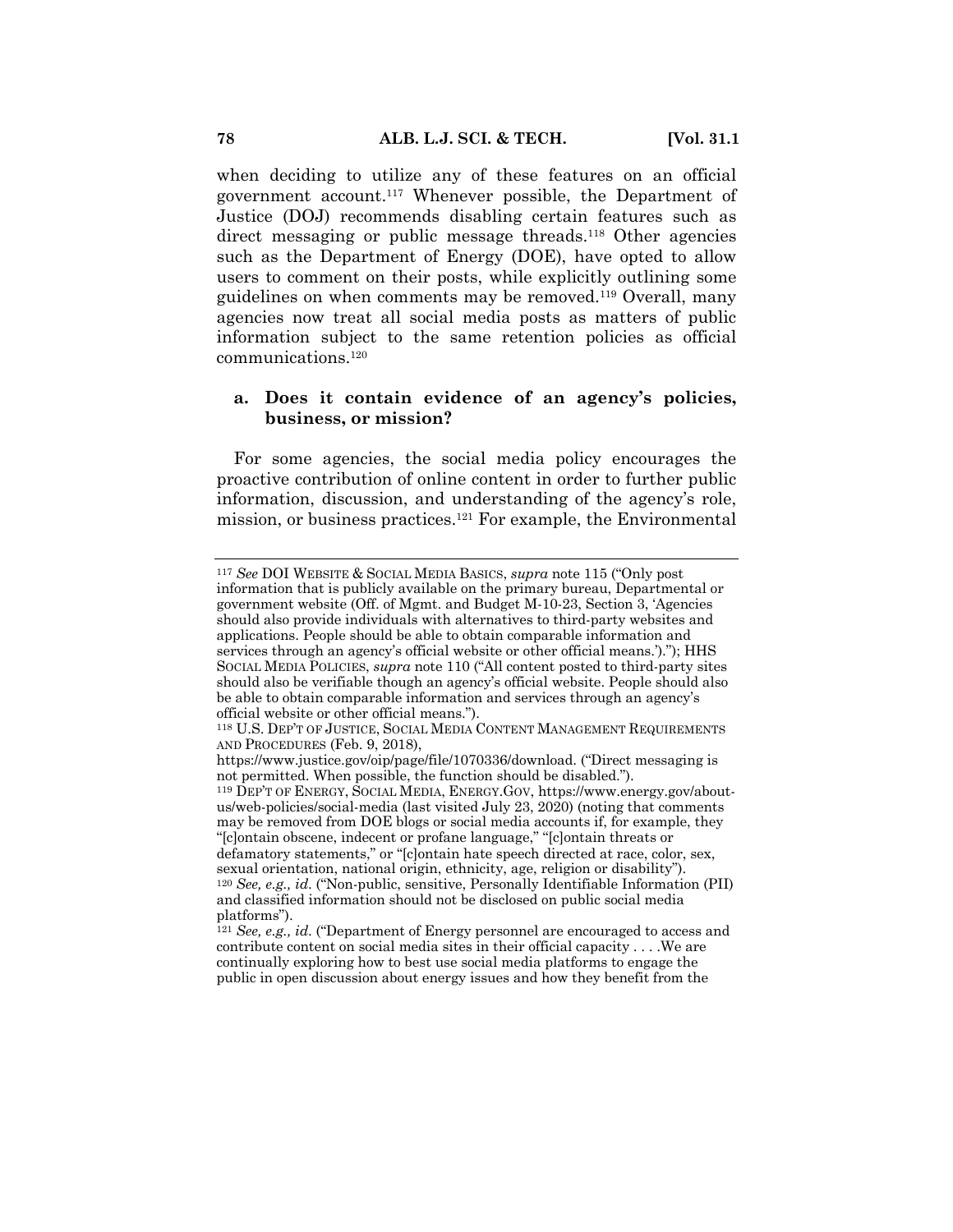Protection Agency (EPA) uses social media networks and tools to increase the potential for everyone to gain a better understanding of environmental conditions and solutions.122 On July 7, 2020, the EPA released new guidance on how the public should disinfect public spaces effectively and efficiently to control SARS-CoV-2, the novel coronavirus that causes COVID-19.123

Similarly, the Coast Guard recognizes that social media tools offer direct two-way engagement in an effort to "listen" to their constituencies and consider both feedback and criticisms of how the agency does business.124 On July 9, 2020, the Coast Guard congratulated the all-woman aircrew from the U.S. Coast Guard Air Station Kodiak who participated in the first all-woman HC-130J Super Hercules aircraft flight in U.S. history.125 The social media post also encouraged those who were interested "in making history as a member of the #USCG" to leave a comment or chat to one of their online recruiters.126 These examples demonstrate that government agencies use social media to disseminate their policies, business, and mission.<sup>127</sup>

## **b. Is the information only available on the social media site?**

Social media content may be considered a federal record if it is unique and not anywhere else.128 Agencies may need to determine if identical content exists on another platform or

Department's work.").

<sup>122</sup> *See* EPA SOCIAL MEDIA POLICY, *supra* note 102.

<sup>123</sup> *See* Press Release, Envtl. Prot. Agency, EPA Takes Action to Help Americans Disinfect Indoor Spaces Efficiently and Effectively (July 7, 2020) (referencing a press release in which the EPA released guidelines regarding appropriate disinfectants to use in battle against COVID-19).

<sup>124</sup> *See* COAST GUARD EXTERNAL AFFAIRS MANUAL, *supra* note 98, at 3–26.

<sup>125</sup> *See* Go Coast Guard, FACEBOOK (July 9, 2020, 11:00 AM),

https://www.facebook.com/GoCoastGuard/posts/3186082561435251. <sup>126</sup> *Id.*

<sup>127</sup> *See* U.S. GOV'T ACCOUNTABILITY OFFICE, GAO-11-605, SOCIAL MEDIA: FEDERAL AGENCIES NEED POLICIES AND PROCEDURES FOR MANAGING AND PROTECTING INFORMATION THEY ACCESS AND DISSEMINATE (2011),

https://www.gao.gov/assets/330/320244.pdf (explaining how social media has aided federal agencies to support their missions).

<sup>128</sup> *See NARA Bulletin 2014-02: Guidance on Managing Social Media Records*, *supra* note 88 (describing how social media is classified as a federal record).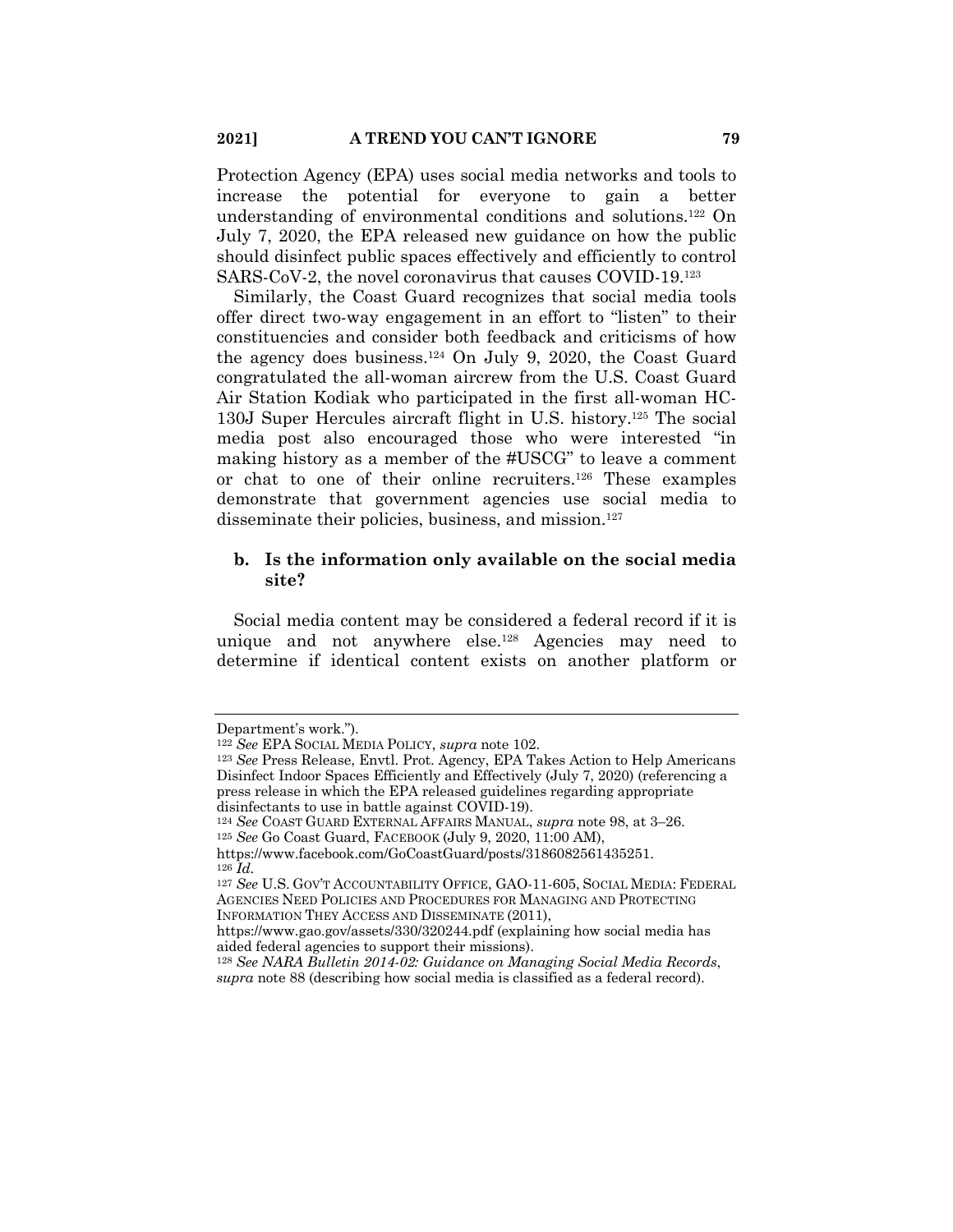medium.129 When making this consideration, agencies may look at unique textual details, graphics, hyperlinks, or other functionality differences between the social media post and the other medium.130 If the content and format of a webpage representing it are unique or different, the alternative version of the webpage may be independently preserved as a federal record.131

On March 20, 2020, Treasury Secretary Steven Mnuchin tweeted that the Internal Revenue Service was postponing the national income tax filing day from April 15, 2020 to July 15, 2020.132 "At @realDonaldTrump's direction, we are moving Tax Day from April 15 to July 15. All taxpayers will have this additional time to file and make payments without interest or penalties."133

Other considerations to determine whether a social media product is a unique record requiring preservation include adding a new question to a post, adding a new hyperlink, responding to questions or comments from the public, posting questions or comments intended to engage the public, adding a photo or other graphical element, editing text (other than fixing a typo), adding text to a post, adding multimedia elements to a post, and adding or updating a sound recording.134 Lastly, the agency may consider whether the use, presence, or expression of the content on the social media platform is presented in such a unique way that it would not otherwise exist in the absence of the social media post.135

#### **c. Is the tool authorized by the agency?**

Agencies may explicitly state which tools and platforms are authorized by the agency either in their social media policies<sup>136</sup> or

<sup>129</sup> *See* EPA MANAGING SOCIAL MEDIA RECORDS PROCEDURE, *supra* note 102, at 3. <sup>130</sup> *See id.*

<sup>131</sup> *Id.* at 2–3, 5.

<sup>132</sup> Mnuchin, *supra* note 14.

<sup>133</sup> *Id*.

<sup>134</sup> *See* EPA MANAGING SOCIAL MEDIA RECORDS PROCEDURE, *supra* note 102.

<sup>135</sup> *See id*. ("Content created with social media tools qualifies as a federal record and must be captured and maintained in a recordkeeping system.").

<sup>136</sup> *See e.g.,* DOI WEBSITE & SOCIAL MEDIA BASICS, *supra* note 115. The agencies are not required by law to create social media policies, but several agencies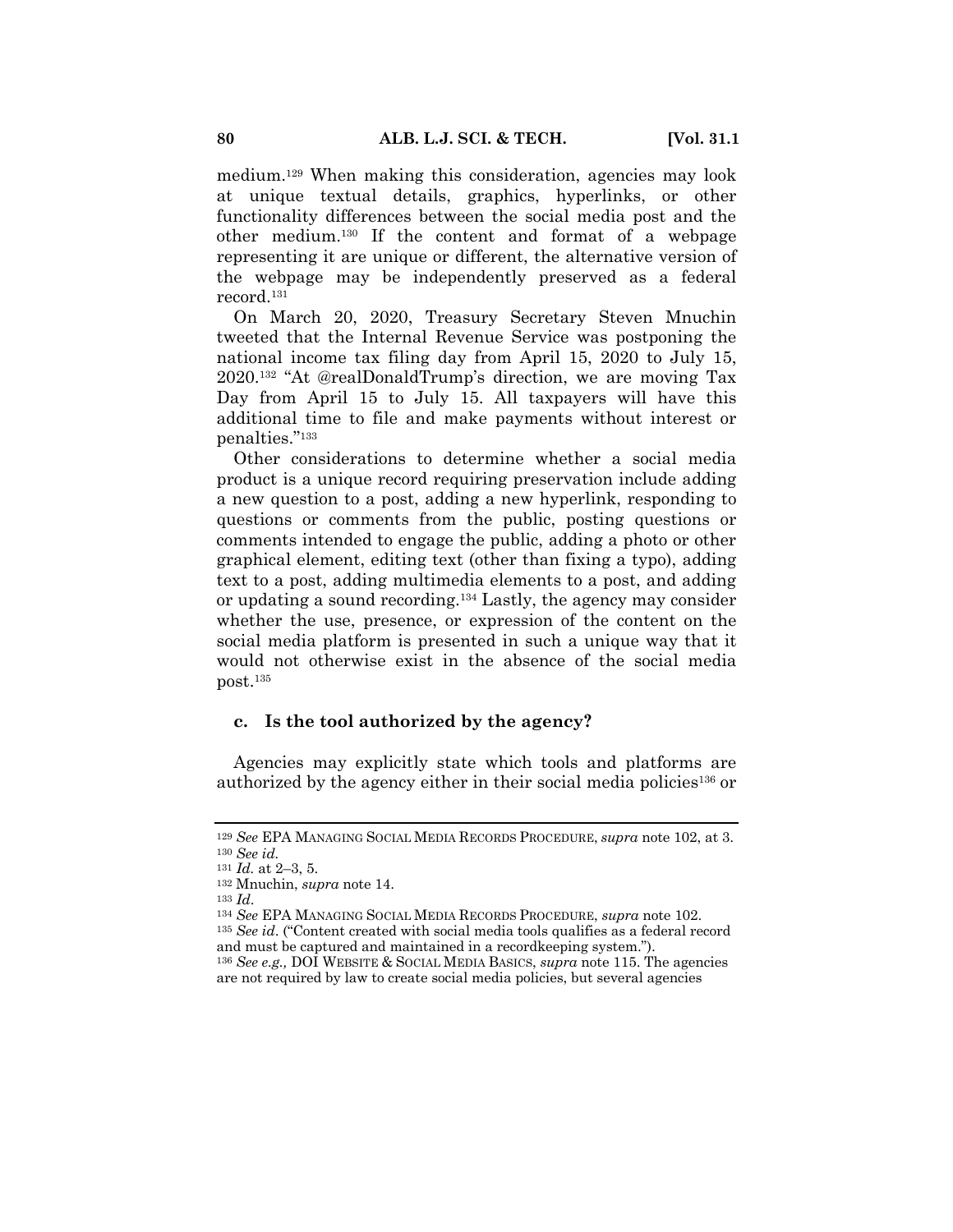on their websites.137 "Official social media accounts" on those platforms "include all accounts created and maintained using federal government resources to communicate about the work of the Administration."138 For example, the CDC states in their social media policy that "Facebook accounts are viewed as an official voice of [the] CDC."139 Since 2009, "The agency has expanded its Facebook presence beyond the main CDC profile, and now supports multiple Facebook profiles connecting users with information on a range of CDC health and safety topics."<sup>140</sup> The list of CDC official Facebook profiles includes CDC Clinician Outreach and Communication Activity – COCA, CDC Diabetes, CDC Emergency, CDC en Español, CDC Global, CDC Heads Up, CDC HIV, among others.141

NASA encourages the public to follow their flagship accounts on several social media platforms, including Twitter, Facebook, Instagram, Snapchat, YouTube, Tumblr, Pinterest, LinkedIn, Giphy, Flickr, Twitch, Soundcloud, and Periscope.142 NASA's social media presence includes NASA Centers and Facilities (Goddard Space Flight Center and the Kennedy Space Center); Organizations and Programs (Education at NASA, NASA History, Science @ NASA); Missions and Topics (Climate, Soil Moisture Active Passive Mission, Hubble Space Telescope, International Space Station); and NASA People and Astronauts

create these policies to ensure compliance with the FRA. For compliance standards, see *NARA Bulletin 2014-02: Guidance on Managing Social Media Records*, *supra* note 88.

<sup>137</sup> *See* U.S. ENVTL. PROTECTION AGENCY, https://www.epa.gov/ (last visited Sep. 27, 2020) (providing links to their various social media accounts).

<sup>138</sup> Memorandum from Neil Eggleston, Counsel to the President, The White House, on Disposition of Official Media Accounts (Oct. 31, 2016),

https://www.army.mil/e2/downloads/rv7/socialmedia/memo\_to\_agencies\_re\_soci al\_media\_accounts\_103116.pdf.

<sup>139</sup> CTRS. FOR DISEASE CONTROL & PREVENTION, SOCIAL MEDIA AT CDC: FACEBOOK GUIDELINES AND BEST PRACTICES (Dec. 27, 2019),

https://www.cdc.gov/socialmedia/tools/guidelines/facebook-

guidelines.html#:~:text=Careful%20consideration%20should%20always%20be,a n%20official%20voice%20of%20CDC.

<sup>140</sup> *Id.*

<sup>141</sup> *See* CTRS. FOR DISEASE CONTROL & PREVENTION, SOCIAL MEDIA AT CDC:

FACEBOOK (Aug. 24, 2020), https://www.cdc.gov/socialmedia/tools/Facebook.html (listing the many CDC Facebook profiles).

<sup>142</sup> *See* NASA, SOCIAL MEDIA AT NASA, https://www.nasa.gov/socialmedia (last visited July 23, 2020).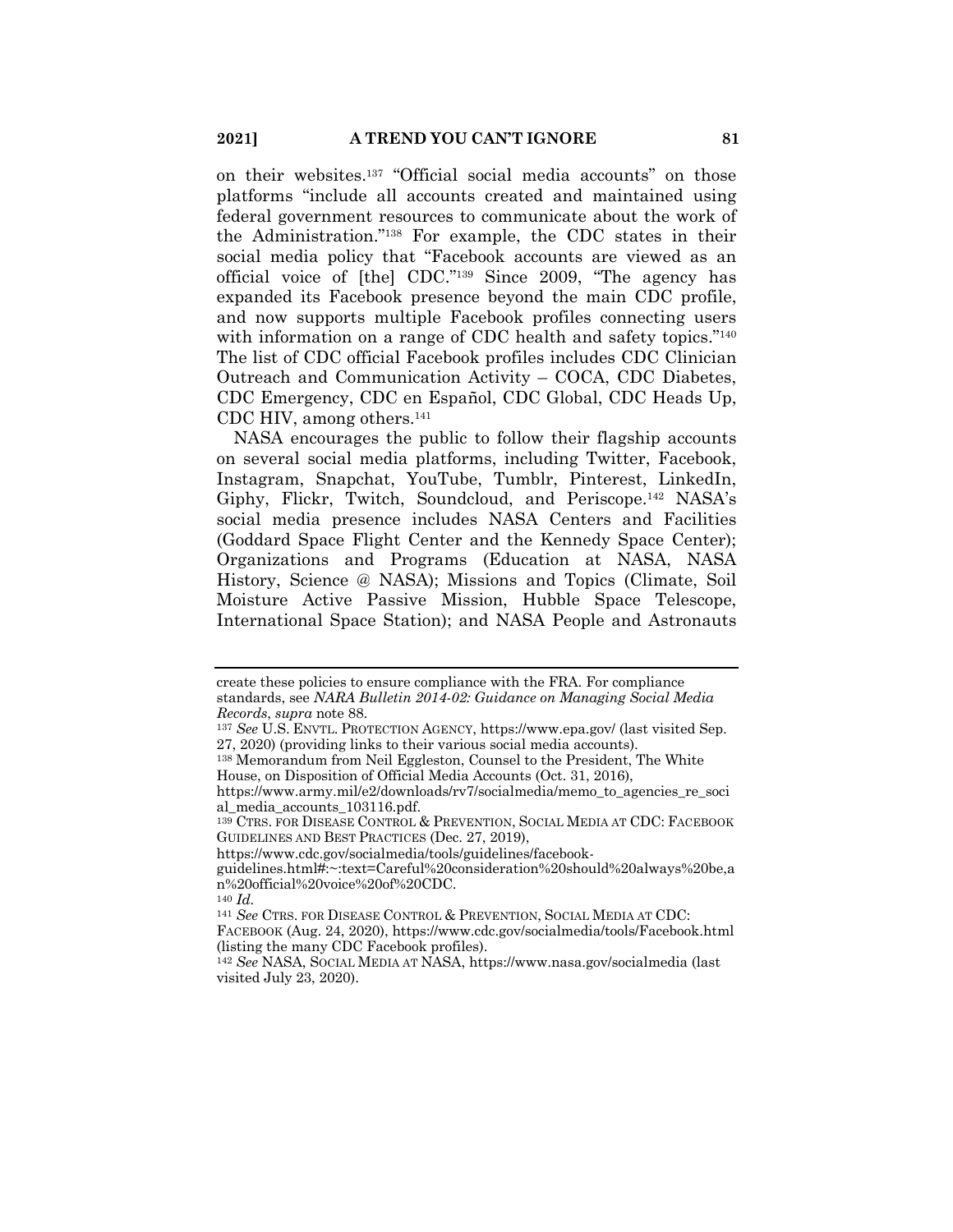(Randolph J. Bresnik, Karen L. Nyberg, Peggy A. Whitson).143

The approved social networking tool authorized for Coast Guard sectors and units is a Facebook government page.<sup>144</sup>

## **d. Does the agency use the tool to convey official agency information?**

In their social media policy, agencies have an opportunity to clarify and confirm who can provide information or respond to social media discussions under their purview.<sup>145</sup> For example, the General Services Administration (GSA) states that when an employee communicates in an official capacity, he or she is communicating on behalf of the agency and can only do what is authorized by GSA.146 When an employee is using social media tools personally, it should not appear to others as though the employee is speaking for GSA.147 Some agencies even encourage their employees to use a disclaimer that clarifies that their social media communications on their personal accounts "reflect only [their] personal views and do not necessarily represent the views of [the] agency or the United States."148 However, "a disclaimer

<sup>143</sup> *Id.*

<sup>144</sup> *See* U.S. COAST GUARD, U.S COAST GUARD SOCIAL MEDIA HANDBOOK 1 (2015), https://static.dvidshub.net/media/pubs/pdf\_25224.pdf (referencing Facebook as an approved tool for the Coast Guard); *see also* U.S. Coast Guard (@UScoastguard), FACEBOOK, https://www.facebook.com/UScoastguard/. <sup>145</sup> *See infra* Part II.A.1; *supra* notes 98, 102, 110, 112, 115 (providing several agencies' policies that address who may use their social media accounts). <sup>146</sup> U.S. GSA, GSA SOCIAL MEDIA POLICY (Apr. 24, 2018), https://www.gsa.gov/about-us/newsroom/social-media/gsa-social-media-policy (listing several requirements for social media users acting in an official capacity including coordination with the GSA Office of Strategic Communication and the Office of General Counsel "when creating, sharing, or discussing content regarding GSA or GSA-related matters", "refrain[ing] from communicating with members of the press," and "avoid[ing] [the] endorse[ment] of any commercial products, services, entities, political parties, candidates or groups , private interests or non-Federal groups.").

<sup>147</sup> *Id.* (prohibiting the use of one's title or position "unless several biographical details are included . . . and the employee's title/position is given no more prominence than the other significant biographical details.").

<sup>148</sup> *See* U.S. DEP'T OF COMMERCE, SOCIAL MEDIA AND WEB 2.0 POLICY, https://www.commerce.gov/about/policies/social-media#unofficial (last visited July 23, 2020) (stating that an employee is not required but is encouraged to use a "disclaimer clarifying that [their] social media communications reflect only [their] personal views and do not necessarily represent the views of [the] agency or the United States"). This disclaimer may be present in the post itself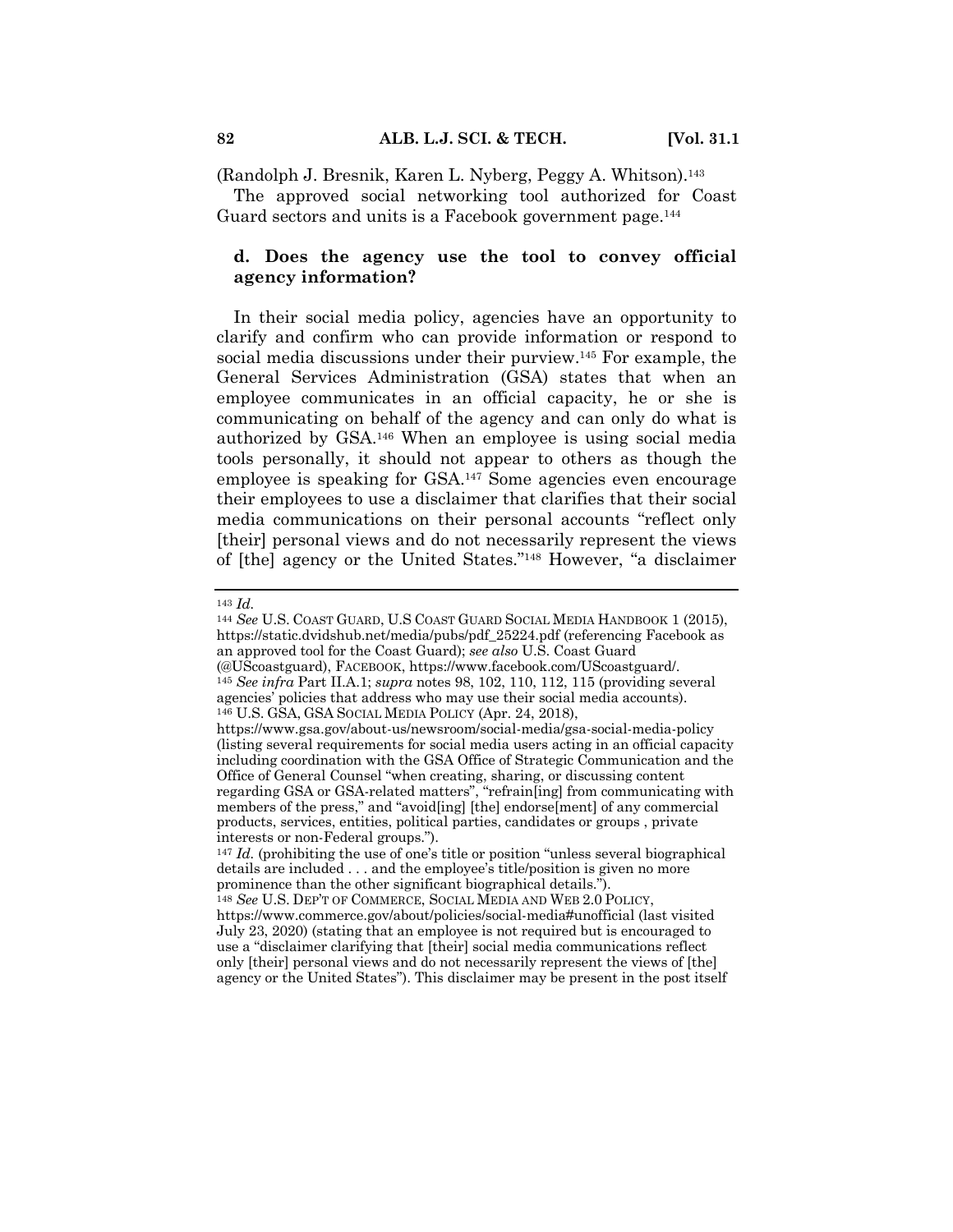may not necessarily eliminate the potential that a reasonable person could construe that the employee's personal social media account is sanctioned or endorsed by [the agency]."149

For example, on April 6, 2015, the new GSA's Chief Information Officer, David Shive posted on Twitter @GSA\_CIO at 8:22am: "First day on the new gig. Good luck to @sonny\_h on the new job at Box.com."150 On the same day at 8:59am, David Shive posted a tweet in his personal account @dasrightnow: "My GSA CIO tweets R now @GSA\_CIO. Follow me there unless U R really interested in what I made for dinner or how much snow fell at my house."151

#### **e. Is there a business need for the information?**

For many agencies, social media is an integral portion of their communication strategy. The CDC, for example, indicated that "Facebook, as with other social media tools, [are] intended to be a part of a larger integrated health communications strategy or campaign developed under the leadership of the Associate Director of Communication Science (ADCS) in the Health Communication Science Office (HCSO) of CDC's National Centers, Institutes, and Offices (CIOs)."152 Since 2014, the CDC on its main Facebook profile has maintained a communications strategy called Public Health Nerd or #PHNerd to raise awareness on health issues and public health policies.153 The information spread through this public health campaign sustains the agency's mission to protect and inform everyone about health,

or in someone's social media profile. *Id.*

<sup>149</sup> *See, e.g.*, GSA SOCIAL MEDIA POLICY, *supra* note 146.

<sup>150</sup> David Shive (@GSA\_CIO), TWITTER (Apr. 6, 2015, 8:22 AM),

https://twitter.com/GSA\_CIO/status/585054934724251648.

<sup>151</sup> David Shive (@dasrightnow), TWITTER (Apr. 6, 2015, 8:59 AM),

https://twitter.com/dasrightnow/status/585064343617671170.

<sup>152</sup> CTRS. FOR DISEASE CONTROL & PREVENTION, SOCIAL MEDIA GUIDELINES AND BEST PRACTICES,

https://www.cdc.gov/socialmedia/tools/guidelines/pdf/facebookguidelines.pdf (last updated May 16, 2012).

<sup>153</sup> *See* CTRS. FOR DISEASE CONTROL & PREVENTION, ARE YOU A PUBLIC HEALTH NERD? (Apr. 13, 2015),

https://blogs.cdc.gov/yourhealthyourenvironment/2015/04/13/are-you-a-publichealth-nerd/.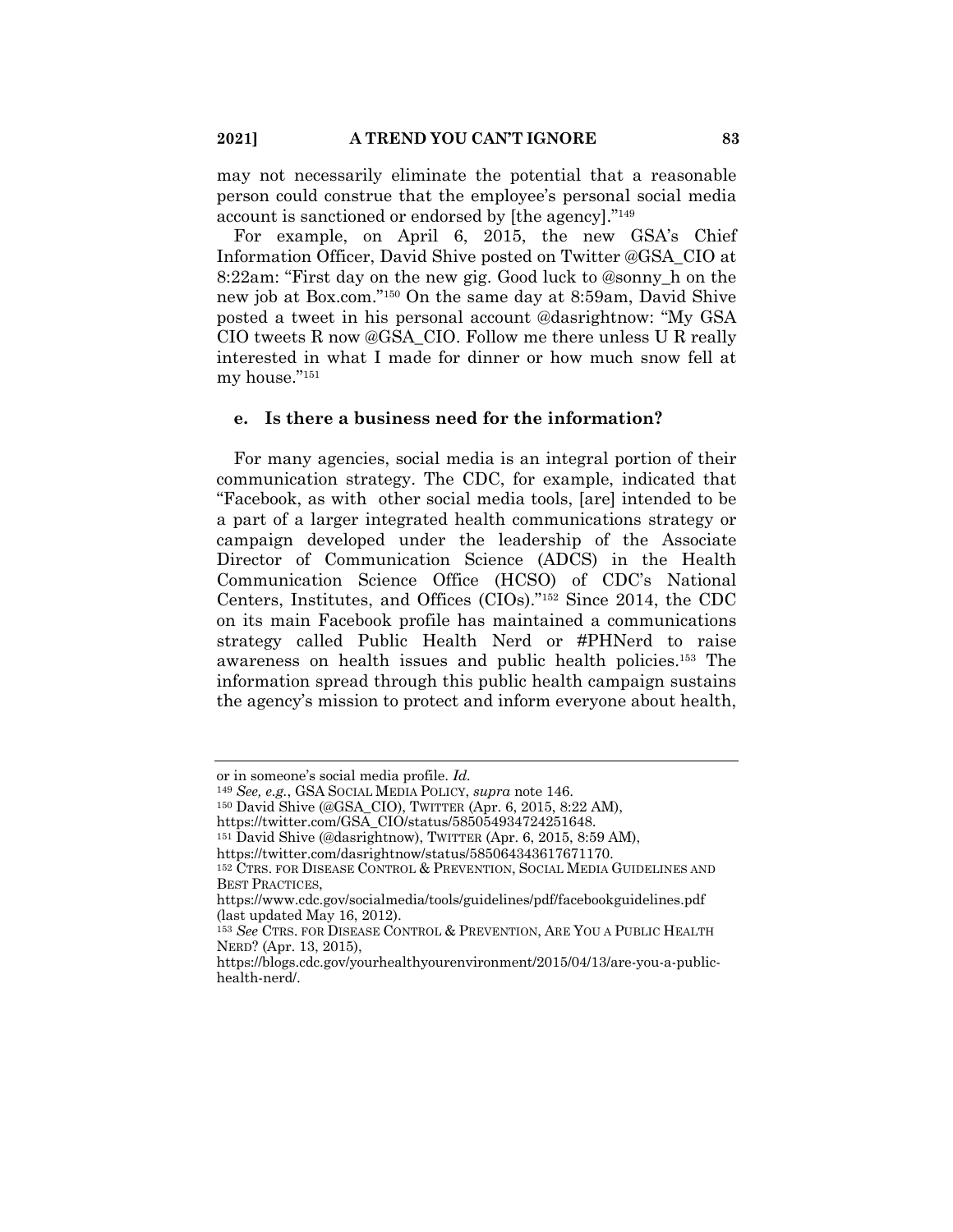safety and security threats.154 Communicating with the public via social media enables government agencies to keep constituents informed and educated.155

# **f. Does the use of social media provide added functionality?**

The use of social media provides to all users "added functionality, such as enhanced search capabilities, opportunities for public comment, or other collaboration."156 The use of social media also enables for an opportunity to provide closed captioning and an audio description.157 By their nature, social media platforms offer enhanced search capabilities through the use of tagging, algorithms, other metrics, and the author's ability to disseminate information through text, image, or video.158 Government officials and agencies can share content posted on non-official accounts with the public, and vice versa.159 Social media also relies on public participation and engagement for its

<sup>154</sup> *See id.* (promoting "awareness about CDC's work to protect the nation's health and safety").

<sup>155</sup> *See id.* (promoting to those interested about public health and allowing them to gain knowledge through information shared through the campaign). <sup>156</sup> *See NARA Bulletin 2014-02: Guidance on Managing Social Media Records*, *supra* note 88.

<sup>157</sup> *See Improving the Accessibility of Social Media in Government*, *supra* note 93 (offering best practices in ensuring that social media content by governmental entities are accessible to all citizens, including those with disabilities). The use of video on an official agency website also enables for an opportunity to provide closed captioning and an audio description. *See id.* However, government agencies primarily use YouTube and Facebook Live to stream videos. *See* STRAUS, *supra* note 4, at 1.

<sup>158</sup> *See* Jan H. Kietzmann et al., *Social Media? Get Serious! Understanding the Functional Building Blocks of Social Media*, 54 BUS. HORIZONS 241 (2011) ("Social media employ mobile and web-based technologies to create highly interactive platforms via which individuals and communities share, cocreate, discuss, and modify user-generated content.").

<sup>159</sup> *See, e.g.*, Dr. Simone Gold (@drsimonegold), TWITTER (Sept, 16, 2020, 6:21 PM), https://twitter.com/drsimonegold/status/1306372660587184128 (showing a tweet from a private citizen Dr. Simone Gold, who publicly shared official documents from the Nevada State Board of Pharmacy in a nonofficial capacity); Me (@j\_officerandrew), TWITTER (Sept. 16, 2020, 5:02 PM),

https://twitter.com/j\_officerandrew/status/1306352724129308672 (showing that President Donald Trump retweeted nonofficial information from a private citizen).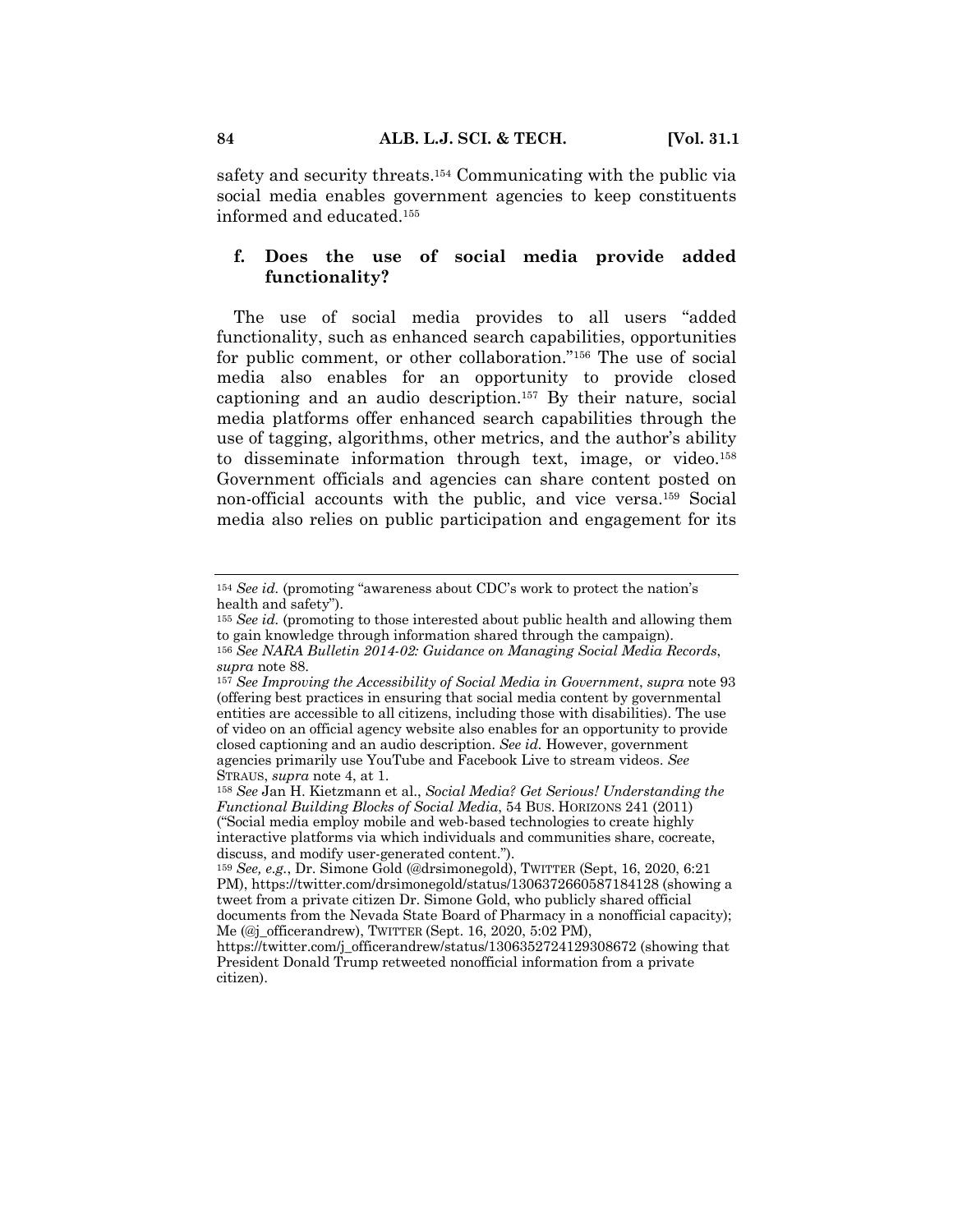platform to thrive.160 Lastly, other collaboration tools and methods are constantly developed and implemented by social media platforms on a regular basis.161

# *B. Agency Records under the Freedom of Information Act*

Executive branch materials may also qualify as an agency record.162 Under FOIA, agency records are materials that are created or obtained by an agency and under agency control at the time of the request.163 The Supreme Court stated that "[b]y control [it meant] that the materials have come into the agency's possession in the legitimate conduct of its official duties".164 The Court of Appeals for the D.C. Circuit has found that control over records maintained by a government contractor not currently located on agency property are still agency records due to "the extensive supervision and control exercised by the agency" over the documents.165 Additionally, to determine whether material produced by an agency constitutes as an agency record, one must consider:

[1] the intent of the document's creator to retain or relinquish

<sup>160</sup> *See* Kietzmann et al., *supra* note 158. A tweet or post is generally made available to an individual's followers or the public. *See About Different Types of Tweets*, TWITTER, HELP CENTER, https://help.twitter.com/en/using-twitter/typesof-tweets (last visited Oct. 10, 2020) (explaining how a tweet works and who the audience is). Once such a post is shared, retweeted, or commented on, that post may be accessible to a greater audience, increasing viewership. *See id.* (explaining how functions such as retweeting, make a tweet appear on that particular individual's page making it available for their followers to see). <sup>161</sup> *See, e.g.*, Andrew Hutchinson, *Facebook Expands Test of New Hashtag Use Metrics Within Post Composer*, SOCIALMEDIATODAY (Sept. 21, 2020), https://www.socialmediatoday.com/news/facebook-expands-test-of-new-hashtaguse-metrics-within-post-composer/585629/; Andrew Hutchinson, *Instagram Adds Automatic Closed Captions for IGTV Videos*, SOCIALMEDIATODAY (Sept. 15, 2020) https://www.socialmediatoday.com/news/instagram-adds-automaticclosed-captions-for-igtv-videos/585289/ (stating that the Social Network updates regularly to implement new tools for ease of access, content creation, etc.). <sup>162</sup> 5 U.S.C. § 552(f)(1)-552(g) (2016).

<sup>163</sup> U.S. Dep't of Justice v. Tax Analysts, 492 U.S. 136, 144–45 (1989). <sup>164</sup> *Id.* at 145.

<sup>165</sup> *See* Burka v. U.S. Dep't of Health & Human Servs., 87 F.3d 508, 515 (D.C. Cir. 1996) (finding that data tapes not "currently located on agency property" are "agency records" due to "the extensive supervision and control exercised by the agency over collection and analysis of the data.").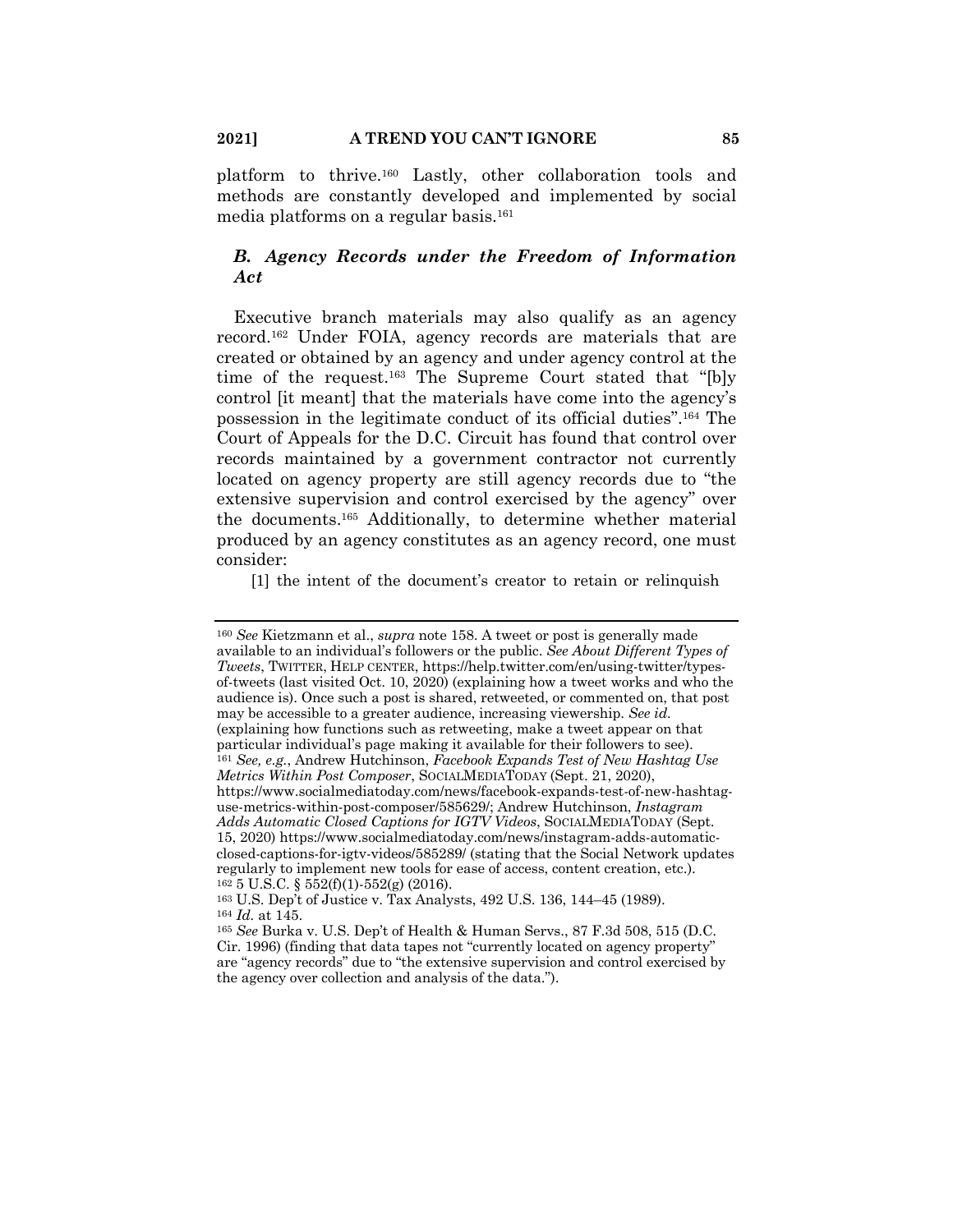control over the records; [2] the ability of the agency to use and dispose of the records as it sees fit; [3] the extent to which agency personnel have read or relied upon the document; and [4] the degree to which the document was integrated into the agency's record system or files.166

FOIA applies only to the records of the executive branch of the federal government and certain Presidential records.167 FOIA does not apply to records of the federal courts or records of Congress.168 FOIA also does not create a right of access to records held by local or state government agencies.<sup>169</sup>

# *C. Presidential Records under the Presidential Records Act*

The Presidential Records Act (PRA) of 1978 "governs the official records of Presidents and Vice Presidents that were created or received after January 20, 1981."170 The PRA changed the legal ownership of the official records of the President from private to public, and established a new statutory structure under which Presidents, and subsequently NARA, must manage the records of their Administrations.171 The PRA was amended in

<sup>168</sup> *Id.*

<sup>166</sup> *Id.* (quoting Tax Analysts v. U.S. Dep't of Justice, 845 F.2d 1060, 1069 (D.C.Cir. 1988) (citation omitted), *aff'd on other grounds*, 492 U.S. 136 (1989)); Cause of Action v. Nat'l Archives & Records Admin., 753 F.3d 210, 212–13 (D.C. Cir. 2014).

<sup>167</sup> 36 C.F.R. § 1250.6 (2020).

<sup>169</sup> U.S. DEP'T OF STATE, ABOUT FOIA AND OTHER INFORMATION ACCESS PROGRAMS,

https://foia.state.gov/learn/foia.aspx#:~:text=The%20FOIA%20applies%20only% 20to,state%20or%20local%20government%20agencies (last visited Oct. 9, 2020) ("The FOIA applies only to federal agencies and does not create a right of access to records held by Congress, the courts, or by state or local governments."). <sup>170</sup> *Presidential Records Act*, *supra* note 79.

<sup>171</sup> *See, e.g.*, Treisman, *supra* note 3. The early history of presidential papers is similar to that of records created and maintained within a Congressional member's office as these records are the property of the Congress member. *See*  Watts, *supra* note 84, at 1665, 1686, 1732 ("The early history of presidential papers is [also] very similar to that of judicial papers in that presidential papers also were viewed originally as a species of private property."). Under the private ownership system for presidential papers, many presidential collections did not fare very well, but this slowly began to change in the early twentieth century, when President Franklin D. Roosevelt established the first Presidential Library after recognizing that "Presidential papers are an important part of the national heritage and should be accessible to the public." *See* NAT'L ARCHIVES &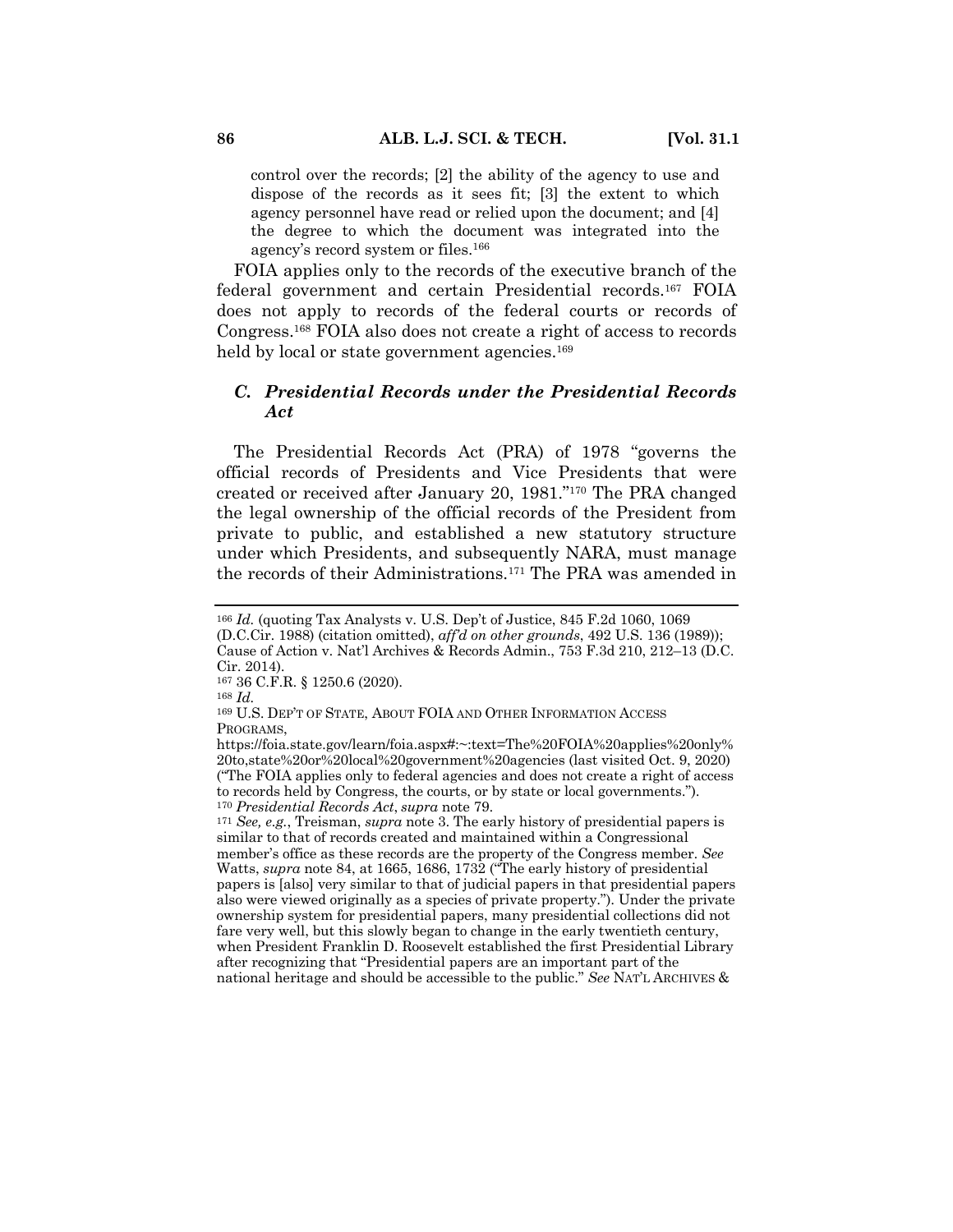2014 to include electronic records.172 The term "presidential record" includes any

[D]ocumentary materials, . . .created or received by the President, the President's immediate staff, <sup>173</sup> or a unit or individual of the Executive Office of the President whose function is to advise or assist the President, in the course of conducting activities which relate to or have an effect upon the carrying out of the constitutional, statutory, or other official or ceremonial duties of the President.174

documentation requirements of the FRA and the disclosure requirements of the

RECORDS ADMIN., PRESIDENTIAL LIBRARY HISTORY,

http://www.archives.gov/presidential-libraries/about/history.html (last visited Aug. 15, 2016). In contrast, most senators opt to "donate their collections to a research repository in their home state when they leave office." U.S. SENATE, INFORMATION ABOUT SENATORS' PAPERS AND ARCHIVES,

https://www.senate.gov/artandhistory/history/common/generic/About\_Senators\_ Papers.htm (last visited July 23, 2020). The repository then makes such

information "available to researchers after an appropriate amount of time has passed." *Id.* For example, former Senator David Vitter donated his professional papers to Tulane University. *David B. Vitter Congressional Papers*, TULANE U. SPECIAL COLLECTIONS, TULANE U. LIBR.,

https://archives.tulane.edu/repositories/3/resources/3111 (last visited July 23, 2020). "While print and broadcast sources contain a great deal of congressional information, it is the senator's personal papers that contain the most comprehensive and authentic record." *See* U.S. SENATE, INFORMATION ABOUT SENATORS' PAPERS AND ARCHIVES, *supra* note 171.

<sup>172</sup> Presidential and Federal Records Act Amendments of 2014, Pub. L. No. 113- 187, 128 Stat. 2003 (2014) (amending 44 U.S.C § 2203 (2012) to include electronic records).

<sup>173</sup> 44 U.S.C. §2201(2) (2012); Meyer v. Bush, 981 F.2d 1288, 1293 (D.C. Cir. 1993). The court in *Meyer v. Bush* addressed what it meant to be "immediate staff" to the president when considering whether the particular task force, created by an Executive Order, was "substantially independent" or whether its function was "solely to advise and assist" the President. *Id.* In particular, the court focused on Congress' vision of immediate personal staff, such as those with "continuing interaction." *Id*. In accepting and applying the *Soucie* doctrine, the court focused on three "interrelated factors" to determine the relationship: (1) "how close operationally the group is to the President;" (2) "what the nature of its delegation from the President is;" and (3) "whether it has a self-contained structure." *Id*. at 1293. In *Meyer*, because the task force was not found to be a "substantial independent authority," it was not considered an agency under FOIA and thus under the immediate discretion of the President. *Id*. at 1297–98 ("The various cabinet members of the Task Force were unquestionably officers who wielded great authority as heads of their departments. But there is no indication that when acting as the Task Force they were to exercise substantial independent authority, nor in fact, did they do so.").

<sup>174</sup> 44 U.S.C. § 2201(2) (2012). The U.S. government has also taken the position that the National Security Council (NSC) is exempt from both the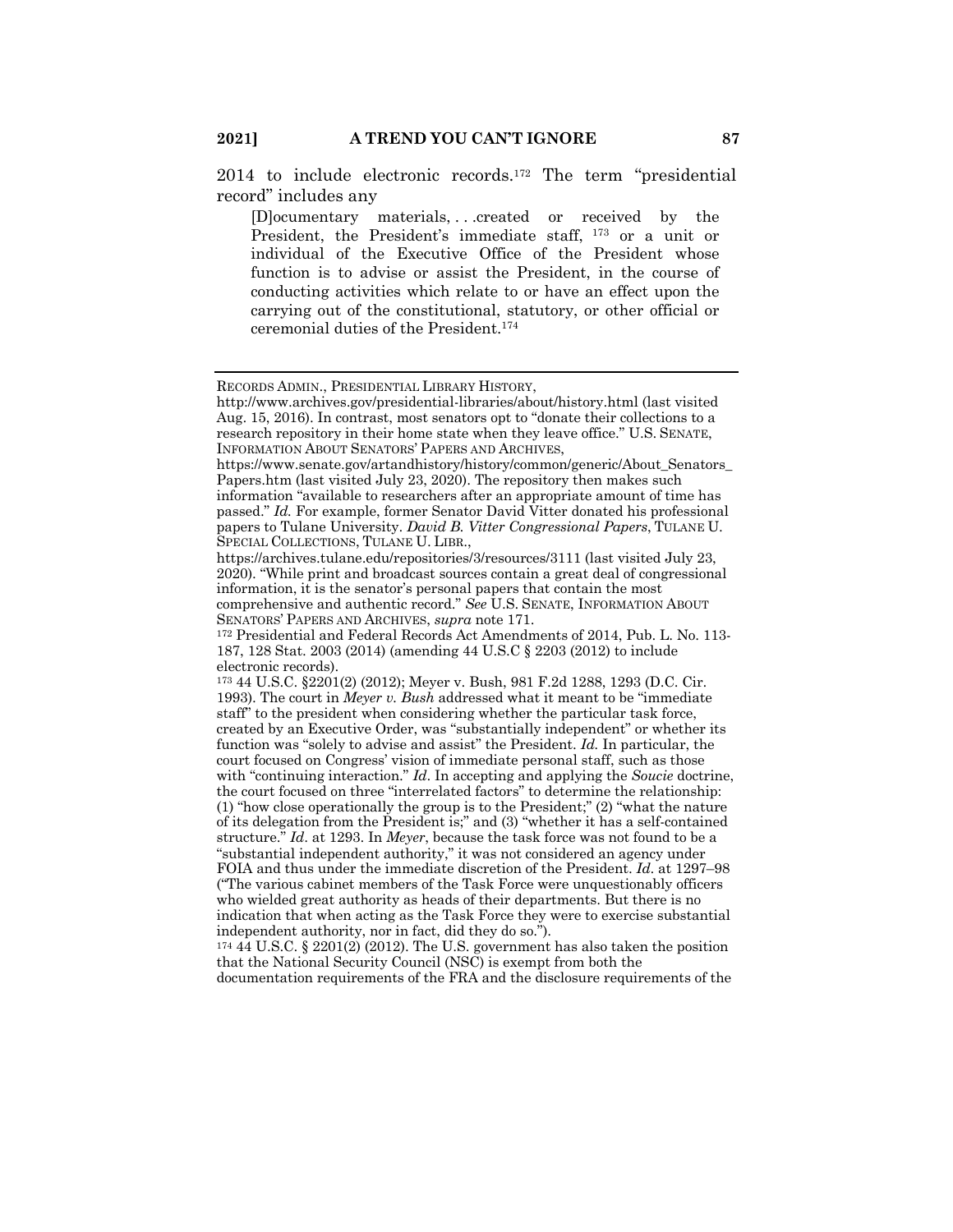The record includes any documentary materials relating to the political activities of the President or members of the President's staff, but only if such activities "relate to or have a direct effect upon the carrying out of constitutional, statutory, or other official or ceremonial duties of the President."175 Additionally, "Presidential records include almost any material related to the president's activities whether they are documents, texts, tweets, recorded conversations, or emails."176 In *Knight First Amendment Inst. at Columbia Univ. v. Trump*, the Second Circuit panel cited NARA's determination that the President's tweets were

Freedom of Information Act (FOIA). Douglas Cox & Ramzi Kassem, *Off the Record: The National Security Council, Drone Killings, and Historical Accountability*, 31 YALE J. ON REG. 363, 365 (2014). This exemption raises doubts about whether the NSC can be held accountable for its actions. *Id.* at 364 (criticizing how the Obama administration's use of the drone killing program engenders a lack of accountability and transparency to Congress, the public, and to history). *See also Armstrong*,, 90 F.3d at 555–57 (quoting Armstrong v. Exec. Office of the President, 1 F.3d 1274, 1293 (D.C. Cir. 1993) (holding that National Security Council is not an agency and is therefore not subject to the Federal Records Act–"no record is subject to both the FRA and the PRA [Presidential Records Act]," "[t]he FRA describes a class of materials that are federal records subject to its provisions, and the PRA describes another, mutually exclusive set of materials that are subject to a different and less rigorous regime."). There is also debate in the Trump administration as to what constitutes as a presidential record. *See* Nicholas Wu, *Trump Says it's 'Illegal' for Pelosi to Tear Up his State of the Union Address. Experts Say That's Not True*, USA TODAY (Feb. 7, 2020, 1:44 PM),

https://www.usatoday.com/story/news/politics/2020/02/07/trump-illegal-pelositear-up-speech-but-experts-disagree/4691243002/ (quoting Heidi Kitrosser, professor at University of Minnesota Law School, who asserts the claim that Pelosi violated the Presidential Records Act when she ripped up the State of the Union speech is invalid because "federal records were designed to prevent the president and his advisers from shielding documentary information from public view").

<sup>175</sup> 44 U.S.C. § 2201(2) (2012). The Act also notes that a presidential record does not include "any documentary materials that are (i) official records of an agency (as defined in section 552(e) of title 5, United States Code); (ii) personal records; (iii) stocks of publications and stationery; or (iv) extra copies of documents produced only for convenience of reference, when such copies are clearly so identified." 44 U.S.C. § 2201(2)(B) (2012).

<sup>176</sup> *See* Douglas Cox, *Does Trump's Team Have a Clinton Email Problem?*, CNN, https://www.cnn.com/2017/09/27/opinions/trump-clinton-email-problem-opinioncox/index.html (last updated Sept. 27, 2017) (discussing the prohibition of using a "non-official" email account to send a presidential record, unless the message is copied to an official email account or forwarded to the official email account within 20 days).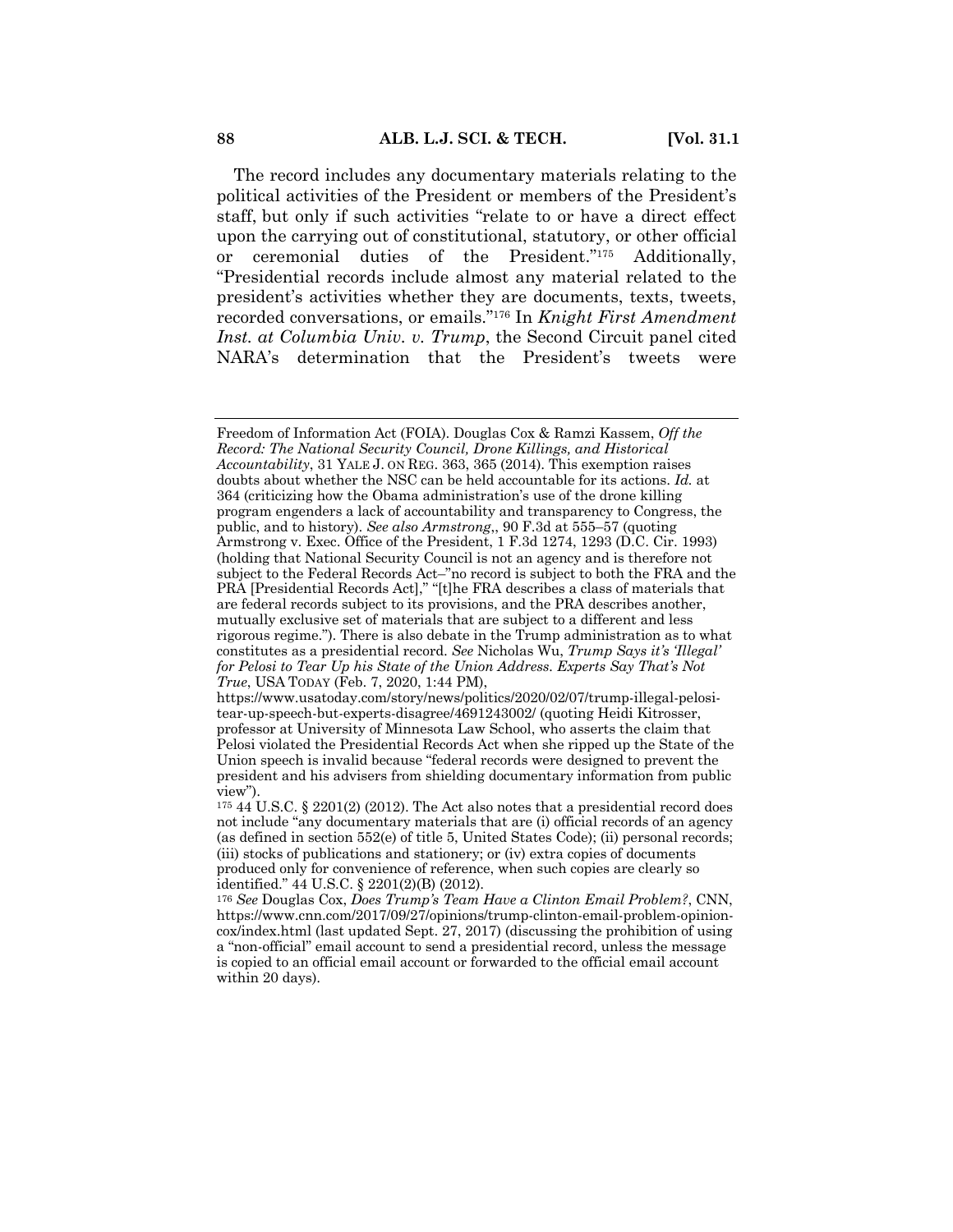presidential records that must be preserved.177

The responsibility for the custody and management of the incumbent Presidential records lies with the President.178 The President and his staff are also required to take all practical steps to file personal records separately from Presidential records.179 The incumbent President is allowed to dispose of records that do not have "administrative, historical, informational, or evidentiary value," once the views of the Archivist of the U.S. on the proposed disposal has been obtained in writing.180 Both the Press Secretary and the Department of Justice treat President Trump's posts as official statements.181

<sup>177</sup> Knight First Amendment Inst. at Columbia Univ. v. Trump, 928 F.3d 226, 232 (2d Cir. 2019) ("Finally, we note that the National Archives, the agency of government responsible for maintaining the government's records, has concluded that the President's tweets are official records. The Presidential Records Act of 1978 established public ownership of the President's official records. Under that Act, 'Presidential records' include documentary materials created by the President 'in the course of conducting activities which relate to or have an effect upon the carrying out of the constitutional, statutory or other official or ceremonial duties of the President.' The statute authorizes the Archivist of the United States to 'maintain and preserve Presidential records on behalf of the President, including records in digital or electronic form.' Accordingly, the National Archives and Records Administration has advised the White House that the President's tweets are 'official records that must be preserved under the Presidential Records Act.'") (internal quotation marks omitted).

<sup>178</sup> 44 U.S.C. § 2203(f) (2012).

<sup>179</sup> 44 U.S.C. § 2203(b) (2012).

<sup>180</sup> 44 U.S.C. §§ 2203(b), 2203(g)(4) (2012).

<sup>181</sup> It should be noted that the term "official statements" is different than the term "official record." *See* Andrew Blake, *DOJ: Donald Trump's Tweets Are 'Official Statements of the President,'* WASH. TIMES (Nov. 14, 2017), https://www.washingtontimes.com/news/2017/nov/14/doj-donald-trump-tweetsare-official-statements-of/; Elizabeth Landers, *White House: Trump's Tweets Are* 

*<sup>&#</sup>x27;Official Statements*,' CNN (June 6, 2017, 4:37 PM), https://www.cnn.com/2017/06/06/politics/trump-tweets-official-

statements/index.html; Lorelei Laird, *DOJ Says Trump's Tweets Are Official Presidential Statements*, ABA J. (Nov. 14, 2017, 2:49 PM),

http://www.abajournal.com/news/article/government\_says\_trumps\_tweets\_are\_o fficial\_presidential\_statements. In *James Madison Project v. Dep't of Justice*, a FOIA lawsuit, the judge asked DOJ attorneys to explain if the tweets were official statements of the White House and the President. 302 F.Supp.3d 12, 24 (D.D.C. 2018). In response, Department of Justice (DOJ) attorneys said, "the government is treating the statements upon which plaintiffs rely as official statements of the President of the United States." *Id.* Furthermore, in *Knight*, the DOJ argued that President Trump's tweets are official policy statements, although his actions with his Twitter account are "personal conduct that is not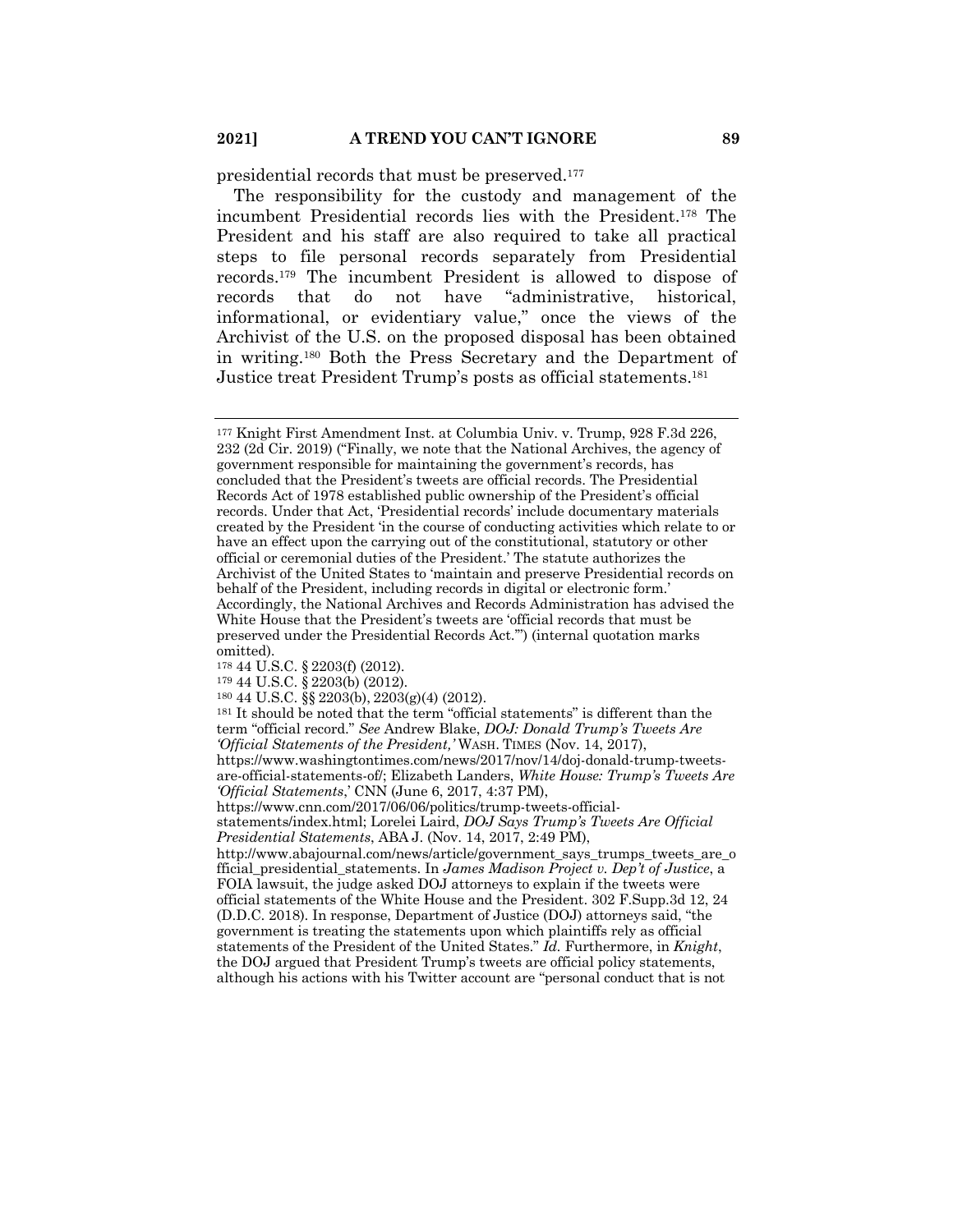Any incumbent Presidential records (whether textual or electronic) that are held on courtesy storage by the Archivist remain in the exclusive legal custody of the President and any request or order for access to such records must be made to the President, not NARA.182 Presidential records automatically transfer into the legal custody of the Archivist as soon as the President leaves office.<sup>183</sup> In addition to establishing the public ownership of all Presidential records, the PRA requires the Vice-Presidential records to be treated in the same way as Presidential records.184 Records from the First Lady of the United States may also be treated in the same way as Presidential records.185

## **III. PRESERVATION OF GOVERNMENT INFORMATION THAT APPEARS ON SOCIAL MEDIA**

Similar to its print counterparts, documents and records produced by government agencies in social media offer insight into the inner workings of our government and provide a historical context to the rules and regulations that shape our society.<sup>186</sup> If not preserved properly, legal researchers and

https://sproutsocial.com/insights/social-media-and-government/ (stating social

an exercise of state power." 928 F.3d at 232. "To be sure, the President's account identifies his office, and his tweets make official statements about the policies of his administration." Memorandum of Law in Support of Motion for Summary Judgment, Knight First Amendment Inst. at Columbia Univ. v. Trump, 302 F. Supp. 3d 541 (S.D.N.Y. 2018) (No. 17-cv-5205) at 21, 2017 WL 9533183. "But the fact that the President may announce the 'actions of the state' through his Twitter account does not mean that all actions related to that account are attributable to the state." *Id.* In *Knight*, the court cited that, "[i]n June 2017, the White House responded to a request for official White House records from the House Permanent Select Committee on Intelligence by referring the Committee to a statement made by the President on Twitter." 928 F.3d at 232. <sup>182</sup> 44 U.S.C. § 2203(f) (2012) (stating that "the Archivist may not disclose any such records, except under direction of the President"). <sup>183</sup> 44 U.S.C. § 2203(g)(1) (2012).

<sup>184</sup> 44 U.S.C. § 2207 (2012).

<sup>185</sup> *See, e.g.*, REAGAN LIBRARY COLLECTIONS, FIRST LADY, OFFICE OF THE: ADVANCE: RECORDS, 1981-1989 (Jan. 11, 2018),

https://www.reaganlibrary.gov/public/archives/textual/smof/fladvanc.pdf (providing the availability of Nancy Reagan's records related to field trips, memos, event planning checklists, verbal regrets, and schedules). <sup>186</sup> *See* Brent Barnhart, *Social Media and Government: How to Keep Citizens* 

*Engaged*, SOCIAL STRATEGY (Apr. 9, 2020),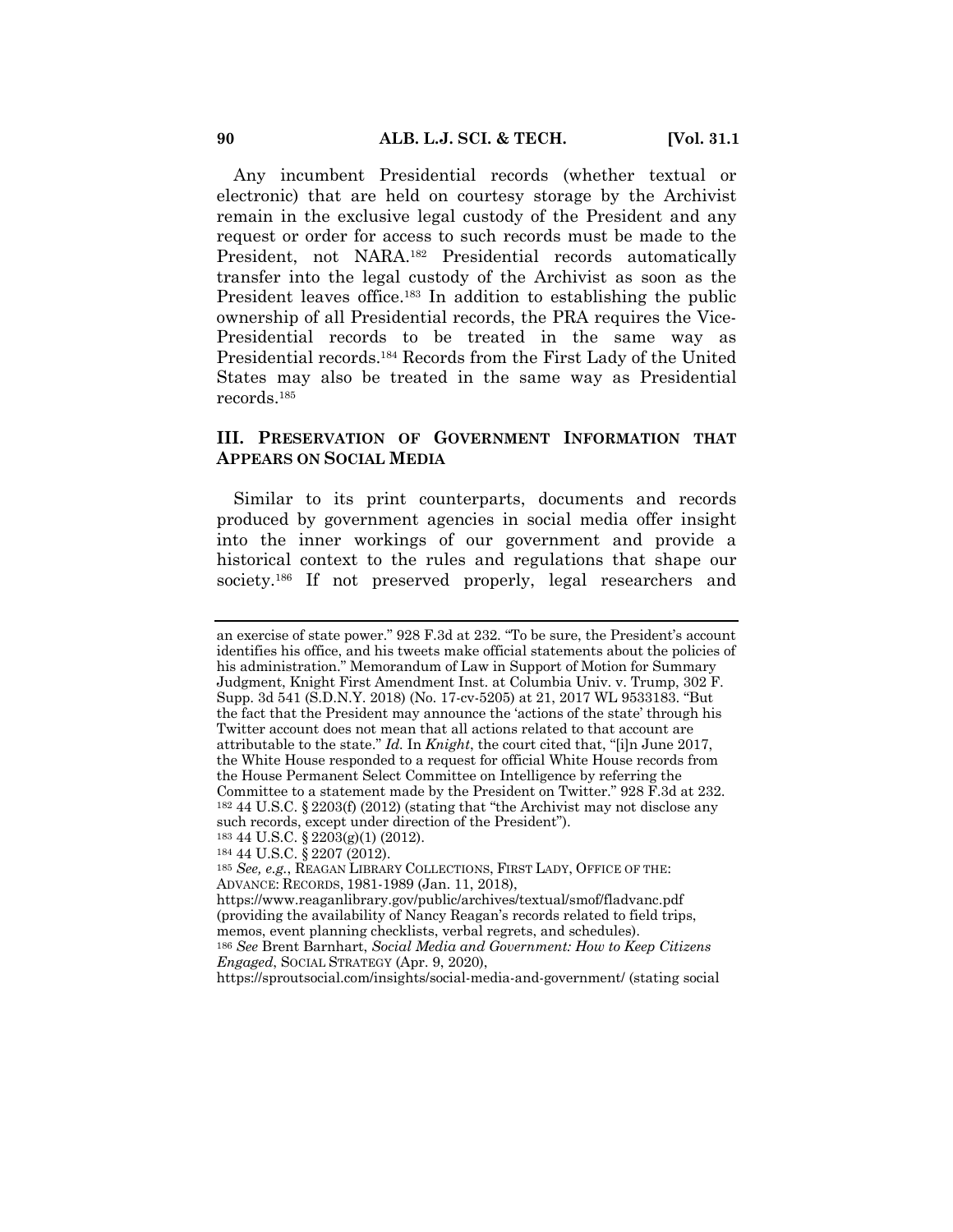scholars would not be able to access this source of government information.187 Preservation is key to restore useful access to this government information.188

On November 28, 2011, President Barack Obama signed the Presidential Memorandum – Managing Government Records.189 As an executive branch-wide effort to reform management policies and records, federal agencies were now expected to commit to implementing a twenty-first century solution for records management that would initiate the transition to an electronic government.190 The Archivist and the Director of Office of Management and Budget (OMB), in coordination with the Associate Attorney General, were expected to "issue a Records Management Directive that directs agency heads to take specific steps to reform and improve records management policies and practices within their agency."191 The directive would focus on several areas.192 First, the directive must prioritize "creating a Government-wide records management framework that is more efficient and cost-effective."193 Second, the directive should aim to "promote records management policies and practices that enhance the capability of agencies to fulfill their statutory missions."194 Next, the directive should place an expectation upon agencies to maintain accountability through documentation and to increase appropriate public access to government records.195 Lastly, the directive should focus on "supporting agency compliance with applicable legal requirements related to the preservation of information relevant to litigation and

<sup>190</sup> *Id.*

<sup>193</sup> *Id*. <sup>194</sup> *Id*.

<sup>195</sup> *Id*.

media keeps citizens up to date and gives valuable information or clarifies potential misinformation).

<sup>187</sup> *See* WENDY GINSBERG, CONG. RESEARCH SERV., R43165, RETAINING AND RESERVING FEDERAL RECORDS IN A DIGITAL ENVIRONMENT: BACKGROUND AND ISSUES FOR CONGRESS 6 (2013) (stating that poor record management could lead to vital historical records being lost forever).

<sup>188</sup> *See id.* at 16 (stating that records need to be "appropriately protected from corruption or destruction" so that they can be accessed and usable).

<sup>189</sup> Managing Government Records, 76 Fed. Reg. 75,423 (Nov. 28, 2011) [hereinafter, 2011 Presidential Memo].

<sup>191</sup> *Id*.

<sup>192</sup> *Id.*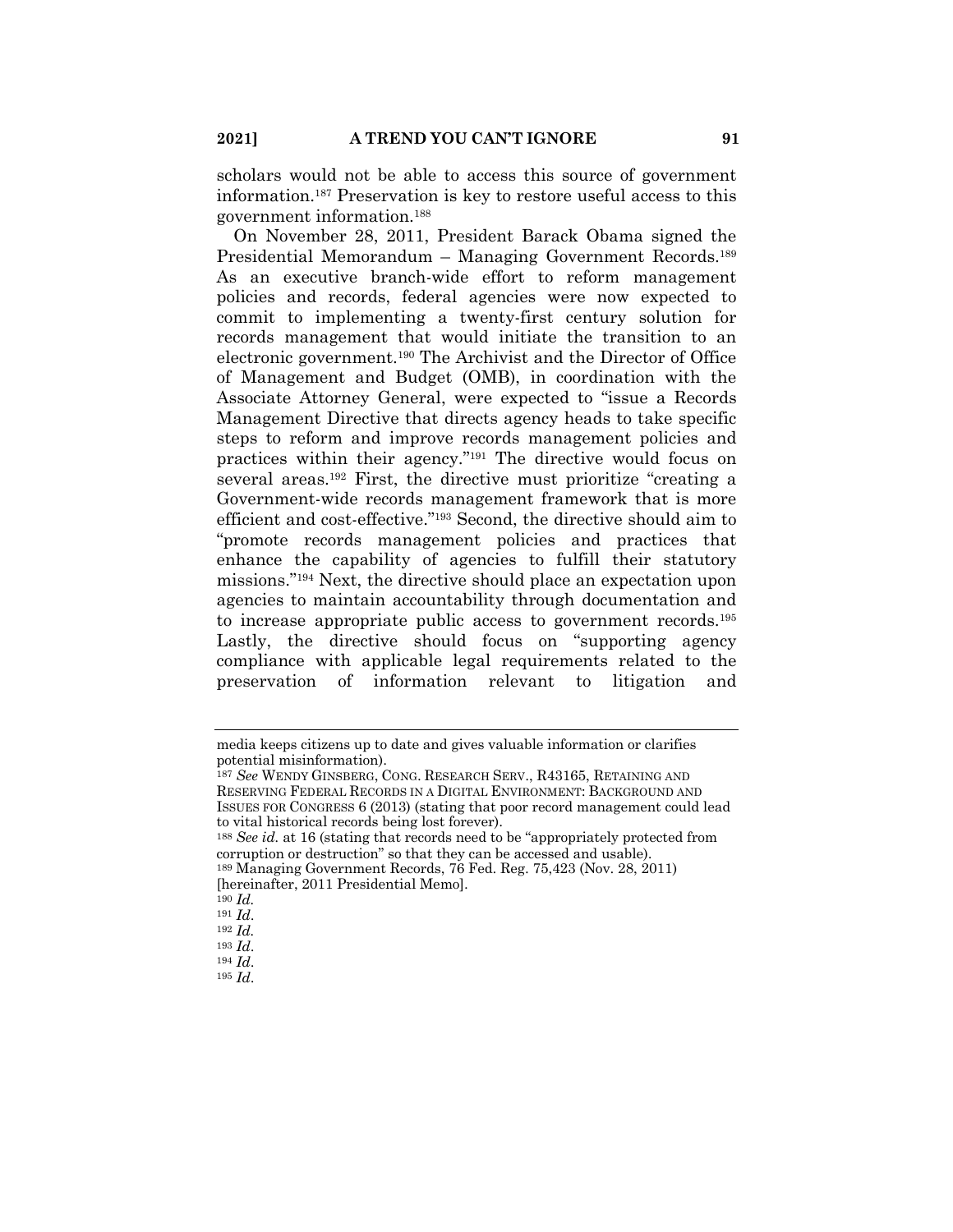transitioning from paper-based records management to electronic records management where feasible."196

In June 2018, the Executive Office of the U.S. released a publication entitled "Delivering Government Solutions in the 21st Century: Reform Plan and Reorganization Recommendations."197 The 2018 Reform Plan included a proposal that would "transition Federal agencies' business processes and recordkeeping to a fully electronic environment and end NARA's acceptance of paper records by December 31, 2022."198 The 2018 Reform Plan aimed to "improve agencies' efficiency, effectiveness, and responsiveness to citizens by converting paper-based processes to electronic workflows, expanding online services, and enhancing management of Government records, data, and information."199 "To ensure this necessary transformation away from paper-based processes would occur across all of the Executive Branch, NARA [was expected to] coordinate with Federal agencies to develop and provide the guidance, technical assistance, and services needed to implement this proposal."200 Additionally, the GSA "would play a supporting role by connecting agencies with commercial digitization services available in the private sector," enabling "agencies to more efficiently procure needed services and expedite the electronic records process."201

On June 28, 2019, the Archivist and the Acting Director of OMB affirmed the goals set forth in the Records Management Directive and directed federal agencies to transition recordkeeping to a fully electronic environment.202 This directive

<sup>196</sup> *Id.*

<sup>197</sup> *See generally* EXEC. OFFICE OF THE PRESIDENT, DELIVERING GOVERNMENT SOLUTIONS IN THE 21ST CENTURY, REFORM PLAN AND REORGANIZATION RECOMMENDATIONS, (2018), https://www.performance.gov/GovReform/Reformand-Reorg-Plan-Final.pdf [hereinafter, 2018 REFORM PLAN]. <sup>198</sup> *Id.*

<sup>199</sup> *Id*.

<sup>200</sup> *Id.* at 1.

<sup>201</sup> *Id*.

<sup>202</sup> Memorandum from Russell T. Vought, Acting Director of the Office of Management and Budget, and David S. Ferriero, Archivist of the United States to the Nat'l Archives and Records Admin., to Heads of Executive Departments and Agencies, Transition to Electronic Records, EXEC. OFFICE OF THE PRESIDENT (June 28, 2019), https://www.whitehouse.gov/wp-content/uploads/2019/06/M-19- 21.pdf.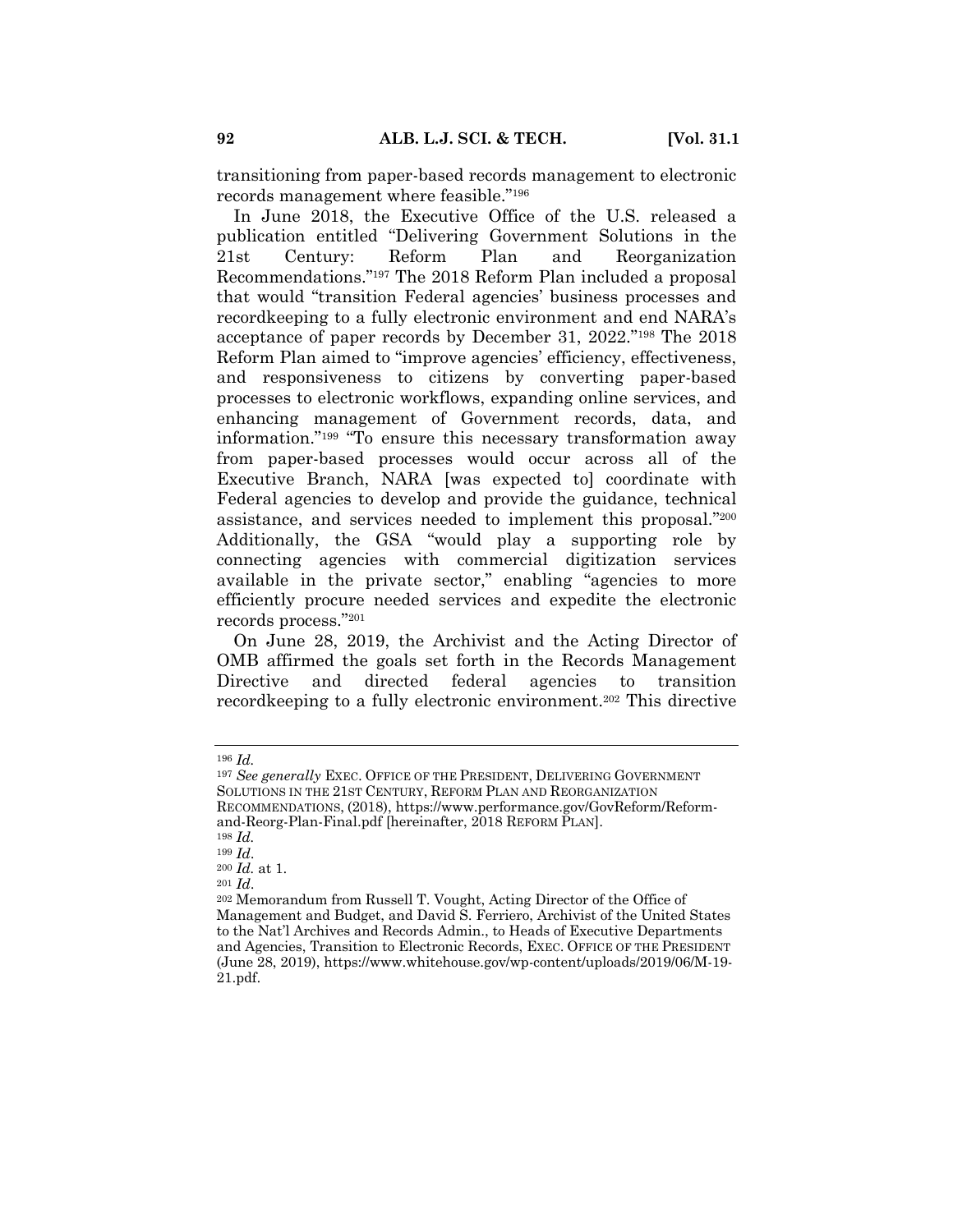complies with all records management laws and policies and is consistent with the President's Management Agenda<sup>203</sup> and the 2018 Reform Plan.204 Together, these two initiatives set the guidelines for records management and preservation for the federal government.205

## *A. Records Management and Preservation Standards – Federal Agencies*

Federal agencies are held to high preservation standards.<sup>206</sup> Per NARA's Managing Government Records Directive (M-12-18), agencies are expected to "require electronic recordkeeping to ensure transparency, efficiency, and accountability" while "demonstrat[ing] compliance with federal records statutes and regulations."207 Agencies are also expected to "articulate clear processes, policies, and recordkeeping roles and responsibilities to ensure social media records are identified, managed, and captured."208 "At a minimum, these responsibilities include the ability to identify and retrieve federal records that are being created and maintained on social media."209

As a result of the 2011 Presidential Memo, senior agency management deemed records management a priority.210 Agency heads were expected to allocate proper resources to ensure the

<sup>203</sup> *Id.* (explaining that the Record Management Directive for an electronicbased environment is consistent with management policies and the President's Management Agenda).

<sup>204</sup> *Id.* (explaining that the Record Management Directive for an electronicbased environment is consistent with the Administration's "Reform Plan and Reorganization Recommendations").

<sup>205</sup> *See id.* (discussing the President's Management Agenda and the Reform Plan, which set guidelines for a paperless government).

<sup>206</sup> *See NARA Bulletin 2014-02: Guidance on Managing Social Media Records*, *supra* note 88 (discussing the thorough recordkeeping standards with which Federal agencies must comply).

<sup>207</sup> Memorandum from Jeffrey D. Zients, Acting Dir. of the Office of Mgmt. and Budget, and David S. Ferriero, Archivist of the U.S., Nat'l Archives and Records Admin., to the Heads of Exec. Dep'ts and Agencies and Indep. Agencies, EXEC. OFFICE OF THE PRESIDENT (Aug. 24, 2012),

https://www.archives.gov/files/records-mgmt/m-12-18.pdf.

<sup>208</sup> *NARA Bulletin 2014-02: Guidance on Managing Social Media Records*, *supra* note 88.

<sup>209</sup> *Id*.

<sup>210</sup> 2011 Presidential Memo, *supra* note 189.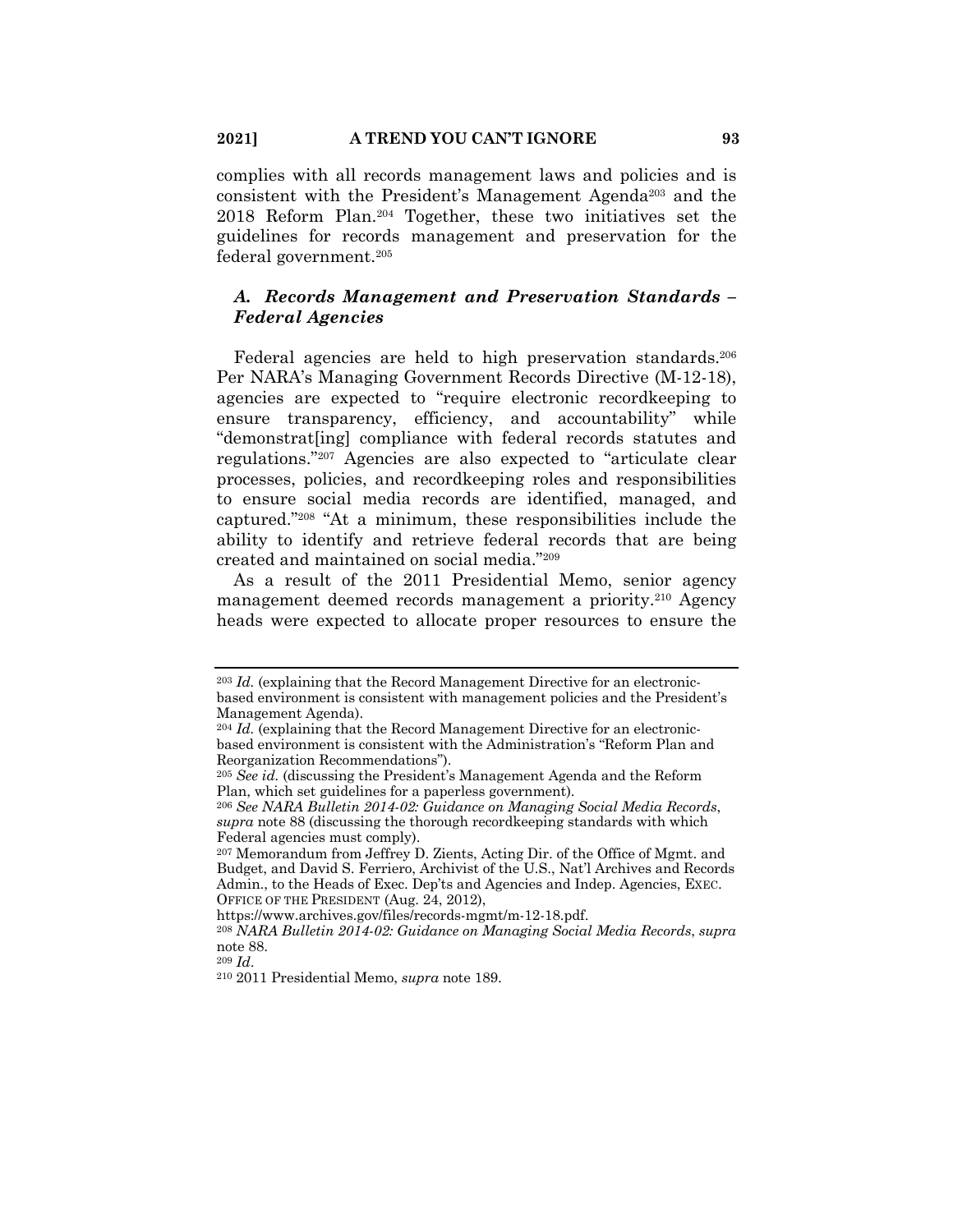effective implementation of the record requirements.211 Additionally, agency heads were directed to identify a senior official to supervise the review and submit a report that described the agency's plans for improving or maintaining its records management program.212 In this report, agency heads must address the "manage[ment] of electronic records, including email and social media, deploying cloud based services or storage solutions, and meeting other records challenges."213 Agency heads also needed to "identif[y] any provisions, or omissions, in relevant statutes, regulations, or official NARA guidance that currently pose an obstacle to the agency's adoption of sound, cost effective records management policies and practices."214 Lastly, agency heads were expected to "identif[y] policies or programs that, if included in the Records Management Directive required by section 3 of" the 2011 Presidential Memo "or adopted or implemented by NARA, would assist the agency's efforts to improve records management."215

Agencies are also expected to establish "social media working group[s] comprised of records management staff, web managers, social media managers, information technology staff, privacy and information security staff, agency counsel, public affairs staff, and other relevant stakeholders."216 "The social media working group . . . appl[ies] the definition of a Federal record to social media content and identif[ies] what constitutes a complete record, including the content, context, structure, and necessary metadata."217 "This group . . . also reviews existing records schedules<sup>218</sup> to determine if social media records are covered."<sup>219</sup>

<sup>211</sup> *Id*.

<sup>212</sup> *Id.*

<sup>213</sup> *Id.*

<sup>214</sup> *Id*.

<sup>215</sup> *Id*.

<sup>216</sup> *NARA Bulletin 2014-02: Guidance on Managing Social Media Records*, *supra* note 88.

<sup>217</sup> *Id*.

<sup>218</sup> There are different types of records schedules. For example, the General Records Schedules (GRS) cover record management while the Records Control Schedules (RCS) discuss disposition. Existing records schedules are available on the NARA website. *See* NAT'L ARCHIVES & RECORDS ADMIN., GENERAL RECORDS SCHEDULES (GRS), FEDERAL RECORDS MANAGEMENT,

https://www.archives.gov/records-mgmt/grs; NAT'L ARCHIVES & RECORDS ADMIN., RECORDS CONTROL SCHEDULES, FEDERAL RECORDS MANAGEMENT,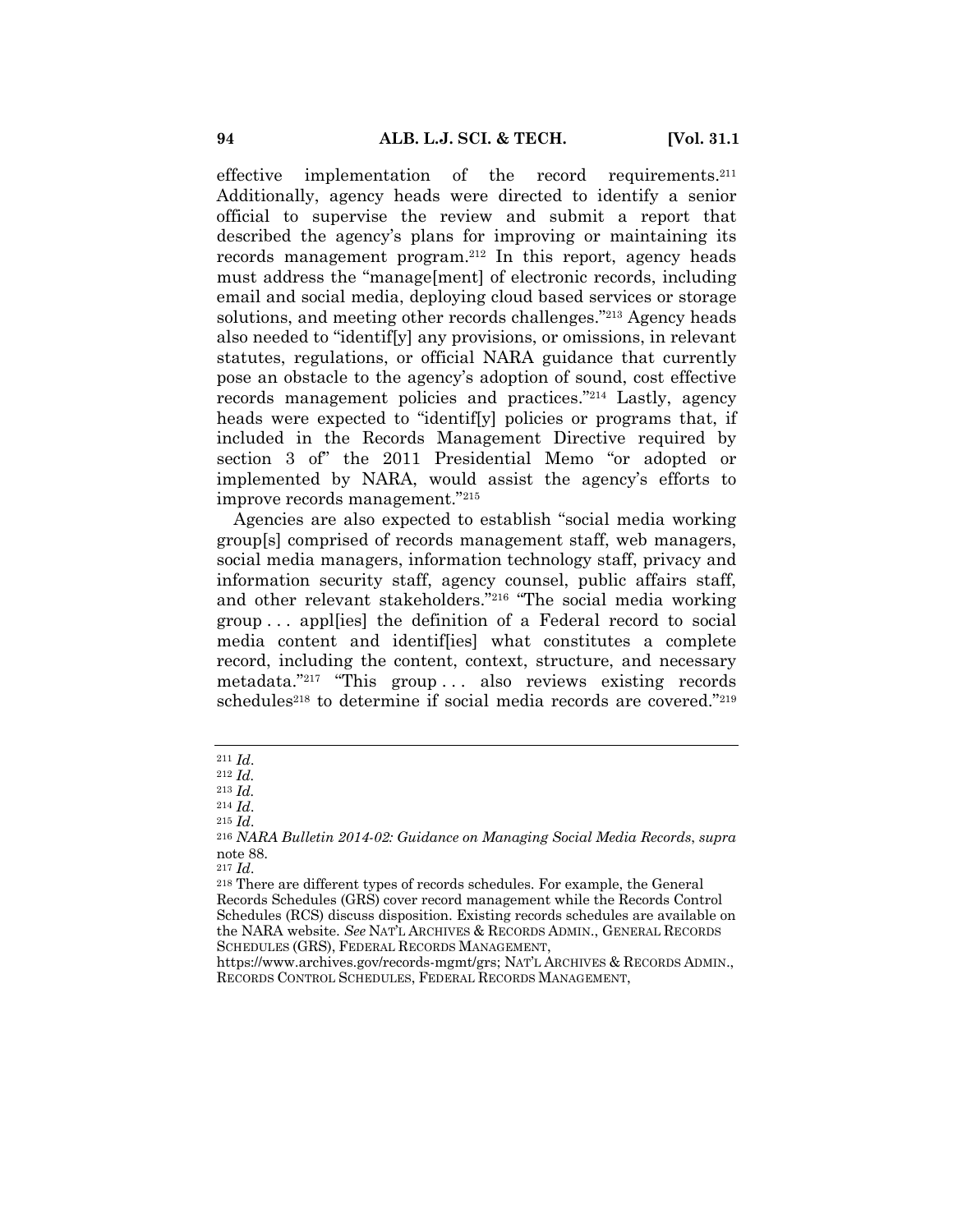The records schedule provides mandatory disposition instructions to all agency staff "regarding how to maintain the agency's operational records and what to do with them when they are no longer needed for current business."220 "The disposition instructions state whether individual series of records are 'permanent' or 'temporary,' as well as how long to retain the records."221 "Records with historical value, identified as 'permanent,' are transferred to [NARA] at the end of their retention period."222 "All other records are identified as 'temporary' and are eventually destroyed in accordance with the NARA records schedule or the General Records Schedule."223 "In the absence of an applicable records schedule, records must be treated as permanent until they are scheduled."224

"After an agency has identified social media content as a Federal record, it must [also] determine whether an existing disposition authority applies, including the General Records Schedules (GRS)."225 "If the content is not covered by an existing authority, a new schedule should be developed."226 "An agency should develop a new records schedule if social media users enhance the content by adding comments, metadata, or other information that becomes part of the complete record."227 "If agencies change the way they use a social media tool, then that may affect the record-value of the information."228 Agencies are expected to also "consider regularly reviewing their social media tools and associated records schedules."229

For example, the "EPA's records schedules are media-

<sup>223</sup> *Id*.

<sup>227</sup> *Id*. <sup>228</sup> *Id.*

https://www.archives.gov/records-mgmt/rcs/schedules/index.html.

<sup>219</sup> *NARA Bulletin 2014-02: Guidance on Managing Social Media Records*, *supra* note 88.

<sup>220</sup> NAT'L ARCHIVES & RECORDS ADMIN., NARA RECORDS SCHEDULE,

https://www.archives.gov/about/records-schedule (last updated July 1, 2020).  $^{221}$ *Id*.

<sup>222</sup> *Id*.

<sup>224</sup> *NARA Bulletin 2014-02: Guidance on Managing Social Media Records, supra* note 88.

<sup>225</sup> *Id*.

<sup>226</sup> *Id*.

<sup>229</sup> *Id*.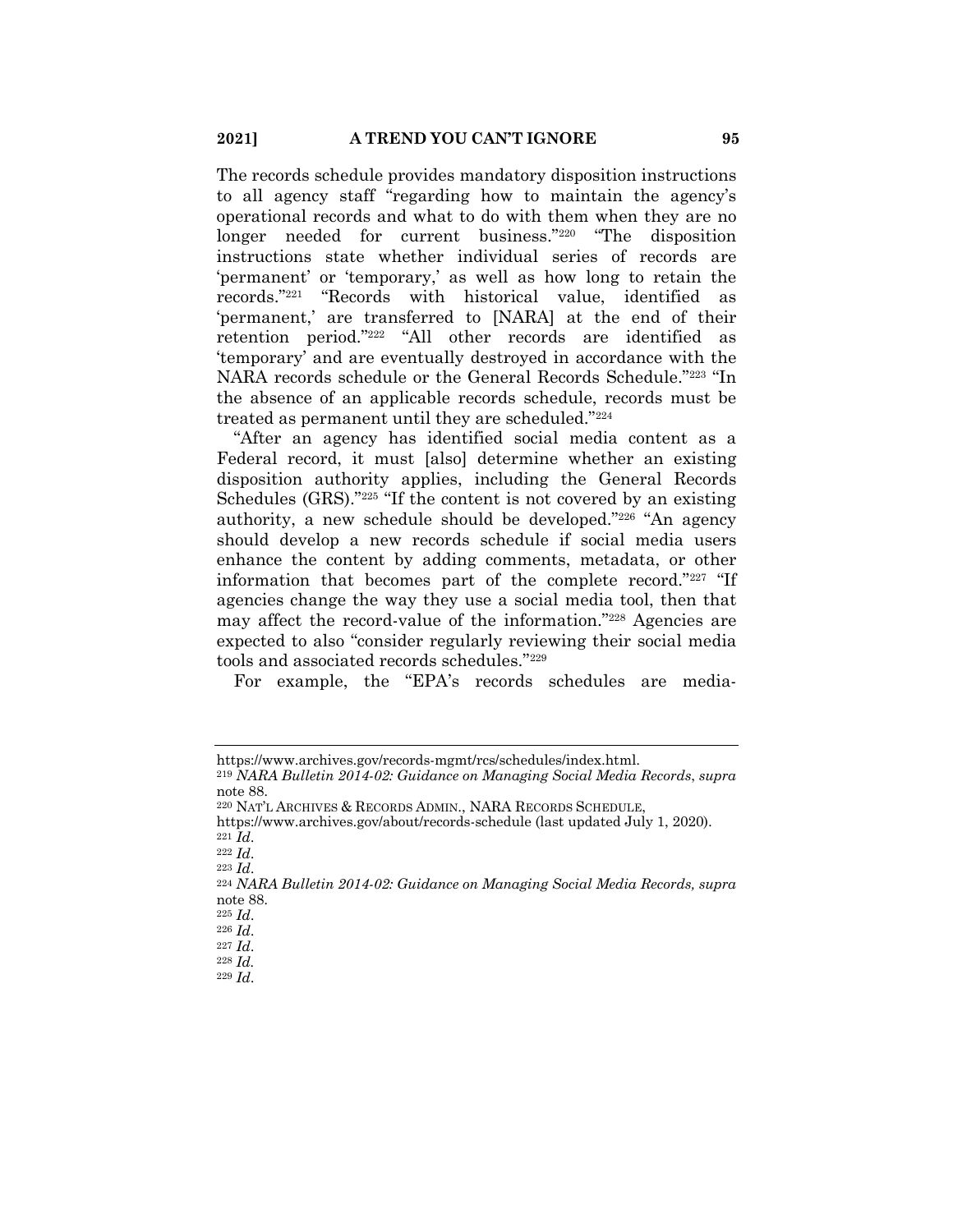neutral"230 and are inclusive of social media.231 In its social media policy, the EPA offers a procedure for all agency employees to follow when managing social media records.232 New content "created with social media tools qualifying as a federal record must be captured and maintained in a recordkeeping system that complies with the EPA's Record Management Policy."233 The social media policy also describes the protocol for identical content on multiple mediums and provides guidance on whether supplemental information to social media content may constitute a new record and require preservation in the recordkeeping system.234 The EPA social media policy also provides options for retention, such as saving in a shared drive, saving in the Enterprise Content Management System (ECMS), and taking screenshots and saving in a word processing package.<sup>235</sup> The policy also prohibits the deletion of social media activity, posts, or comments made by the agency on third-party or EPA-hosted social media sites.<sup>236</sup>

Similarly, the Department of Defense (DoD) released a memo outlining the transition and archiving of all official social media accounts across the agency, "including accounts run by or for Presidential appointees confirmed by the Senate and other political appointees."237 "[O]fficial accounts must either be: (1) transferred to the next Administration or (2) closed."238 "Within 30 days after the departure of the official associated with the

<sup>237</sup> WASH. HEADQUARTERS SERVS. RECORDS, PRIVACY AND DECLASSIFICATION DIVISION, OSD RECORDS & INFO. MGMT. PROGRAM, PROCEDURES FOR ARCHIVING SOCIAL MEDIA ACCOUNTS OF OSD COMPONENTS, WASHINGTON, https://www.esd.whs.mil/Portals/54/OSD%20RIM%20Procedures%20for%20Arc hiving%20Social%20Media%20Sites%2018%20Jan%2017.pdf (last updated Jan.

<sup>238</sup> *Id*.

<sup>230</sup> "The EPA's records schedules are media-neutral, [which] means that they apply to any form of record (e.g., in hardcopy paper, computer disc, audio recording, social media, etc.). *See* EPA MANAGING SOCIAL MEDIA RECORDS PROCEDURE, *supra* note 102.

<sup>231</sup> *Id*.

<sup>232</sup> *Id* at 1*.*

<sup>233</sup> *Id*. at 2. *See* U.S. ENVTL. PROTECTION AGENCY, INFORMATION DIRECTIVE INTERIM POLICY (2018), https://www.epa.gov/sites/production/files/2018- 09/documents/interim-records-mgmt-policy-20180822.pdf.

<sup>234</sup> *Id.* at 2.

<sup>235</sup> *Id*. at 2–3.

<sup>236</sup> *Id*. at 3.

<sup>18, 2017).</sup>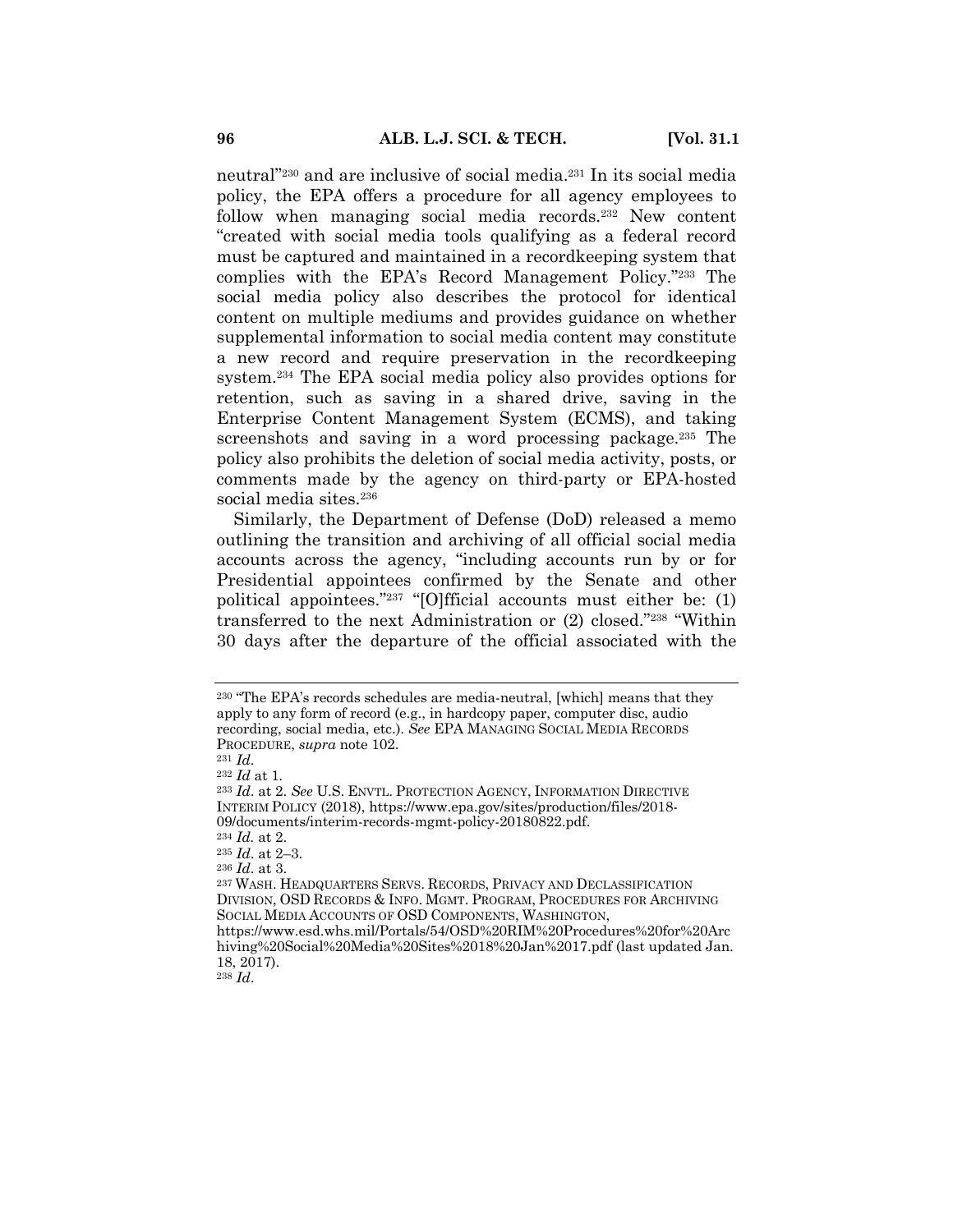institutional account, content posted to the account must be managed and preserved in accordance with the proper records schedule."239 "For example, content posted on the Secretary of Defense's Twitter account, @SecDef, will be managed in accordance with the records schedule in File Series 200 of DoD Administrative Instruction 15, Volume II."240 Under File Series 200, social media content is considered temporary and is categorized as insider threat information.241 The disposition directive is to cut off the data annually and destroy the data three years after the cutoff.242 The DoD memo also offers detailed instruction sheets on how to download archives located on Twitter, LinkedIn archive, LinkedIn, SlideShare, Google (including Google+ and YouTube videos), Instagram, Flickr, and Facebook.243

"Senior agency officials for records management (SAORM) in Executive Branch departments and agencies are required to submit to NARA their annual SAORM report."244 NARA uses SAORM reports to "determine the overall progress of the Federal Government in managing its records and the transition away from paper to digital formats, and to identify best practices and model solutions within Federal agencies."245 In the SAORM report, agencies, at a minimum, are required to report whether

<sup>239</sup> *Id*.

<sup>240</sup> *Id*.

<sup>241</sup> DEP'T OF DEF., OSD RECORDS DISPOSITION SCHEDULES, SERIES 200 – MANAGEMENT AND OPERATIONS,

https://www.esd.whs.mil/Portals/54/Documents/RPDD/RDS/200\_Series\_Manage ment\_and\_Operations.pdf?ver=2019-07-08-130514-510 (describing insider threat information files as data collected and maintained by insider threat programs undertaking analytic and risk-based data collection activities to implement insider threat directives and standards).

<sup>242</sup> *Id*. NARA recognizes that obsolescence of technology is a major challenge when retaining data. Kenneth Thibodeau, *NARA's Electronic Records Archives Program,* 96 LAW LIBR. J. 633, 635 (2004).

<sup>243</sup> PROCEDURES FOR ARCHIVING SOCIAL MEDIA ACCOUNTS OF OSD COMPONENTS, *supra* note 237.

<sup>244</sup> In contrast, Legislative Branch agencies are not required to submit a report, although some voluntarily comply. *See* NAT'L ARCHIVES & RECORDS ADMIN., SENIOR AGENCY OFFICIALS FOR RECORDS MANAGEMENT ANNUAL REPORTS, https://www.archives.gov/records-mgmt/resources/saorm-reports (last visited July 23, 2020).

<sup>245</sup> *See* NAT'L ARCHIVES & RECORDS ADMIN., SENIOR AGENCY OFFICIAL FOR RECORDS MANAGEMENT 2019, https://www.archives.gov/files/recordsmgmt/agency/usdt-saorm-2019.pdf.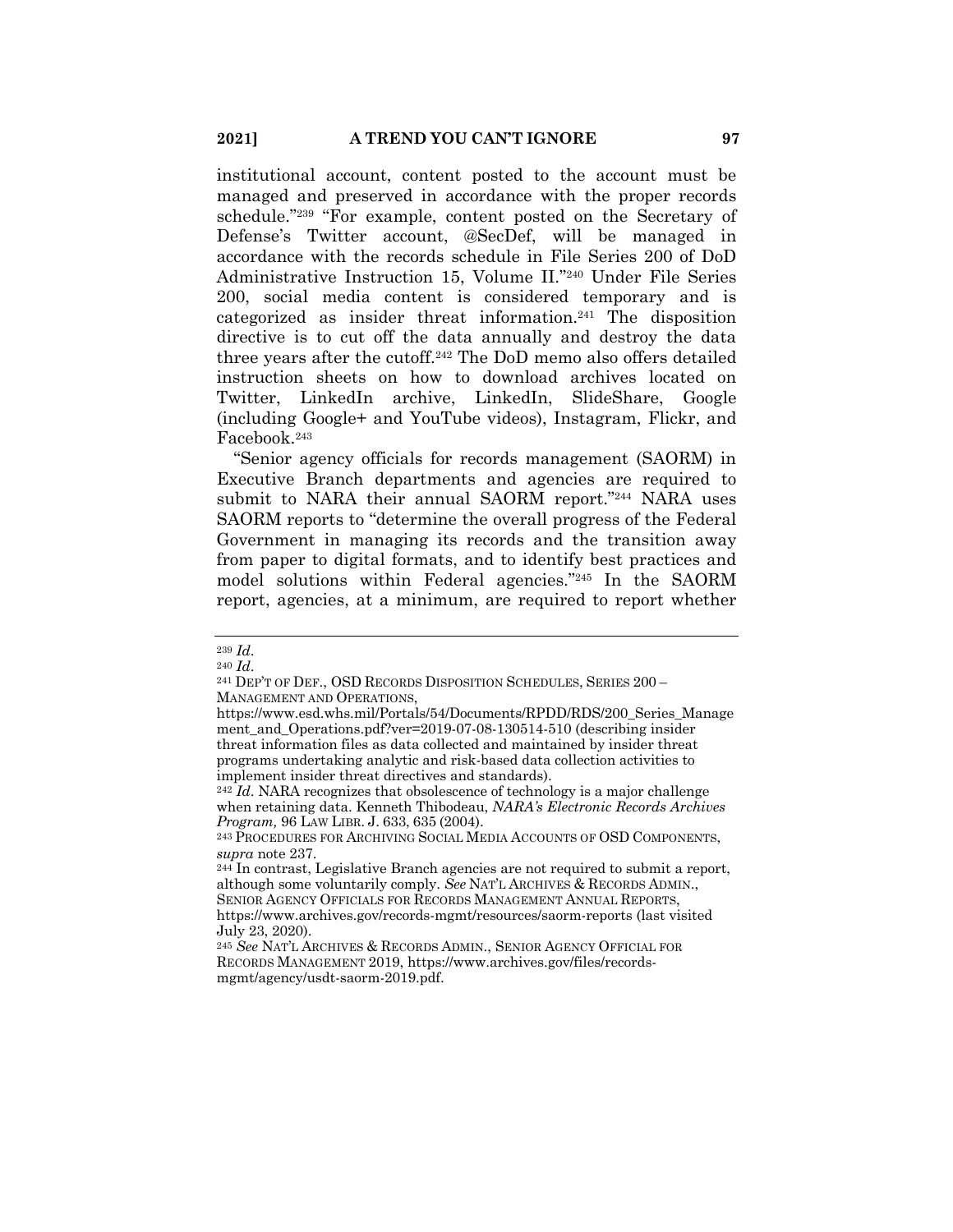they are managing all permanent electronic records in electronic format on an annual basis.<sup>246</sup> Additionally, agencies are asked to report whether any progress was made toward managing all permanent and temporary records in electronic format.247 SAORMs must also demonstrate that the agency has "taken steps to ensure that their records management program complies with the Federal Records Act and its regulations through strategic plans including performance goals, objectives, and measures."248 Agencies must also detail what procedures and documentation are in place "to ensure records of outgoing senior officials[] are properly captured and/or processed and not improperly removed, altered, or deleted including electronic records and email."249

"[A]ny alteration, deletion, destruction, or removal of records . . . without following the applicable records schedule must be promptly reported to NARA."250 For example:

If an agency head learns of any 'actual, impending, or threatened unlawful removal, defacing, alteration, corruption, deletion, erasure, or destruction of records in the custody of the agency,' he or she—with the assistance of the Archivist—is to notify the Attorney General to initiate an investigation and any necessary recovery efforts. If any agency head does not notify the Archivist of an allegation or instance of unlawful removal, the FRA authorizes the Archivist to initiate action with the Attorney General for the possible recovery of such records. The FRA, as amended, requires the Archivist to notify Congress of instances in which he or she must initiate such action with the Attorney General. Anyone found guilty of 'willfully and unlawfully' concealing, removing, mutilating, obliterating, destroying, or attempting to do any such action against a federal record, can be fined and imprisoned for up to three years. In addition to fines and possible imprisonment, anyone holding federal office who is convicted of this crime can lose his or her position and be

<sup>250</sup> Arian Ravanbakhsh, *Records Management of Social Media and Electronic Records*, BLOG: CHIEF RECORDS OFFICER FOR U.S. GOV. (Jan. 27, 2017), https://records-express.blogs.archives.gov/2017/01/27/records-management-ofsocial-media-and-electronic-records/.

<sup>246</sup> *See id*.

<sup>247</sup> *See id*.

<sup>248</sup> *See id*.

<sup>249</sup> *See id*.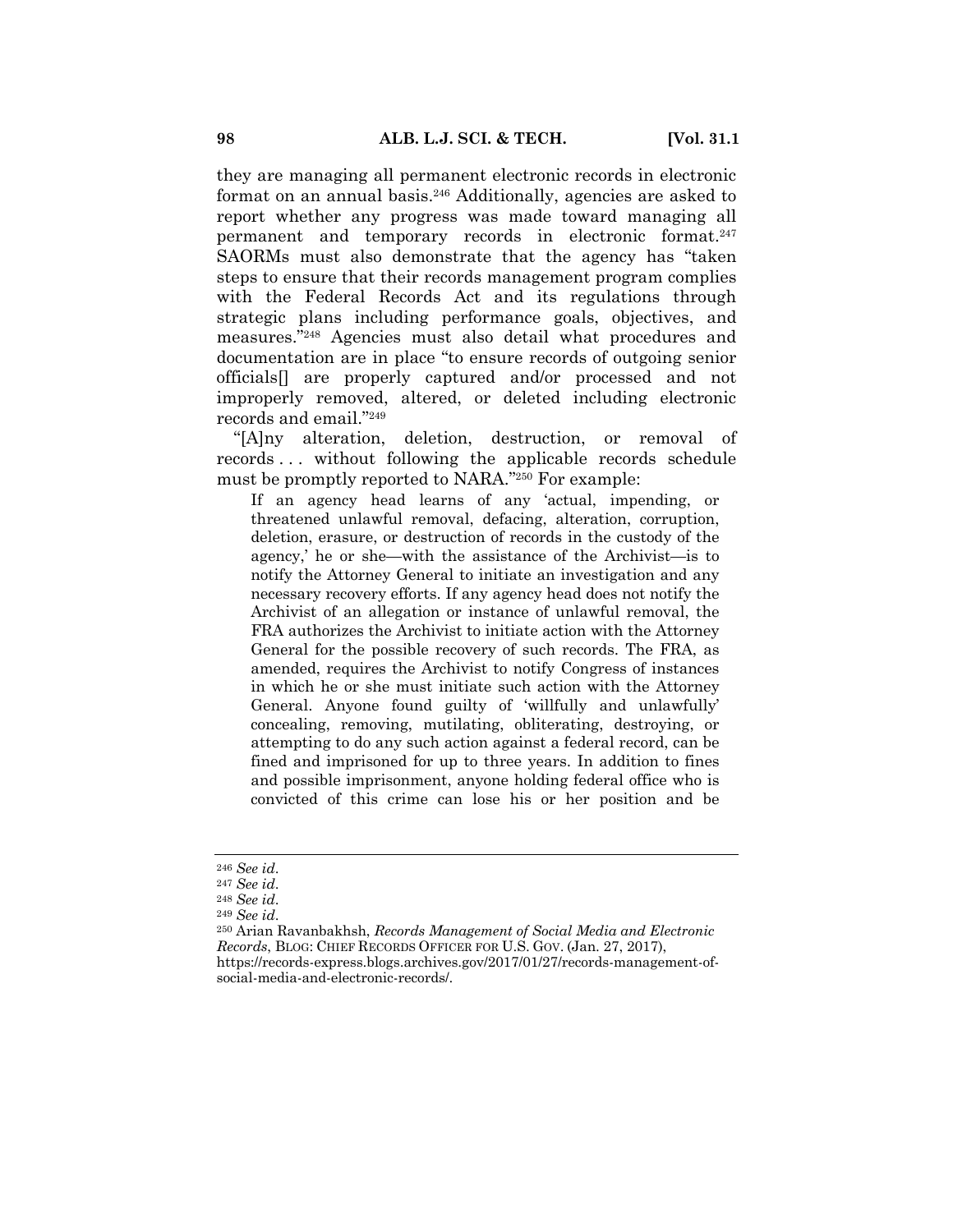disqualified from holding federal office in the future.<sup>251</sup>

## *B. Records Management and Preservation Standards – Presidential Records*

The PRA establishes three basic requirements for handling presidential records during a president's tenure.252 The Act requires records "shall, [and] to the extent practicable, be categorized as Presidential records or personal records upon their creation of receipt and be filed separately."253 The PRA defines "presidential records" broadly to include all "documentary materials ... created or received by the President, [and] the President's immediate staff...in the course of conducting activities which relate to or have an effect upon the carrying out of the constitutional, statutory, or other official or ceremonial duties of the President."254 For example, "the White House automatically archives 'tweets' from official White House accounts."255 "On Facebook, the White House also automatically archives all content created by White House pages."256 Additionally, the White House also captures some public engagement on social media.<sup>257</sup> These archives would remain in the exclusive legal custody of the President until the end of their term.258 Prior to leaving office, the President may restrict public access to certain records.259 "Specifically, the PRA allows public access to Presidential records through the Freedom of Information Act (FOIA) beginning five years after the end of the Administration,260 but allows the President to invoke as many as

<sup>251</sup> GINSBERG, *supra* note 187, at 11.

<sup>252</sup> 44 U.S.C. § 2203(b) (2016).

<sup>253</sup> *Id.*

<sup>254</sup> 44 U.S.C. § 2201(2) (2016).

<sup>255</sup> WHITE HOUSE, PRIVACY POLICY https://www.whitehouse.gov/privacy-policy/ (last visited July 23, 2020).

<sup>256</sup> *Id*.

<sup>257</sup> *See id*.

<sup>258</sup> 44 U.S.C. § 2203(f) (2016).

<sup>259</sup> 44 U.S.C. § 2204(a) (2016).

<sup>260</sup> 44 U.S.C. § 2204(a). Such records must fall within one of the categories described by FOIA Exemptions 1, 3, 4, and 6, or must relate to appointments to federal office or consist of confidential communications requesting or submitting advice between the President and his or her advisers or between such advisers.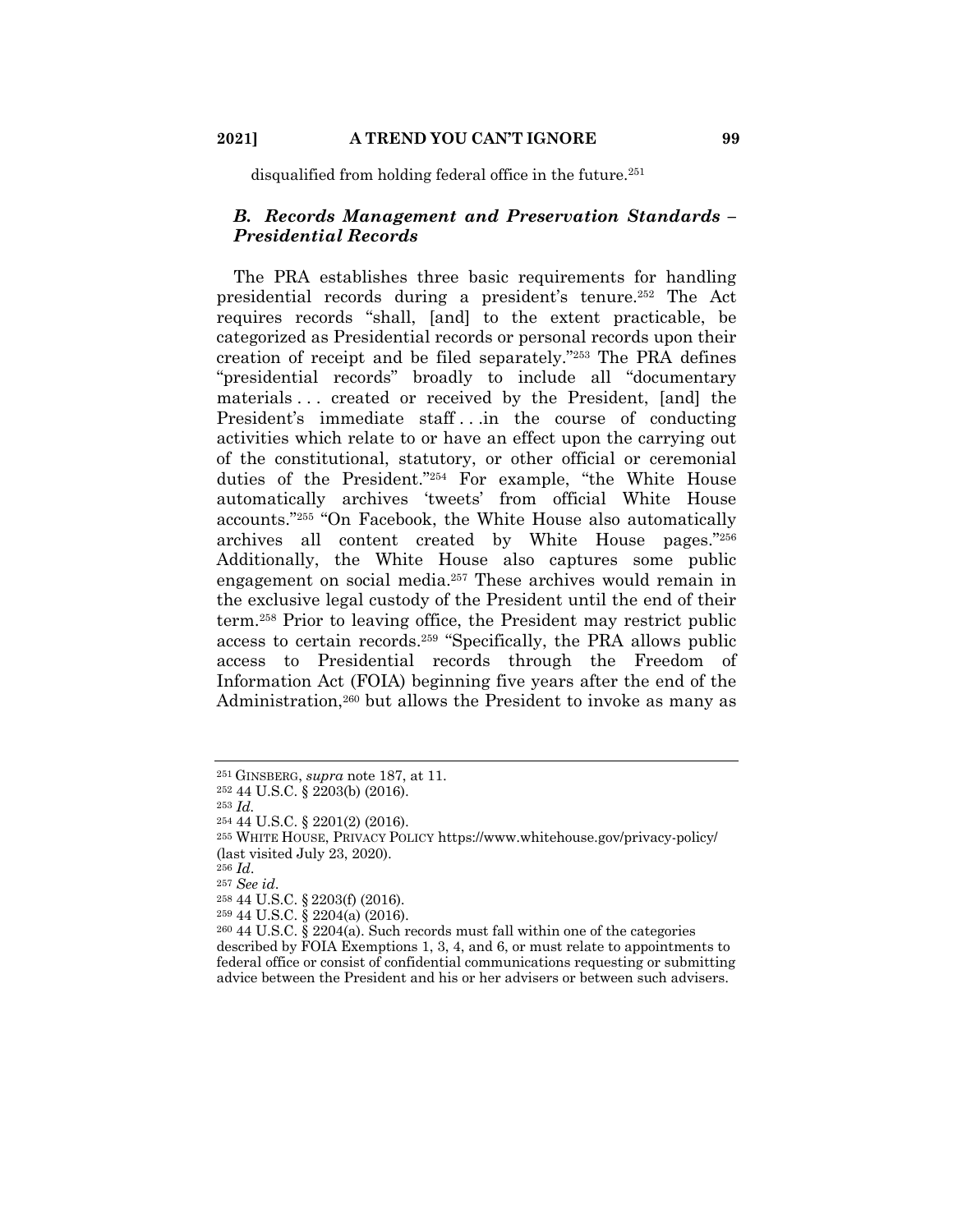six specific restrictions to public access for up to twelve years."261

The PRA also "[c]odifies the process by which former and incumbent Presidents conduct reviews for executive privilege prior to public release of records by NARA."262 This process had been "formerly . . . governed by Executive Order 13489."263 The PRA "[e]stablishes procedures for Congress, courts, and subsequent Administrations to obtain 'special access' to records from NARA that remain closed to the public, following a privilege review period by the former and incumbent Presidents."264 "[T]he procedures governing such special access requests continue to be governed by the relevant provisions of [Executive Order] 13489."265 The PRA also "[e]stablishes preservation requirements for official business conducted using non-official electronic messaging accounts."266 One who creates Presidential records can use non-official electronic messaging accounts only when "that individual copies an official account as the message is created or forwards a complete copy of the record to an official messaging account."267 The PRA "[p]revents an individual who has been

<sup>263</sup> 44 U.S.C. § 2204(a).

<sup>&</sup>lt;sup>261</sup> 44 U.S.C. §§ 2204(a), (b)(1)(A)(ii). There are six specific restrictions: when the information is "(1) specifically authorized under criteria established by an Executive order to be kept secret in the interest of national defense or foreign policy and (B) in fact properly classified pursuant to such Executive order; (2) relating to appointments to Federal office; (3) specifically exempted from disclosure by statute (other than sections 552 and 552b of title 5, United States Code), provided that such statute (A) requires that the material be withheld from the public in such a manner as to leave no discretion on the issue, or (B) establishes particular criteria for withholding or refers to particular types of material to be withheld; (4) trade secrets and commercial or financial information obtained from a person and privileged or confidential; (5) confidential communications requesting or submitting advice, between the President and the President's advisers, or between such advisers; or (6) personnel and medical files and similar files the disclosure of which would constitute a clearly unwarranted invasion of personal privacy."

<sup>262</sup> 44 U.S.C. § 2204(a); *see generally* Exec. Order No. 13,489, 74 Fed. Reg. 4,669 (Jan. 26, 2009).

<sup>264</sup> 44 U.S.C. § 2204(a); *see* Exec. Order No 12,667, 54 Fed. Reg. 3,403 (Jan. 16, 1989).

<sup>265</sup> 44 U.S.C. § 2204(a); *see generally* Exec. Order No. 13489, 74 Fed. Reg. at 46670.

<sup>266</sup> 44 U.S.C. § 2204(a); *see generally* 44 U.S.C. § 2209 (2014).

<sup>267</sup> 44 U.S.C. § 2204(a); *see also* Citizens for Responsibility & Ethics in Washington v. Trump, 924 F.3d 602, 607-08 (D.C. Cir. 2019) (discussing how notice and instruction from White House counsel to its staff to comply with PRA was sufficient to hold that presidential staffers, and by extension, the President,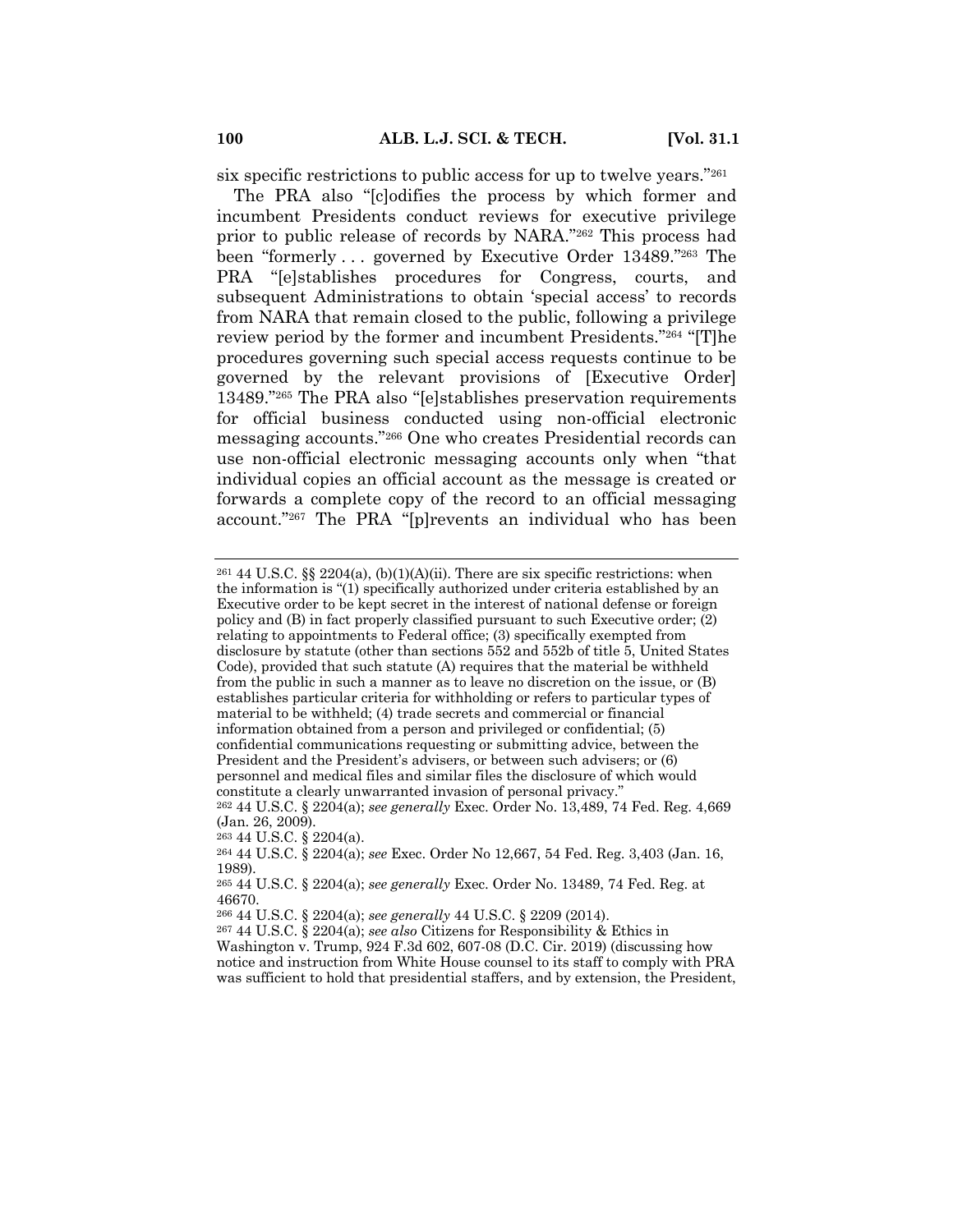convicted of a crime related to the review, retention, removal, or destruction of records from being given access to any original records."268 The Executive Office of the President (EOP) also has its own disposition plan.269

# **IV. PROBLEMS WITH GOVERNMENTAL USE OF SOCIAL MEDIA AND ITS IMPACT ON DISCLOSURE AND ACCESS UNDER THE FREEDOM OF INFORMATION ACT**

The law is researched by those seeking to interpret it.<sup>270</sup> When the law is published in print, researchers can be assured that the law—and the history behind it—is immutable or at least difficult to change.<sup>271</sup> The rapid transition to a digital government designates social media as a new source of legal information that courts and researchers cannot ignore.<sup>272</sup> However, the

<sup>271</sup> *See* Anna Russell & Jane Larrington, *Authenticating the John Hancock of Online Primary Legal Materials*, AALL SPECTRUM 17 (June 2013), https://www.aallnet.org/wp-content/uploads/2017/12/vol-17-No-8-digitalauthentication.pdf (discussing generally that researchers "take for granted the authenticity and official status of legal primary source documents" that are produced in print because "well-known publishers and long-established printing practices provide a reliable chain of custody").

were not violating the PRA through their use of automatically-disappearing text messages through private text messaging platforms). White House counsel issued a memorandum describing staff's PRA preservation and categorization obligations, prohibiting use of message-deleting applications, restricting electronic communications to official accounts that automatically preserved records, and instructing personnel on which devices to conduct their work. *See*  Citizens for Responsibility & Ethics in Washington, 924 F.3d at 607–08. <sup>268</sup> *See* 44 U.S.C. § 2204(f).

<sup>269</sup> 44 U.S.C. § 2204(a). *See, e.g.*, Memorandum from Eggleston, *supra* note 138 ("To the extent possible, the EOP will keep institutional accounts–those associated with an agency/component (e.g., @WhiteHouse) or with an institutional position (e.g., @POTUS)–at EOP for use by the next Administration.") ("[Similarly,] to the extent possible, EOP will transfer individual accounts—those associated with a particular Administration employee (e.g., @Goldman44)—to NARA to be preserved within each platform"). <sup>270</sup> *See Legal Research*, CORNELL L. SCH.,

https://www.law.cornell.edu/wex/legal\_research (last visited Oct. 12, 2020) (providing the definition for legal research).

<sup>272</sup> *See generally* Tony Tran & Yael Bar-Tur, *Social Media in Government: Benefits, Challenges and How it's Used*, HOOTSUITE.COM (Mar. 26, 2020), https://blog.hootsuite.com/social-media-

government/#:~::text=There%20are%20many%20key%20benefits,and%20durin g%20times%20of%20crisis.&tex=On%20social%2C%20people%20can%20engage ,a%20chance%20to%20engage%20back (discussing the use of social media by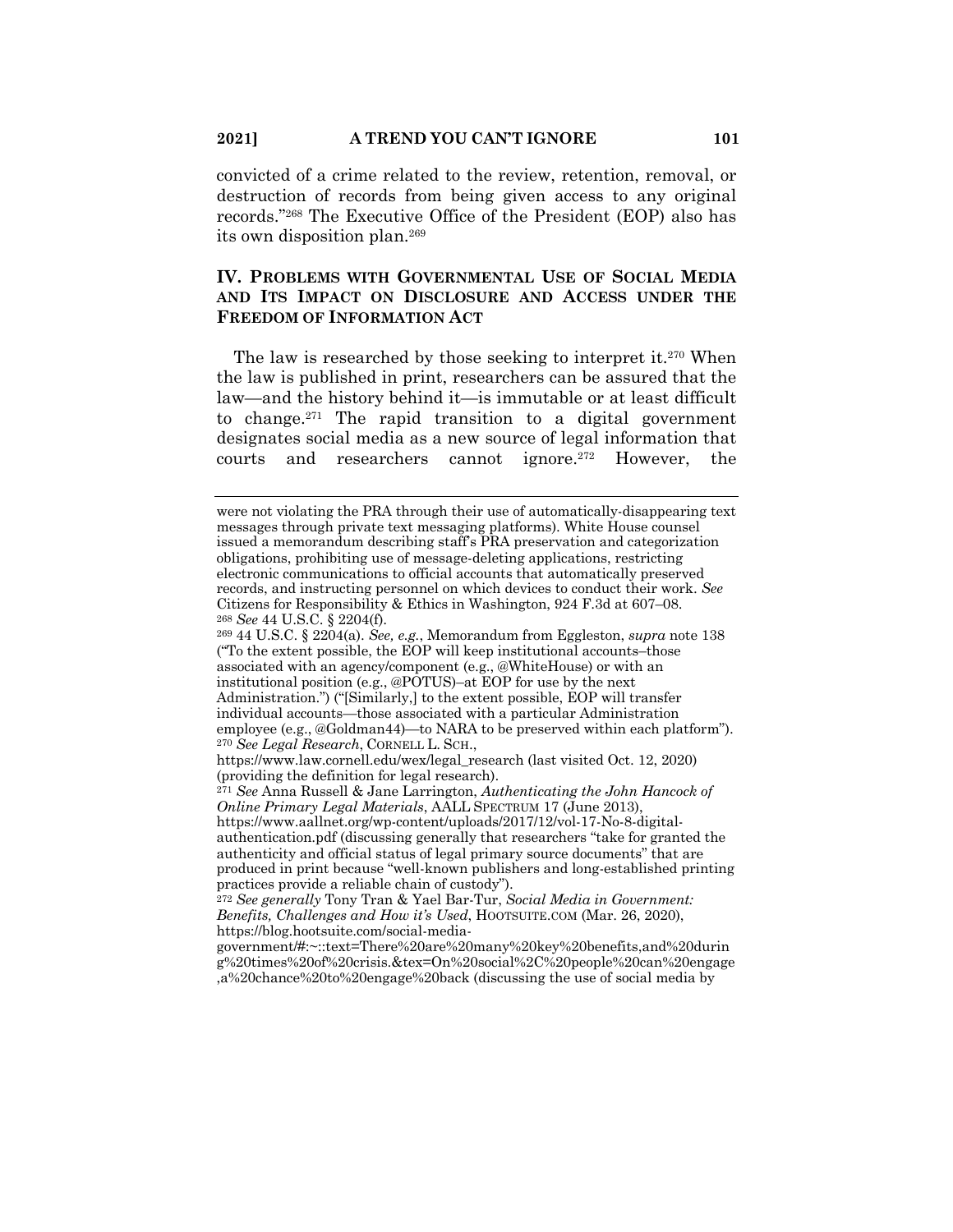dissemination of government information via social media has outpaced the government's ability to organize and archive the information in the same ways that it could do with traditional records.273 When the content of government information can be easily changed and the question of what or what is not a "record" is at issue, a researcher is unable to get a complete—or even accurate—picture of the law.274

Even if an agency is preserving deleted social media content within an agency records management system, the records may never see the light of day.275 First, the government has relied on third-party vendors for the dissemination and preservation of government information born on social media.276 Second, it is often uncertain and opaque what retention periods are being assigned to social media records and they could be very short retention periods.277 Additionally, even if a deleted social media post is preserved somewhere within an agency records management system, it is usually not accessible except via FOIA request absent an alternative requirement to post it online.<sup>278</sup> Third-party databases capturing social media in real time and

the public sector).

<sup>273</sup> *See, e.g.,* Page Freezer, *Social Media Recordkeeping Considerations for Government Agencies*, NACO.COM (Apr. 25, 2019),

https://www.naco.org/blog/social-media-recordkeeping-considerationsgovernment-agencies (providing that the demand on recordkeeping is overwhelming).

<sup>274</sup> *See id*. (articulating the issues surrounding digital authentication, including but not limited to, verifying the data originates from a governmental entity, ensuring that the data has not been altered, and the preservation of an official version of the law).

<sup>275</sup> *See* SOCIAL MEDIA: FEDERAL AGENCIES NEED POLICIES AND PROCEDURES FOR MANAGING AND PROTECTING INFORMATION THEY ACCESS AND DISSEMINATE, *supra* note 127(discussing procedures and issues surrounded by managing and protecting government information and social media services).

<sup>&</sup>lt;sup>276</sup> *Id.* at 1 ("The use of these services by federal agencies was endorsed . . . [for] promoting transparency and open government . . . and to harness new technologies to put information about their operations and decisions online so that it would be readily available to the public.").

<sup>277</sup> *See NARA Bulletin 2014-02: Guidance on Managing Social Media Records*, *supra* note 88 (discussing recommendations for federal agencies managing records when agencies use social media platforms).

<sup>278</sup> *See* GREGORY C. WILSHUSEN, U.S. GOV'T ACCOUNTABILITY OFFICE, GAO-10- 872T, CHALLENGES IN FEDERAL AGENCIES' USE OF WEB 2.0 TECHNOLOGIES 10-11 (2010), http:/www.gao.gov/new.items/d10872t.pdf (discussing the challenges federal agencies are presented with in protecting government records with the increase use of internet technologies).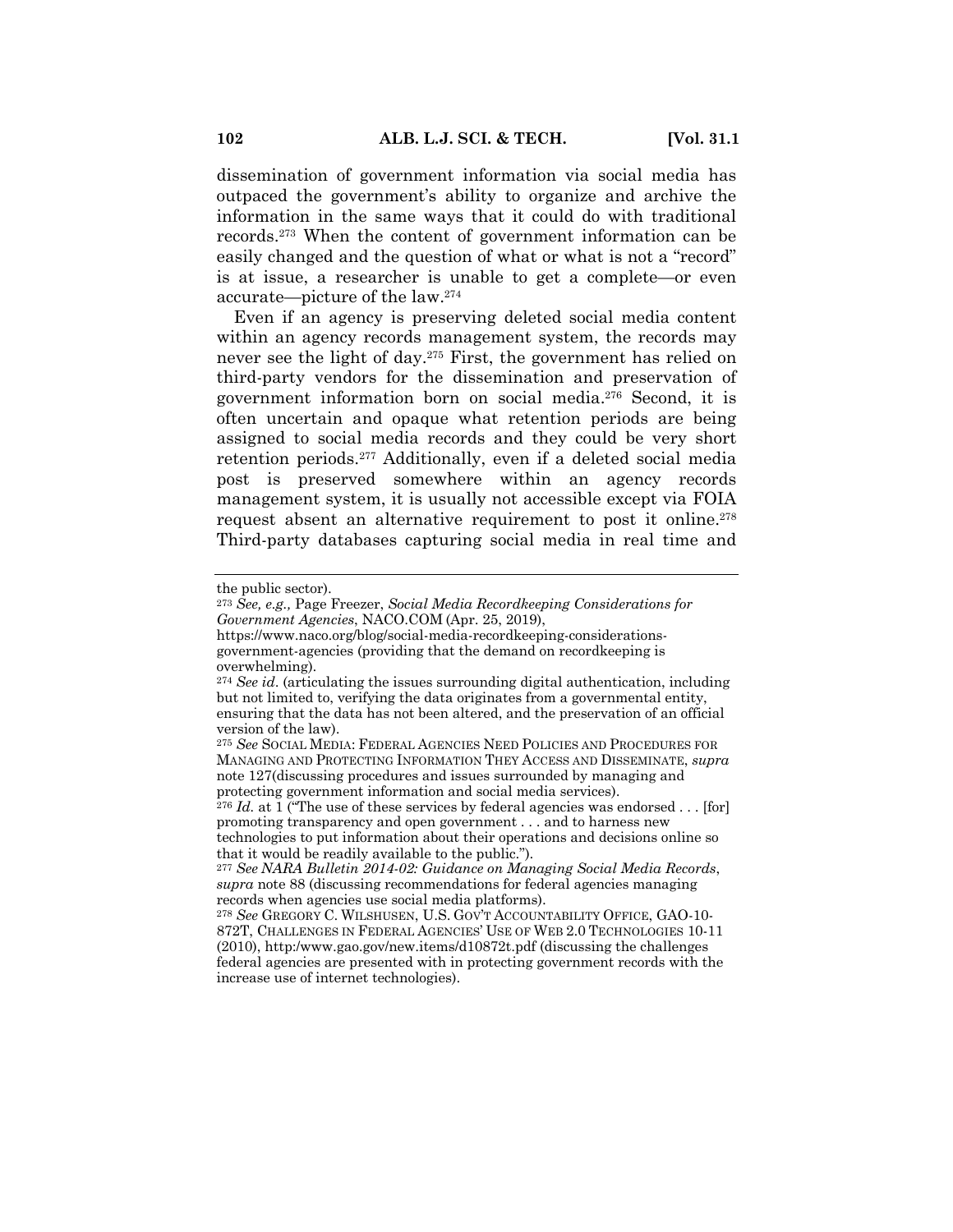preserving them could perhaps be far more reliable for access, however, many—if not all—of these databases are fee-based and the once-public information is behind a paywall.279

## *A. Social Media Is Outside of the Government's Control*

Archiving and preserving posts is not a predominant feature in most social media platforms.280 Therefore, the use of third-party providers without the assurance of complying with archiving and preservation guidelines and regulations for public information becomes problematic.281 "[A] social media provider could discontinue their service<sup>282</sup> or delete information from an agency's account."283 "[A]gencies may stop using a social media platform at any time."284 In any situation, "the agency is not relieved of its records management and possible capture obligations."285 In an effort to mitigate this risk, NARA developed the following general clause for use in the standard GSA Terms of Service agreement:

The Agency acknowledges that use of contractor's site and services may require management of Federal records. Agency and user-generated content may meet the definition of Federal records as determined by the agency. If the contractor holds Federal records, the agency and the contractor must manage Federal records in accordance with all applicable records management laws and regulations, including but not limited to

<sup>279</sup> *See* Sharon Ringel & Angela Woodall, *A Public Record at Risk: The Dire State of News Archiving in the Digital Age*, COLUM. JOURNALISM REV. (Mar. 28, 2019), https://www.cjr.org/tow\_center\_reports/the-dire-state-of-news-archivingin-the-digital-age.php (discussing practices of archiving and preserving material in the digital age).

<sup>280</sup> *See* Rachel Woody, *Responses & Retrospectives: Rachel Woody on Myspace and the Precarity of User Content on Social Media Platforms*, ARCHIVES AWARE (July 11, 2019), https://archivesaware.archivists.org/2019/07/11 (discussing current and historical issues surrounding social media platforms and implications for the archives profession).

<sup>281</sup> SARAH DAY THOMSON, DIGITAL PRESERVATION COALITION, PRESERVING SOCIAL MEDIA 12 (2016) (discussing the costs of using third-party providers). <sup>282</sup> NARA acknowledges obsolescence as a common problem when preserving electronic records. *See* Thibodeau, *supra* note 242 (explaining that there is a

risk to lose digital records because there is a likelihood that a researcher will lose the ability to access the record through the obsolescence of technology). <sup>283</sup> *See NARA Bulletin 2014-02: Guidance on Managing Social Media Records*, *supra* note 88.

<sup>284</sup> *Id*.

<sup>285</sup> *Id*.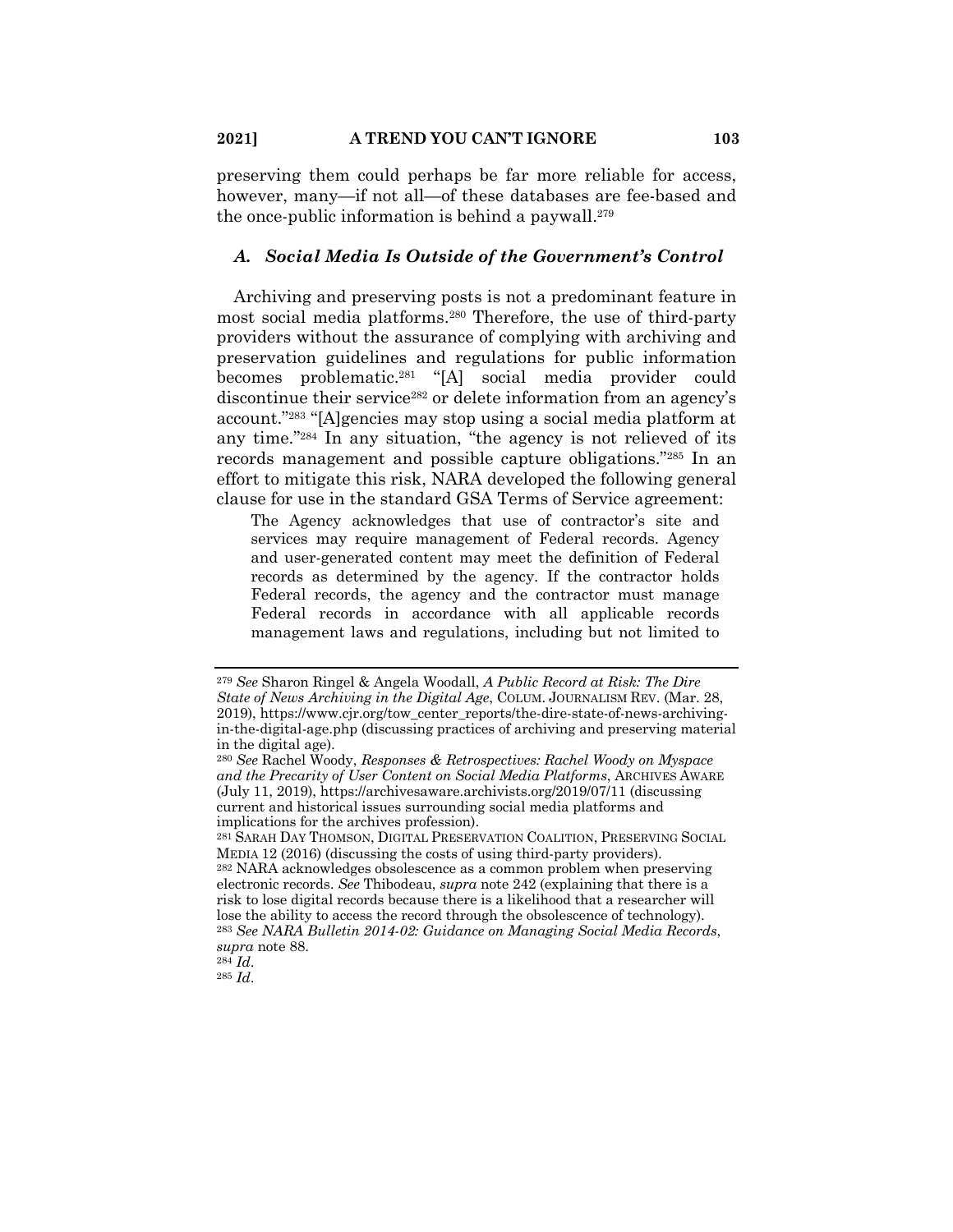the Federal Records Act (44 U.S.C. chs. 21, 29, 31, 33), and regulations of the National Archives and Records Administration (NARA) at 36 CFR Chapter XII Subchapter B). Managing the records includes, but is not limited to, secure storage, retrievability, and proper disposition of all Federal records including transfer of permanently valuable records to NARA in a format and manner acceptable to NARA at the time of transfer. The agency is responsible for ensuring that the contractor is compliant with applicable records management laws and regulations through the life and termination of the contract.286

"This clause does not include stipulations about capture."287 "Therefore, agencies must determine capture-related issues and include them in agreements with providers when possible."288 "Agencies that have contracts for cloud computing services are expected to follow this records management guidance," but ultimately have discretion to negotiate these contracts while balancing other additional legal and security requirements to meet their business needs.289

Since 2009, the federal government has engaged in creating new policies as well as standardizing the usage of social media platforms among all the federal agencies, the White House, and the U.S. Congress.290 The GSA developed a series of guidelines

<sup>286</sup> *Id.*

<sup>287</sup> *Id.*

<sup>288</sup> *Id.*

<sup>289</sup> *NARA Bulletin 2014-02: Guidance on Managing Social Media Records*, *supra*  note 88. For example, agencies must consider how personally identifiable information (PII) is handled and how they will mitigate potential privacy risks. Memorandum from Clay Johnson III, Deputy Dir. for Mgmt., on Safeguarding Against and Responding to the Breach of Personally Identifiable Information, to the Heads of Exec. Dep'ts and Agencies (May 22, 2007). Agencies may not need, or may not want, to collect PII and must factor it into their records management program. *Id.* As a result, agencies, such as NARA, may produce a Privacy Impact Statement to address these privacy concerns. *See* Scott & Scott LP, *Negotiating Contracts: 12 Key Terms to Negotiate in a Software as a Service or Cloud Service Agreement*, LEXOLOGY (Apr. 25, 2017), https://www.lexology.com/library/detail.aspx?g=8ed191ca-f24e-4919-9196 db5d7980b261. *See generally* NAT'L ARCHIVES & RECORDS ADMIN., TWITTER PRIVACY ASSESSMENT, https://www.archives.gov/files/privacy/privacy-impactassessments/twitter.pdf (identifying system subject to personally identifiable information and conduction of a privacy assessment.)

<sup>290</sup> *See* Jill R. Aitoro, *GSA Signs Deals for Agencies to Use Social Networking Sites*, NEXTGOV (Mar. 25, 2009), https://www.nextgov.com/technologynews/2009/03/gsa-signs-deals-for-agencies-to-use-social-networking-sites/43426/

<sup>(</sup>providing that the GSA has entered into agreements with social media sites).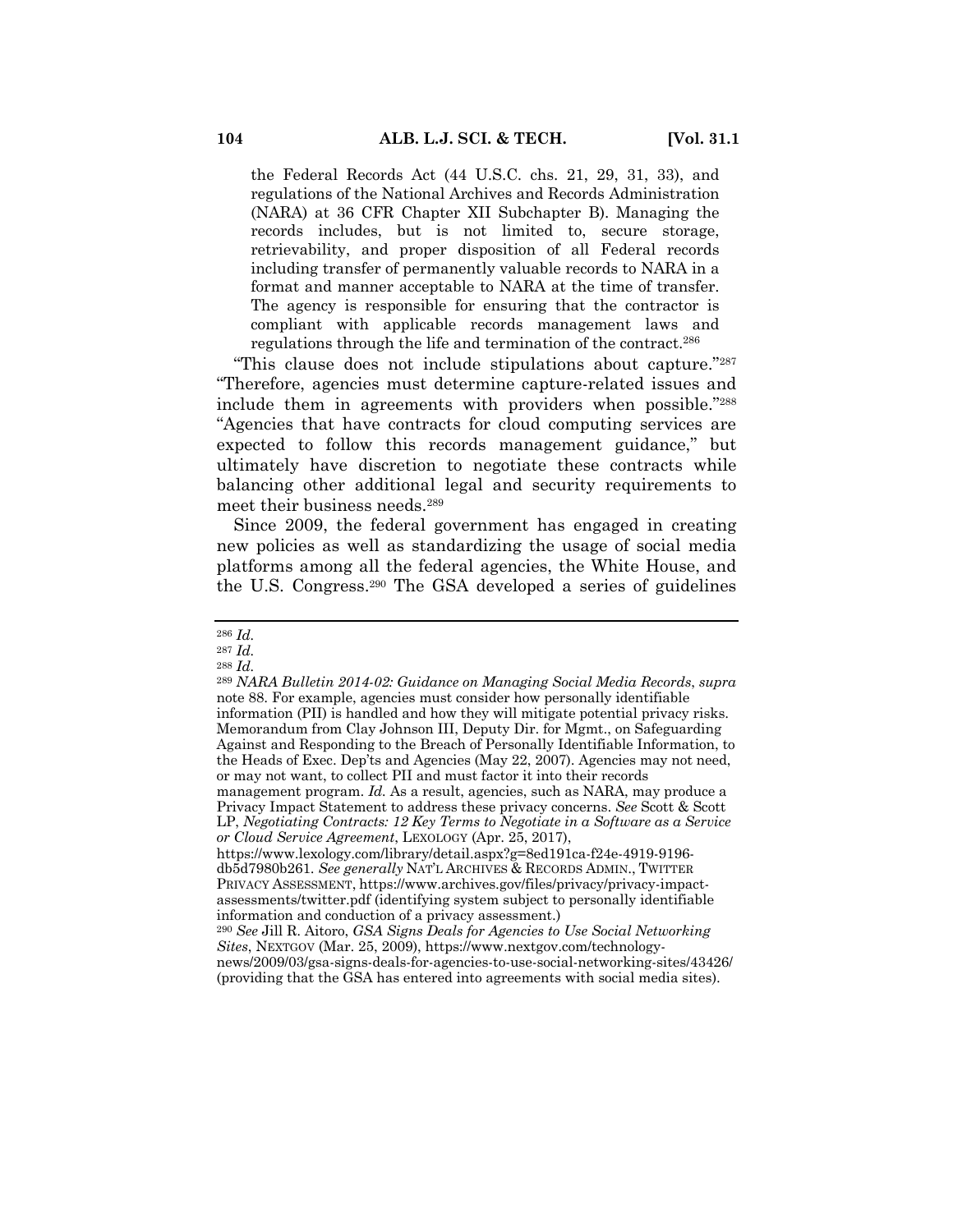which aim to help federal agencies navigate and utilize social media platforms amid current government regulation.291 Other federal institutions, such as NARA and the Library of Congress, have joined such efforts. These institutions guide and mentor the agencies or government officials trying to make sense of the everchanging landscape of social media.292

In 2010, the Library of Congress took the unprecedented action to archive all tweets, and to provide access to all of them.293 Twitter donated "its digital archive of public tweets to the Library of Congress."294 The Library of Congress' former Director of Communications, Matt Raymond, posted on the Library of Congress blog:

In addition to looking at preservation issues, the Library [of Congress] will be working with academic research communities to explore issues related to researcher access. The Twitter collection will serve as a helpful case study as we develop policies for research use of our digital archives. Tools and processes for researcher access will be developed from interaction with researchers as well as from the Library's ongoing experience with serving collections and protecting privacy rights.<sup>295</sup>

A few years later, the Library of Congress recognized the need to consider its own limited resources, concentrate on archiving tweets, and build a sustainable platform.296 Gayle Osterberg, in

<sup>291</sup> *Id.* (discussing that several government agencies have utilized a template provided by the GSA when working with providers).

<sup>292</sup> *See* Patricia C. Franks, *How Federal Agencies Can Effectively Manage Records Created Using New Social Media Tools*, BUS. GOV'T MAG. 86, 89 (Spring/Summer 2011),

http://www.businessofgovernment.org/sites/default/files/Spring%20Summer%20 2011.pdf (discussing the challenges associated with effective records management when an agency uses a social media tool and providing some recommendations on how to best address issues internally); RECORD MANAGEMENT BASIC AWARENESS 2020,

http://www.loc.gov/extranet/cld/RMAwarenessQuiz/#nara-role (last visited Nov. 14, 2020).

<sup>293</sup> Matt Raymond & Greg Pass, *Twitter Donates Entire Tweet Archive to Library of Congress*, LIB. OF CONG. (Apr. 15, 2010), https://www.loc.gov/item/prn-10-081/twitter-archive-to-library-of-congress/2010-04-15/. <sup>294</sup> *Id.*

<sup>295</sup> Matt Raymond, *The Library and Twitter: An FAQ*, LIB. OF CONG. (Apr. 28, 2010), https://blogs.loc.gov/loc/2010/04/the-library-and-twitter-an-faq/. <sup>296</sup> *See* Gayle Osterberg, *Update on the Twitter Archive at the Library of Congress*, LIB. OF CONG. (Dec. 26, 2017), https://blogs.loc.gov/loc/2017/12/update-

on-the-twitter-archive-at-the-library-of-congress-2/?loclr=blogloc.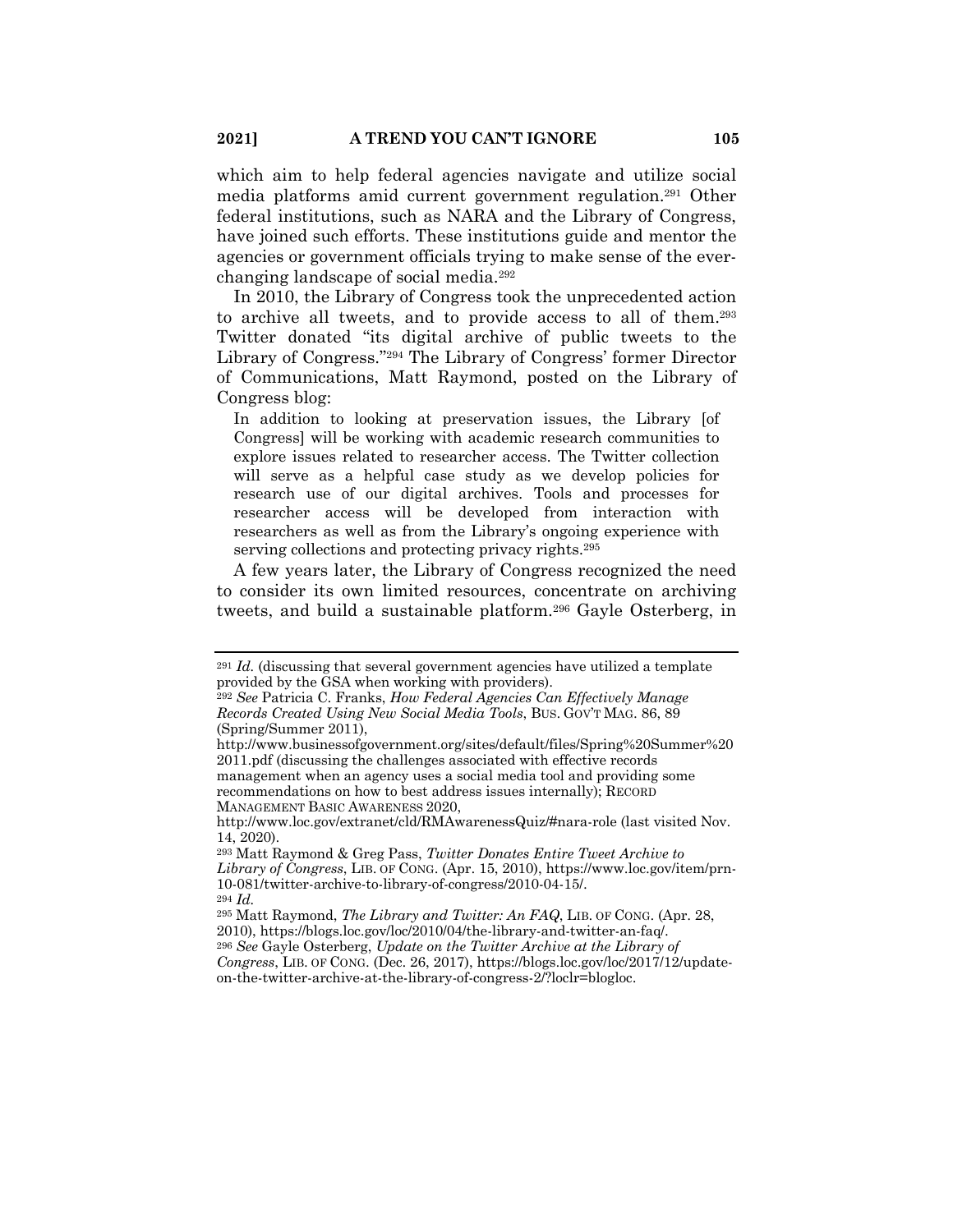her former role as the Library of Congress' Director of Communications, stated, "The Library will work with Twitter to acquire tweets on a selective basis."297

Preservation of the government's communication on social media platforms goes to the very heart of an overarching problem: the government is using a privately-owned platform to spread public information.298 Much like any other user, if the government wants to use the platform, they need to register and make use of the features solely available on the platform.299 Even if the initial intention of archiving tweets was to provide access for research, the quality of the research will be diminished if selective archiving results in incomplete records.300

Recordkeeping is further complicated when social media companies may elect to restrict or provide commentary to social media content posted by the government.301 As COVID-19 limited in-person voting, there was a trend towards states permitting or encouraging more people to vote from home via absentee/mailed ballots, or shifting to all-mail elections.302 In response, on May 26, 2020, President Donald Trump tweeted, "There is NO WAY (ZERO!) that Mail-In Ballots will be anything less than substantially fraudulent. Mail boxes will be robbed, ballots will be forged & even illegally printed out & fraudulently signed. The Governor of California is sending Ballots to millions of people,

<sup>297</sup> *Id.*

<sup>298</sup> *Cf.* Knight First Amendment Inst., 928 F.3d at 231 n.2 (2d Cir. 2019) (stating that no user can pick and choose which features to have on their account as any and all features are available equally to everyone and even a governmental account cannot choose to have features not available to other users).

<sup>299</sup> *Id.*

<sup>300</sup> *See* Osterberg, *supra* note 296 ("The Library took this step for the same reason it collects other materials – to acquire and preserve a record of knowledge and creativity for Congress and the American people."). <sup>301</sup> *See, e.g.*, Nandita Bose & Jeff Mason, *Trump Move Could Scrap or Weaken Law That Protects Social Media Companies*, REUTERS (May 28, 2020, 1:51 AM), https://www.reuters.com/article/us-twitter-trump-executive-order-social/trumpmove-could-scrap-or-weaken-law-that-protects-social-media-companiesidUSKBN2340MW (stating that Twitter flagged the President's tweets regarding "unsubstantiated claims of fraud about mail-in voting"). <sup>302</sup> *See* NAT'L CONF. OF STATE LEGISLATURES, ABSENTEE AND MAIL VOTING POLICIES IN EFFECT FOR THE 2020 ELECTION (Oct. 16, 2020), https://www.ncsl.org/research/elections-and-campaigns/absentee-and-mailvoting-policies-in-effect-for-the-2020-election.aspx.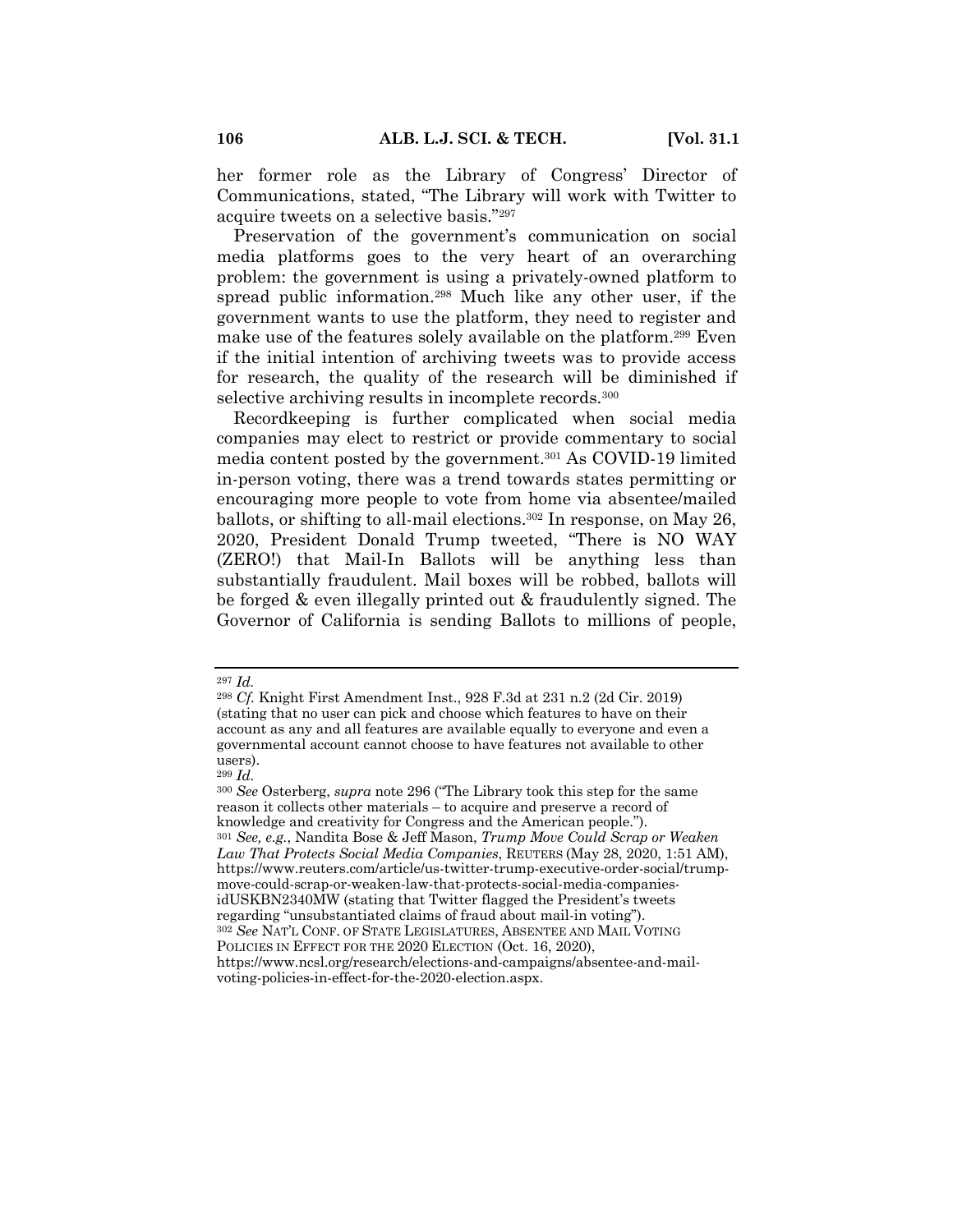anyone."303 As a result, Twitter appended this tweet with an alert that "the company has introduced [in an effort to] combat misinformation and disputed or unverified claims."304 In contrast, Facebook CEO Mark Zuckerberg indicated that he believed that social media companies should not be "arbiters of truth," leaving the public to make up their own minds.305 To date, it is still unclear how long Twitter will continue fact-checking social media content, particularly those that come from governmental agencies and officials, and whether others will follow suit.306 As social media continues to outpace print newspapers in the United States as a news source,<sup>307</sup> there is societal pressure on social media platforms308 to responsibly address and validate the veracity and authenticity of social media content and its impact on public trust.309 Instead, the government must be able to

<sup>308</sup> *See* Renee Diresta, *Social Media Fact-Checking Is Not Censorship*, SLATE (June 4, 2020, 11:03 AM), https://slate.com/technology/2020/06/twitter-factchecking-trump-misinformation-censorship.html (asserting that fact checking is not censorship and discussing how technology platforms curate and rank the information according to an algorithm that considers what topics are getting the highest engagement across social media user communities, the sources users read, and what social media users are most likely to be personally interested in, or click on); *see also* Priest, *supra* note 305.

<sup>309</sup> The American Press Institute discusses how journalists often describe the essence of their work as finding and presenting "the facts" and "the truth about the facts." *See* Walter Dean, *Journalism as a Discipline of Verification*, AM. PRESS INST., https://www.americanpressinstitute.org/journalism-

<sup>303</sup> Donald J. Trump (@realDonaldTrump), TWITTER (May 26, 2020, 8:17 AM), https://twitter.com/realDonaldTrump/status/1265255835124539392.

<sup>304</sup> Brian Fung, *Twitter Labeled Trump Tweets With a Fact Check for the First Time*, CNN BUS. (May 27, 2020), https://www.cnn.com/2020/05/26/tech/twittertrump-fact-check/index.html.

<sup>305</sup> David Priest, *Mark Zuckerberg: Social Media Platforms Shouldn't Fact-Check Trump*, CNET (May 28, 2020, 7:07 AM),

https://www.cnet.com/news/mark-zuckerberg-says-social-media-platformsshould-not-fact-check-trump/.

<sup>306</sup> *See* Exec. Order No. 13,925, 85 Fed. Reg. 34,079, 34,081 (Jun. 2, 2020) (asserting that fact-checking by social media companies is censorship that hurts the "national discourse," and directing federal and state entities to review speech restrictions by social media companies and assess whether there are "unfair or deceptive acts or practices.").

<sup>307</sup> Elisa Shearer, *Social Media Outpaces Print Newspapers in the U.S. as a News Source*, PEW RESEARCH CTR. (Dec. 10, 2018),

https://www.pewresearch.org/fact-tank/2018/12/10/social-media-outpaces-printnewspapers-in-the-u-s-as-a-news-source/.

essentials/verification-accuracy/journalism-discipline-verification/ (last visited July 23, 2020).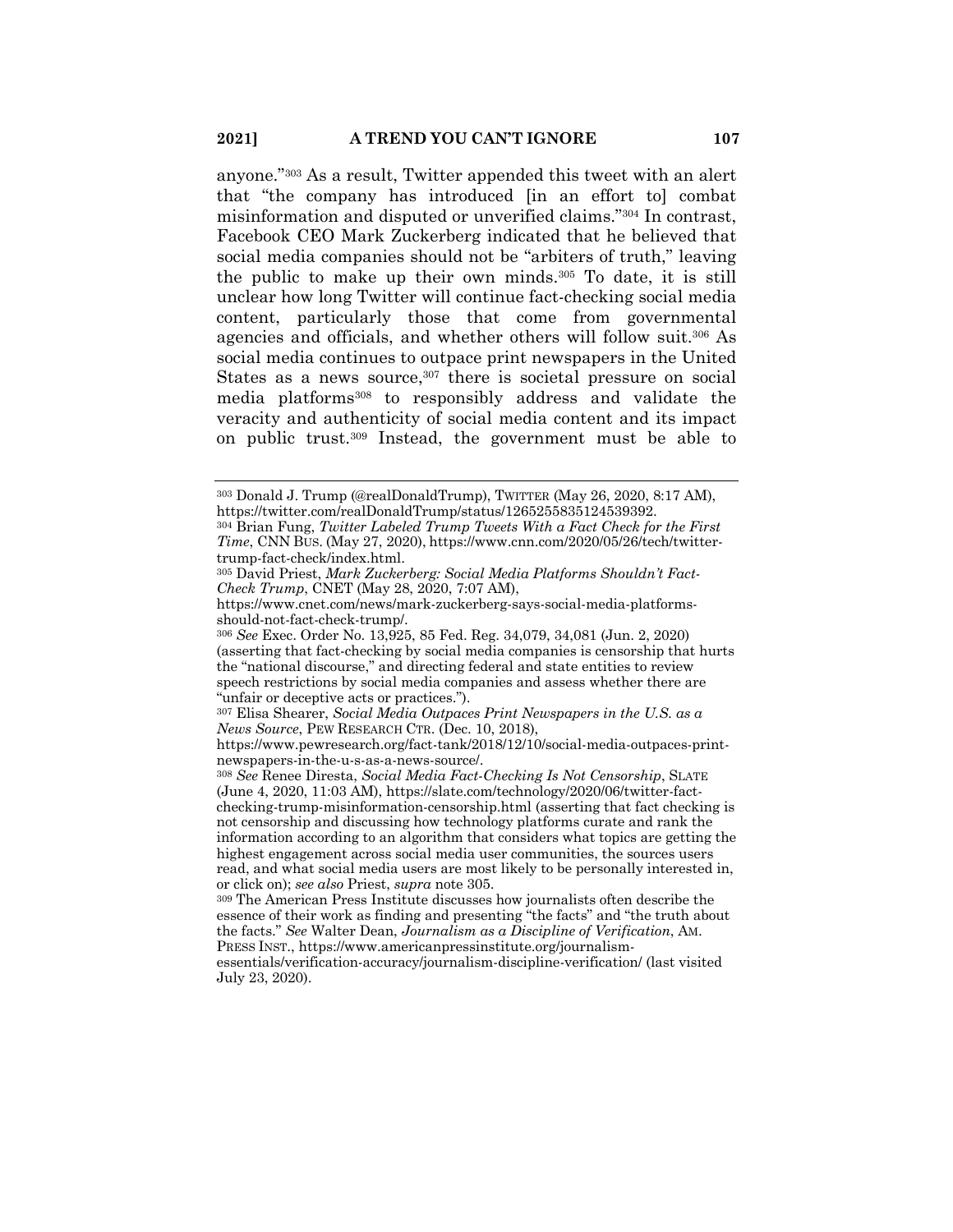guarantee that the information it posts on social media is accurate at all times.310

#### *B. Not All Records Are Eligible for Permanent Retention*

Web publishing has offered the government a powerful way of giving the public access to information.311 "[W]hen information is born digital and available exclusively from a webpage, it seriously complicates the issues of preservation, consequently threatens the public's ability to access information over time."312 There are "[p]ublic expectations that all electronic messages are permanently valuable and immediately accessible."313 However, less than five percent of the records that are created by an agency are considered permanent and later transferred to NARA for legal custody.314

# *C. Executive Branch Documents Have Inconsistent Retention Standards*

Record preservation is also complicated by some of the functionalities of social media platforms. Although some of these platforms can act as electronic messaging systems, they may not be designed with "the ability to identify, capture, and preserve records."315 The use of multiple social media platforms and the

<sup>310</sup> *See* 36 C.F.R. § 1236.10(a) ("[Reliability is defined as] [c]ontrols to ensure a full and accurate representation of the transactions, activities or facts to which they attest and can be depended upon in the course of subsequent transactions or activities.") (providing that reliability is one of the records management controls that are required to "ensure that Federal records in electronic information systems can provide adequate and proper documentation of agency business for as long as the information is needed."); *see also* 5 C.F.R. § 2635.101

<sup>(</sup>citing that "[p]ublic service is a public trust").

<sup>311</sup> *See* Rebecca Kunkel, *Law Libraries and the Future of Public Access to Born-Digital Government Information*, 109 LAW LIBR. J. 67 (2017) ("Many observers assume that the shift toward electronic publishing has improved access to government information.").

<sup>312</sup> *Id.* at 69, 71 (detailing the issues surrounding web archiving, particularly around fugitive documents).

<sup>313</sup> *NARA Bulletin 2015-02: Guidance on Managing Electronic Messages*, *supra*  note 105.

<sup>314</sup> FOIA REFERENCE GUIDE, *supra* note 86.

<sup>315</sup> *NARA Bulletin 2015-02: Guidance on Managing Electronic Messages*, *supra* note 105.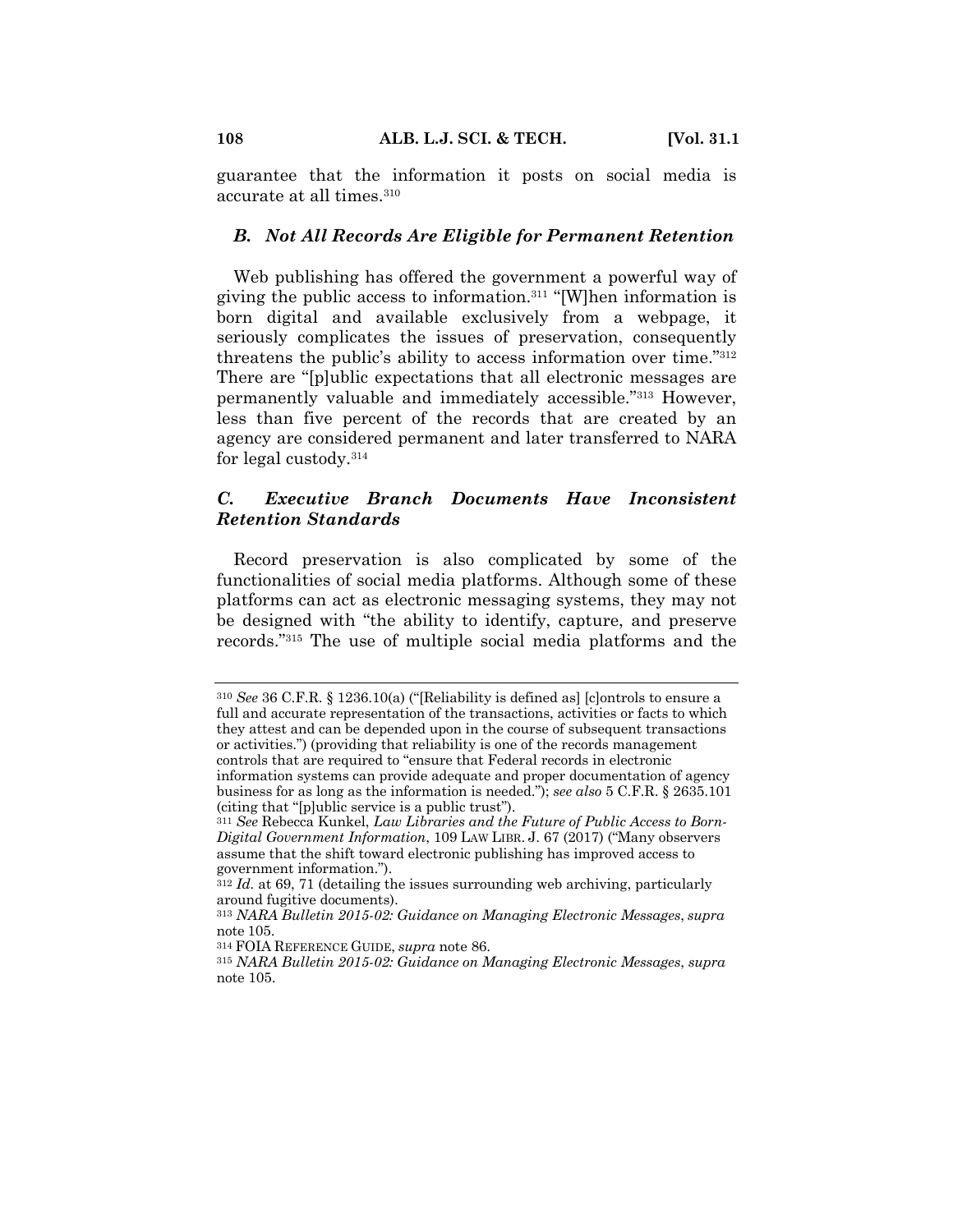variety of devices used to communicate also adds multiple intricate layers to recordkeeping and maintaining data integrity316 and authenticity.317 Social media may include content that may require removal from the site for being inconsistent with an agency's comment and posting policies.<sup>318</sup> The deletion or modification of social media posts makes it difficult to capture complete records, including metadata and any attachments, in a manner that ensures authenticity and availability.<sup>319</sup> The Archivist may be able to determine what constitutes as a permanent record, but agencies are otherwise left to determine their own records disposition guidelines.320 In 2016, Neil Eggleston, the Counsel to the President, sent a memo to heads of executive departments detailing "the disposition plan of the Executive Office of the President for its official [social medial] accounts."321 Eggleston further asked agencies to "develop their own disposition plans consistent with this guidance."322 In the memo, Eggleston indicated that it was not necessary for agencies to "follow [the Executive Office of the President]'s disposition

<sup>321</sup> Memorandum from Eggleston, *supra* note 138.

<sup>322</sup> *Id.*

<sup>316</sup> *See* 36 C.F.R. § 1236.10(c) ("[Integrity is defined as] [c]ontrols, such as audit trails, to ensure records are complete and unaltered.") (providing that integrity is one of the records management controls required to "ensure that Federal records in electronic information systems can provide adequate and proper documentation of agency business for as long as the information is needed."). <sup>317</sup> *S*ee 36 C.F.R. § 1236.10(b) ("[Authenticity is defined as] [c]ontrols to protect against unauthorized addition, deletion, alteration, use, and concealment.") (providing that authenticity is one of the records management controls required to "ensure that Federal records in electronic information systems can provide adequate and proper documentation of agency business for as long as the information is needed.").

<sup>318</sup> *NARA Bulletin 2014-02: Guidance on Managing Social Media Records*, *supra* note 88 ("Some removed content, such as spam, may be non-record while other types of content are records that must have an approved disposition authority."). Since non-records can be subject to FOIA, agencies are expected to "consult with agency counsel" about preservation policies that are consistent with the disclosure requirements for FOIA. *Id.*

<sup>319</sup> *See* 36 C.F.R. § 1236.10(b) ("Retention of record functionality and integrity requires: . . . maintaining a link between records and their metadata through conversion or migration, including capture of all relevant associated metadata at the point of migration (for both the records and the migration process.)"). 36 C.F.R. § 1236.14(b).

<sup>320</sup> *See* RICHARD A. WIRE, DISPOSITION OF FEDERAL RECORDS: A RECORDS MANAGEMENT HANDBOOK (2000) (explaining the Archivist's role of assisting agencies with determining permanent records).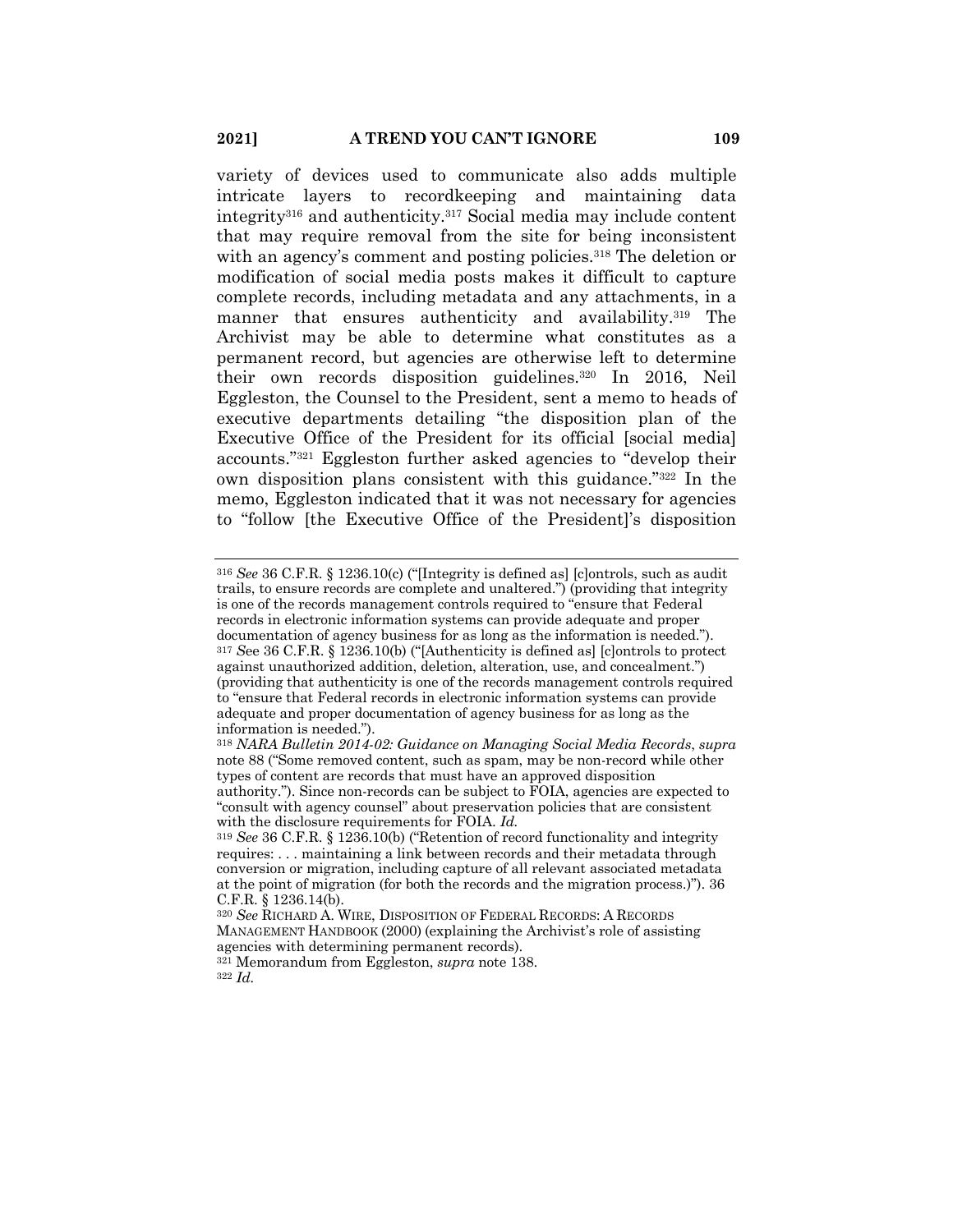plan."323 Instead, agencies are expected to "develop their own plans consistent with the guidance in [the] memorandum and with applicable records requirements."324

In deciding how to manage records, the social media working group within each agency is expected to apply the definition of a federal record to social media content and identify a complete record, including the content, context, structure, and necessary metadata.325 This is difficult when temporary records "may not need to be captured and can be maintained in the social media platform."326 Capture327 is only deemed "important for temporary records with long-term retentions or for permanent records."328 Permanent records "should be exported from the social media platform into an agency recordkeeping system."329 Agency needs will dictate whether capture is done in-house or using a thirdparty provider, and what social media capture method is used.330 If an agency decides to use a third-party provider, and the "provider can export a complete record, the agency should include a clause in the Terms of Service agreement that specifies how

<sup>327</sup> *See id.* When determining how to capture data, agencies must consider any existing procedures for data collection, whether tools and resources are in place for collection, and how the data will be used later to fulfill institutional needs. *See id.* NARA has published a white paper discussing best practices for the capture of social media records. *See* NAT'L ARCHIVES & RECORDS ADMIN., WHITE PAPER ON BEST PRACTICES FOR THE CAPTURE OF SOCIAL MEDIA RECORDS (May 2013), https://www.archives.gov/files/records-

mgmt/resources/socialmediacapture.pdf.

<sup>323</sup> *Id.*

<sup>324</sup> *Id.*

<sup>325</sup> *NARA Bulletin 2014-02: Guidance on Managing Social Media Records*, *supra* note 88.

<sup>326</sup> *Id.* When determining whether temporary records will be left in the social media platform, the agency is expected "to assess their business needs and evaluate risks associated with leaving [temporary] records in social media." *See id.*

<sup>328</sup> *NARA Bulletin 2014-02: Guidance on Managing Social Media Records*, *supra* note 88.

<sup>329</sup> *Id. But see* Thibodeau, *supra* note 242 (acknowledging that proper preservation of digital information requires systems that will be able to evolve over time, otherwise the system itself will compound the problems of preservation, rather than solve them). Kenneth Thibodeau, *The Electronic Records Archives Program at the National Archives and Records Administration* (July 2007), https://journals.uic.edu/ojs/index.php/fm/article/view/1922/1804. <sup>330</sup> *NARA Bulletin 2014-02: Guidance on Managing Social Media Records*, *supra* note 88.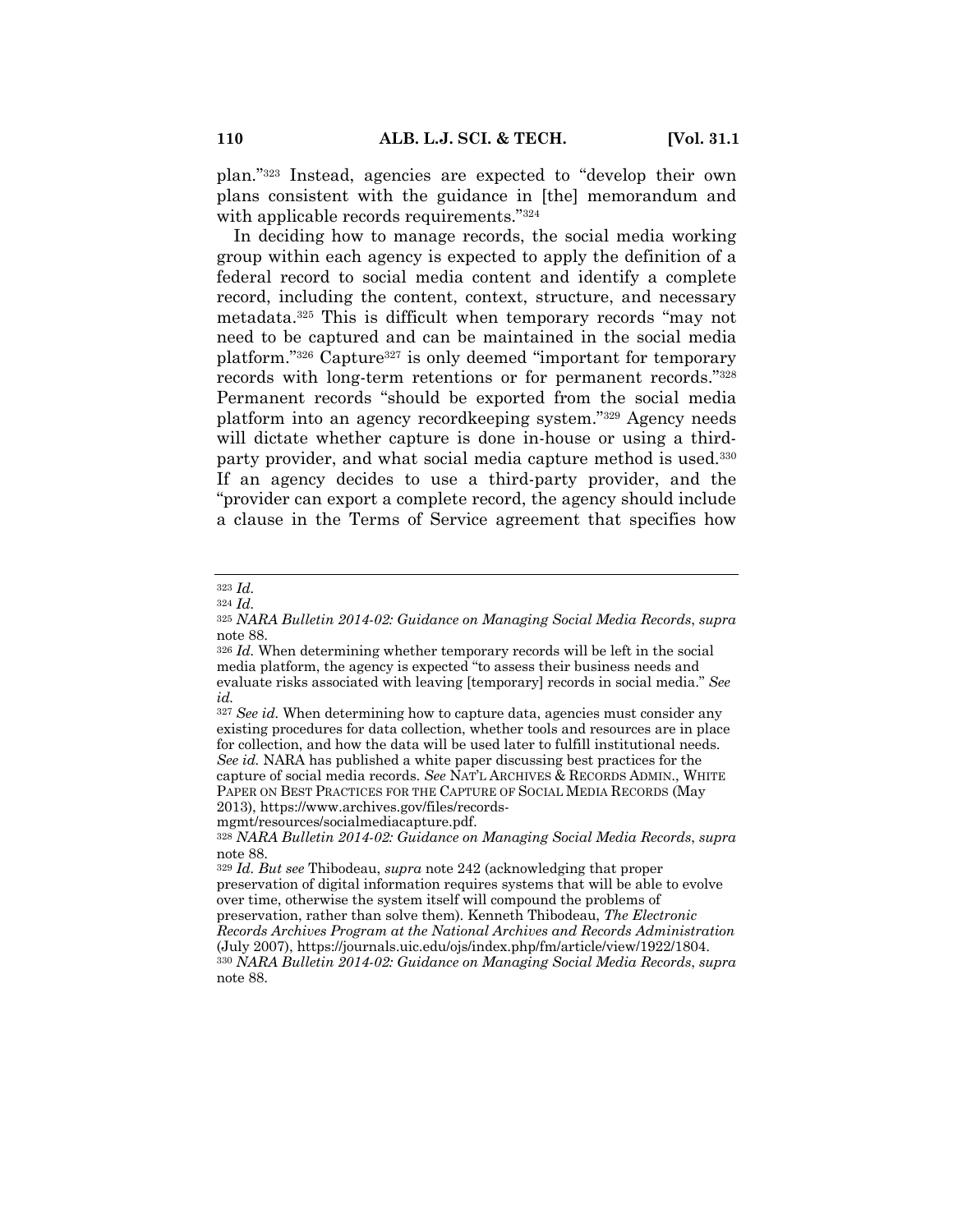and when this will occur."331 "This clause should state that export shall occur before the provider deletes or destroys the Federal records that reside on their systems. It should include instructions for notification and export requirements if the provider goes out of business or is bought by another company."332

# *D. Record Preservation Does Not Always Equal Record Disclosure*

Even if a social media post is preserved somewhere within an agency records management system, this content is not accessible except via FOIA request, absent an alternative requirement to post it online.<sup>333</sup> There is nothing that says that all federal records have to be disclosed, only agency records that meet the disclosure requirements for FOIA.334 NARA is subject to FOIA in two ways: as an agency required to disclose its own agency records<sup>335</sup> and as a data custodian of permanent agency records.336 NARA is able to disclose records pertaining to other agencies *only* after it receives legal custody of those records.<sup>337</sup> Legal custody transfers when agencies pass permanent records to NARA for archiving.<sup>338</sup> Until agencies transfer these permanent

<sup>331</sup> *Id*.

<sup>332</sup> *Id.*

<sup>333</sup> FOIA REFERENCE GUIDE, *supra* note 86.

<sup>334</sup> *See* 5 U.S.C. § 552(f)(2) (2016) (providing what constitutes an agency and a record for purposes of FOIA).

<sup>335</sup> *See* 44 U.S.C § 2102 (1988) (establishing the National Archives and Records Administration as an "independent establishment in the executive branch"). NARA has legal custody of the records in the National Archives of the United States, and NARA can make release decisions when there is a FOIA request. NAT'L ARCHIVES & RECORDS ADMIN., NARA ELECTRONIC READING ROOM/FOIA LIBRARY, https://www.archives.gov/foia/electronic-reading-room (last visited Oct.

<sup>24, 2020).</sup> NARA can provide access to these records, but the requester will need to visit NARA to see the records, as they are "located at NARA's archival facilities in the Washington, DC area and around the country, as well as at [the]

Presidential Libraries." *Id.* <sup>336</sup> *See* 36 C.F.R § 1235.10 ("Agencies must transfer permanent records to the National Archives of the United States records that have been scheduled as permanent.").

<sup>337</sup> *See* 36 C.F.R. § 1250.8(a) (2017).

<sup>338</sup> *See* 36 C.F.R. § 1235.22 (2009) ("Legal custody of records passes from the agency to NARA when the appropriate NARA official signs the SF 258 acknowledging receipt of the records."); *see also* NAT'L ARCHIVES & RECORDS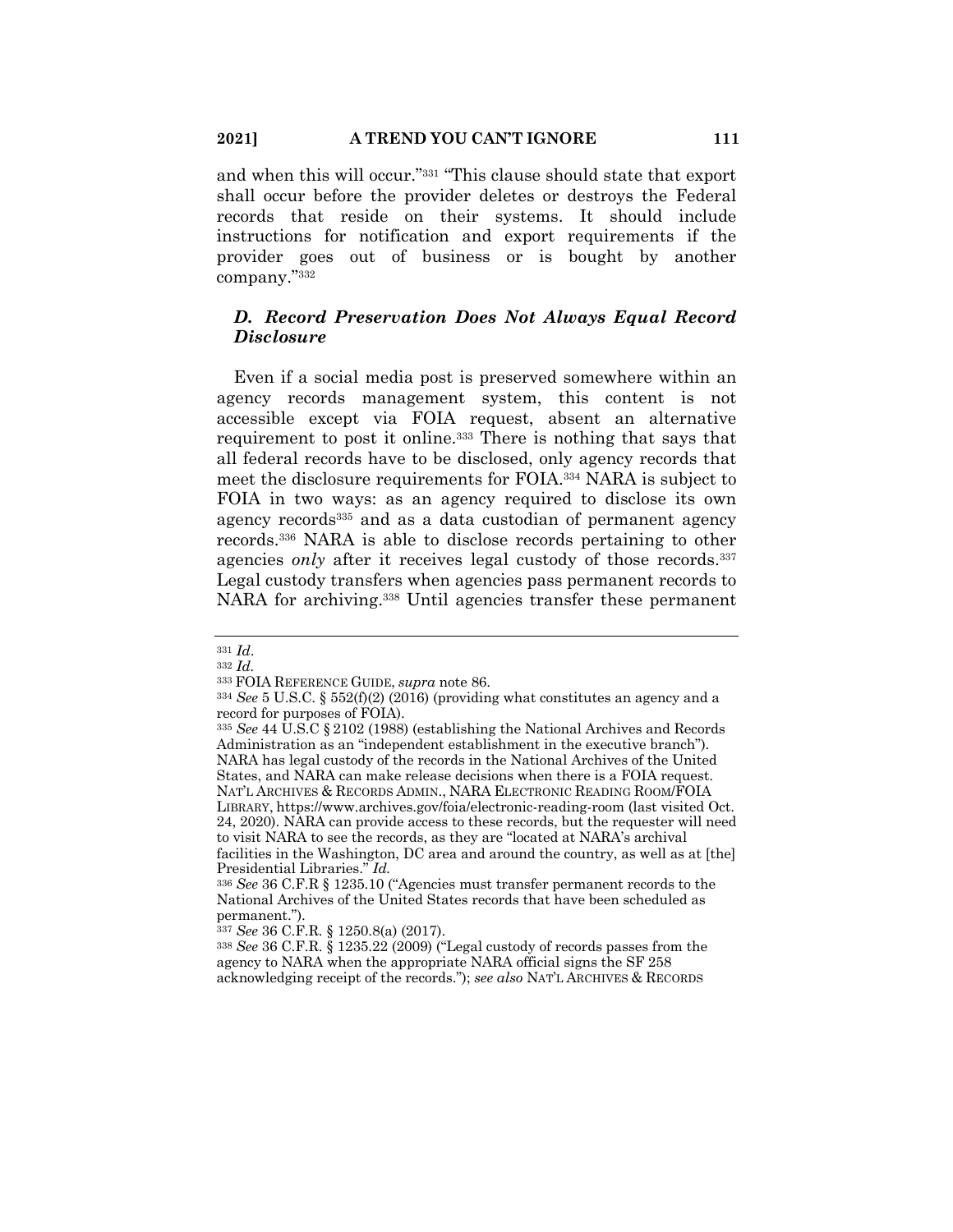records, federal agencies are expected to disclose any information requested under FOIA directly from the particular agency.339 Similarly, the PRA may dictate that the U.S. "reserve[s] and retain[s] complete ownership, possession, and control of Presidential records,"340 however, every administration has interpreted the PRA differently.341 Additionally, the deletion and modification of social media posts prior to its transfer to NARA impacts the integrity of the presidential record.342 NARA only takes "legal and physical custody of the outgoing administration's records . . . immediately after the President leaves office."343

<sup>340</sup> 44 U.S.C. § 2202 (1978).

ADMIN., ACCESSIONING GUIDANCE AND POLICY, https://www.archives.gov/recordsmgmt/accessioning#:~:text=What%20is%20accessioning%3F,nation%20and%20 the%20public%20interest (last visited Oct. 24, 2020) ("Transfer[ring] refers to moving records into the physical custody of NARA," while accessioning refers to moving records into the legal, and in most cases physical, custody of NARA). <sup>339</sup> *See* 36 C.F.R. § 1250.8(c) (stating that NARA's federal record centers store records that remain in the legal custody of the agencies that created them, and therefore, disclosure and FOIA requests must go through that agency). Unless it falls under one of nine exemptions which protect interests such as personal privacy, national security, and law enforcement, agencies are expected to fulfill FOIA requests. FOIA REFERENCE GUIDE, *supra* note 86. Before permanent records are transferred to NARA, agencies may opt to participate in the Federal Records Program, where they can pay NARA to have physical custody of the records. During this time, the agency still has legal custody over the records and can make release decisions. *Id.* If these records are requested, NARA sends records to the agency. *Id.*

<sup>341</sup> *See* NAT'L ARCHIVES & RECORDS ADMIN., PRESIDENTIAL RECORDS ACT (PRA) OF 1978, https://www.archives.gov/presidential-libraries/laws/1978-act.html (last visited Sept. 28, 2020) (explaining that each President interprets the PRA differently, as long as the Archivist's views "on the proposed disposal ha[s] been obtained in writing").

<sup>342</sup> *See* NAT'L ARCHIVES & RECORDS ADMIN., CTR. FOR ADVANCED SYS. & TECH., ISSUES AND OPTIONS REGARDING MANAGING SOCIAL MEDIA RECORDS OF THE NATIONAL ARCHIVES AND RECORDS ADMINISTRATION (Dec. 27, 2010), https://www.archives.gov/files/applied-research/presentations/managing-socialmedia-records.pdf (indicating that altering the social media posts affects their integrity); *see also* 36 C.F.R. § 1236.10 (2009) ("[Integrity is defined as]'[c]ontrols, such as audit trails, to ensure records are complete and unaltered.'") (stating that integrity is one of records management controls "needed to ensure that Federal records in electronic information systems can provide adequate and proper documentation of agency business for as long as the information is needed.").

<sup>343</sup> David S. Ferriero, *NARA's Role Under The Presidential Records Act And The Federal Records Act*, 49:2 PROLOGUE MAG., NAT'L ARCHIVES,

https://www.archives.gov/publications/prologue/2017/summer/archivist-pra-fra (last visited Dec. 29, 2020). For example, when President Barack Obama left office, NARA archived the activity on the @POTUS Twitter account on a newly-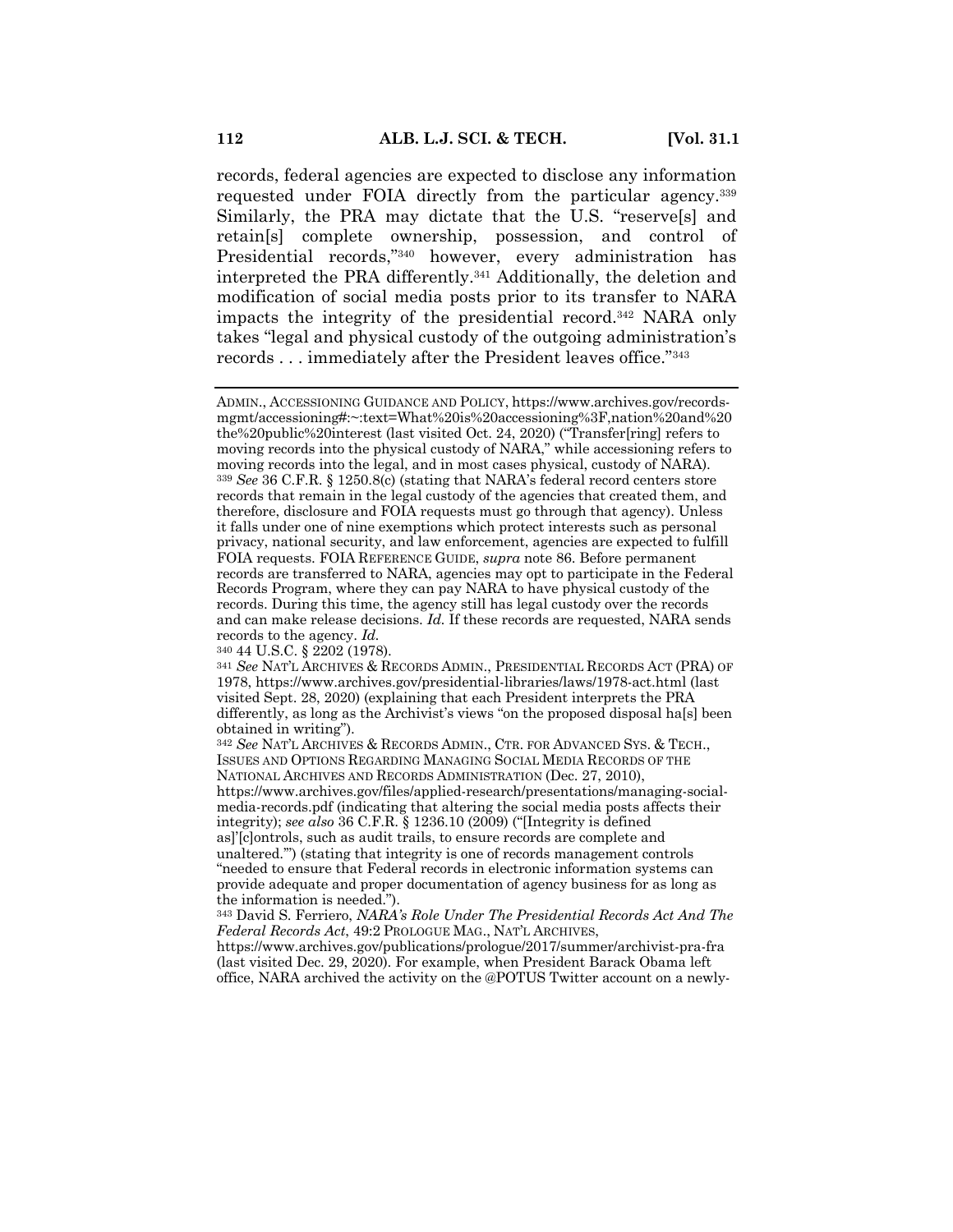## *E. Third-Parties Offer Access . . . For a Price*

The abundance and rapid increase of both the number of government accounts as well as government information posted exclusively on social media means that a significant amount of effort to capture and preserve this information may be required. Legal information companies may be positioned to tackle this issue at an efficient speed.344 Reliable access to complete records requires capturing and preserving social media in real time.345 The short-lived status of social media content is similar to when an agency puts out a memo or policy on their website and it is later superseded or subject to link rot.346 While a copy surely lives somewhere within the agency (and can also be subject to FOIA), it is no longer publicly accessible on an agency website and we rely on third-parties, such as Westlaw, for a copy of the memo that is accessible in a meaningful way.347

On July 28, 2015, ProQuest Congressional launched a new interface which included a "News and Social Media" tab.348 This enhancement would provide researchers with the ability to "retrieve social media content from Senators, Representatives, and Federal agencies."349 The search could be "filtered by a

working." *Id.* at 278. Link rot also impacts other legal primary materials, such as cases. *Id.* at 277–278 (discussing how an alarmingly high number of websites cited by the Supreme Court are no longer working).

<sup>347</sup> *Id.* at 300–302.

created handle @POTUS44. President Obama (@POTUS44), TWITTER, https://twitter.com/potus44.

<sup>344</sup> *See NARA Bulletin 2014-02: Guidance on Managing Social Media Records*, *supra* note 88.

<sup>345</sup> *Id.*

<sup>346</sup> *See* Raizel Liebler & June Liebert, *Something Rotten In The State Of Legal Citation: The Life Span Of A United States Supreme Court Citation Containing An Internet Link (1996*–*2010)*, 15 YALE J.L. & TECH. 274, 277–78, 300 (2013) (discussing the rising number of links that are provided within Supreme Court cases yet no longer work and how these are still available at NARA, in Washington, D.C.). Link rot refers to the condition of "[i]nternet links no longer

<sup>348</sup> *See* Felicity Murphy, *New ProQuest Congressional Interface Launched*, HUNTER'S QUERY (July 29, 2015), http://huntersquery.byu.edu/new-proquestcongressional-interface-launched/.

<sup>349</sup> Janet Clarke, *Congressional Tweets? #EnhancedResearch @SBULibraries*, STONY BROOK UNIV. LIB. (Aug. 5, 2015),

https://library.stonybrook.edu/2015/08/05/congressional-tweetsenhancedresearch-sbulibraries/.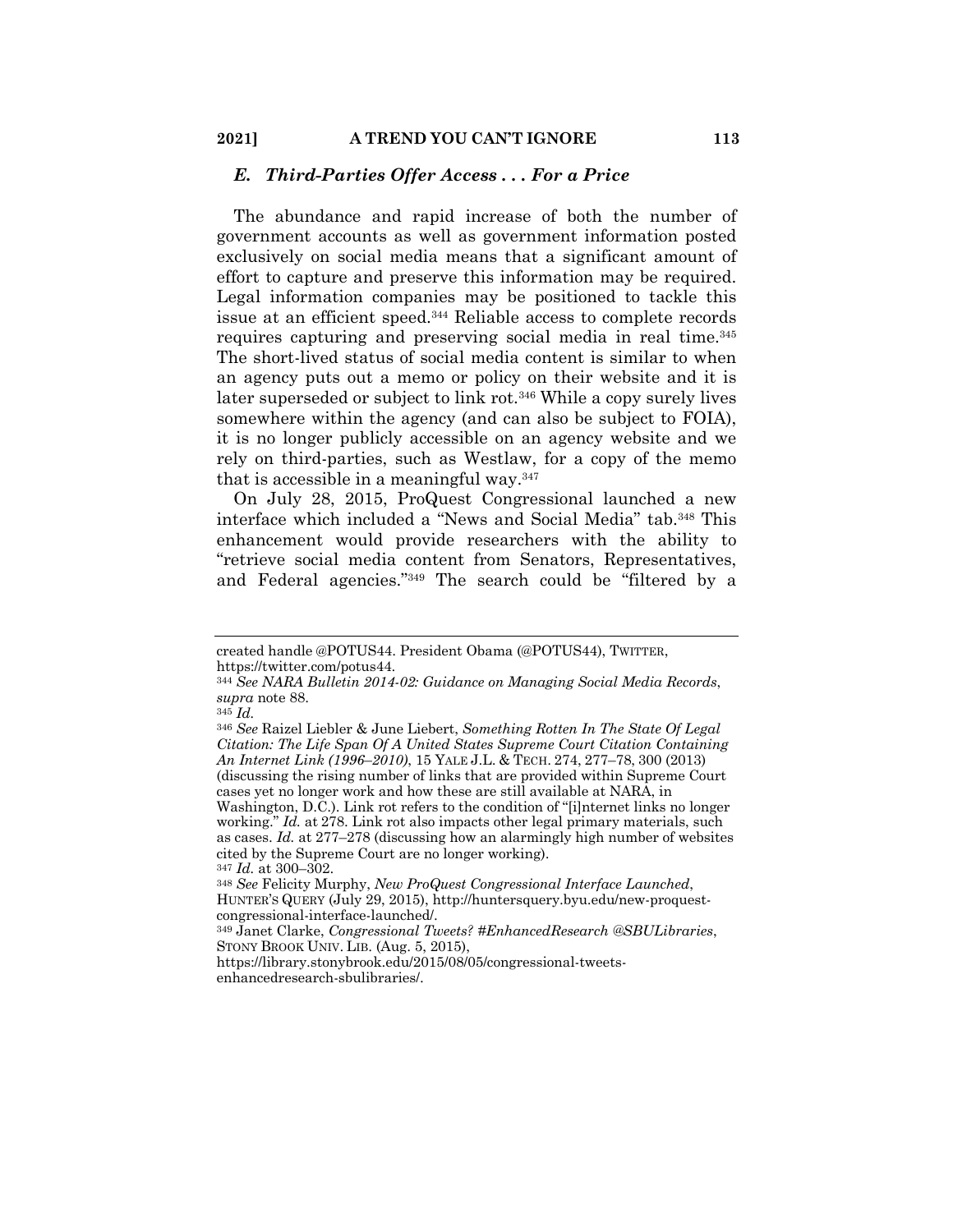specific date or date range and limited by platform."350 Researchers could also limit the search by content type, such as "blogs, press releases, and videos."351 "Search results [also] identi[fied] . . . details of the originating source, along with full text links."352 While the tab still exists on ProQuest Congressional today, the database only contains an archive of social media content and "it is not currently updated."353 VoxGov is one vendor who has maintained a collection of government information born-digital as social media.354 The company offers their subscribers unedited documents scraped from federal government websites and social media sources.355 The document types include "Press Releases, News, Notices, Columns, Articles, Op-Eds, Decisions, Opinions, Orders, Events, Media Advisories, Fact Sheets, Newsletters, Bulletins, Recalls, Alerts, Reports, Publications, Speeches, Statements, Remarks, Testimony, and Transcripts, along with Social Media from official government sources, [such as] Twitter, Facebook, [and] You Tube."356 As of 2017, VoxGov contains over twenty-four million government documents, which are supplemented with extensive metadata to support hashtag filtering and trending.<sup>357</sup> While the addition of supplemental metadata may increase the likelihood of a researcher locating the information,358 one must still take into

<sup>356</sup> *Id.*

<sup>350</sup> *Id.*

<sup>351</sup> *Id.*

<sup>352</sup> *Id.*

<sup>353</sup> *Congressional Help: News and Social Media*, PROQUEST LIBGUIDES,

https://proquest.libguides.com/congressionalhelp/news (last updated Sept. 13, 2019, 12:11 PM).

<sup>354</sup> *See* Jean O'Grady, *VoxGov: A Veritable Goldmine of "Hidden" U.S. Government Insights and Trends*, DEWEY B STRATEGIC (Jan. 19, 2017), https://www.deweybstrategic.com/2017/01/voxgov-veritable-goldmine-ofhidden.html (stating that the website offers "hidden government data . . . for anyone trying to understand [and] track the statements and positions of government agencies and officials related to any issue"). <sup>355</sup> *Id.*

<sup>357</sup> *Id.*; *see also Actionable Government Intelligence*, VOXGOV, https://www.voxgov.com/ (last visited Oct. 26, 2020) (stating that the service provides tools for professionals to better "[d]etect trends," track issues, etc.). <sup>358</sup> *See* U.S. Patent No. 10,325,221 (filed June 18, 2019) ("Users may desire to obtain descriptions of metadata tags . . . and those descriptions provide more information than the initial hashtag might have included."). The hashtag system may be fraught with typos or words holding multiple meaning (for example, #goodtrouble may refer to a documentary on the late Representative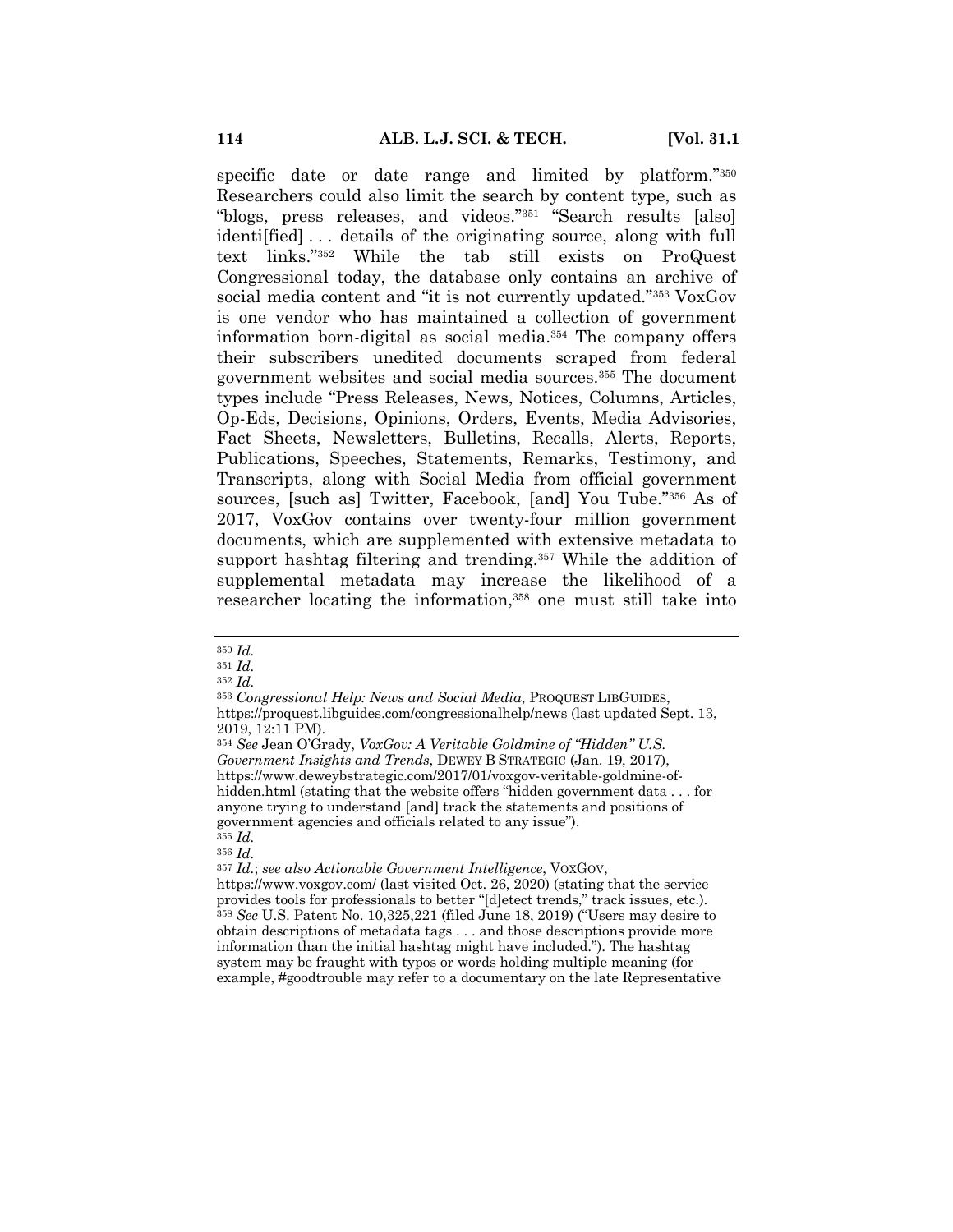consideration that information databases can contain biases.359 Most importantly, none of this government information is accessible to researchers unless they purchase a subscription to these databases.360 Law firms, courts, and academic law libraries make budgetary determinations when considering whether any database subscription is valuable for their business needs.361 As an alternative, a researcher could rely on databases containing deleted social media posts that are created by individuals, however, they may have incomplete information or difficulty verifying or authenticating the record.362 Therefore, researchers still may not have access to complete governmental records.363

# **V. THE WAY FORWARD: THE NEED FOR CONSISTENT ACCESS AND PRESERVATION OF GOVERNMENT INFORMATION BORN AS SOCIAL MEDIA CONTENT**

Traditionally, government information has been deemed reliable and consistent in the way that it is found.364 Legal research has considered authoritative sources, such as case law, legislation, and academic literature, as the main, if not the sole,

John Lewis or it could refer to a television show). *Id.* The use of supplemental tags, or search terms, may open up the possibility of locating relevant information. *Id.* ("Users may desire to obtain descriptions of metadata tags . . . and those descriptions provide more information than the initial hashtag might have included.").

<sup>359</sup> *See* Susan Nevelow Mart, *The Algorithm as a Human Artifact: Implications for Legal [Re]Search*, 109 L. LIBR. J. 387, 388 (2017) (conducting a study demonstrating that system biases and assumptions affected the results provided by some of the major legal database providers).

<sup>360</sup> *See* Kunkel, *supra* note 311, at 75 ("Public libraries that offer free online sources improve their ability to serve patrons who may not have full access to the libraries' paid subscriptions.").

<sup>361</sup> *See* FREDERICK W. DINGLEDY ET AL., COLLECTION DEVELOPMENT, ACQUISITIONS, AND LICENSING 140 (2014).

<sup>362</sup> *See* Heather Small et al., *What Your Tweets Tell Us About You: Identity, Ownership and Privacy of Twitter Data*, 7 INT'L. J. DIG. CURATION 174, 185 (2012) (explaining that deleted social media posts can be compiled into researchers' collections and databases, but these records can be difficult to authenticate).

<sup>363</sup> *See id.* at 182 ("[E]ven when qualitative data are made available, it typically has low rates of reuse . . . due to the fact that the 'recovery of context can only ever be partial.'").

<sup>364</sup> *See* Russell & Larrington, *supra* note 271, at 17.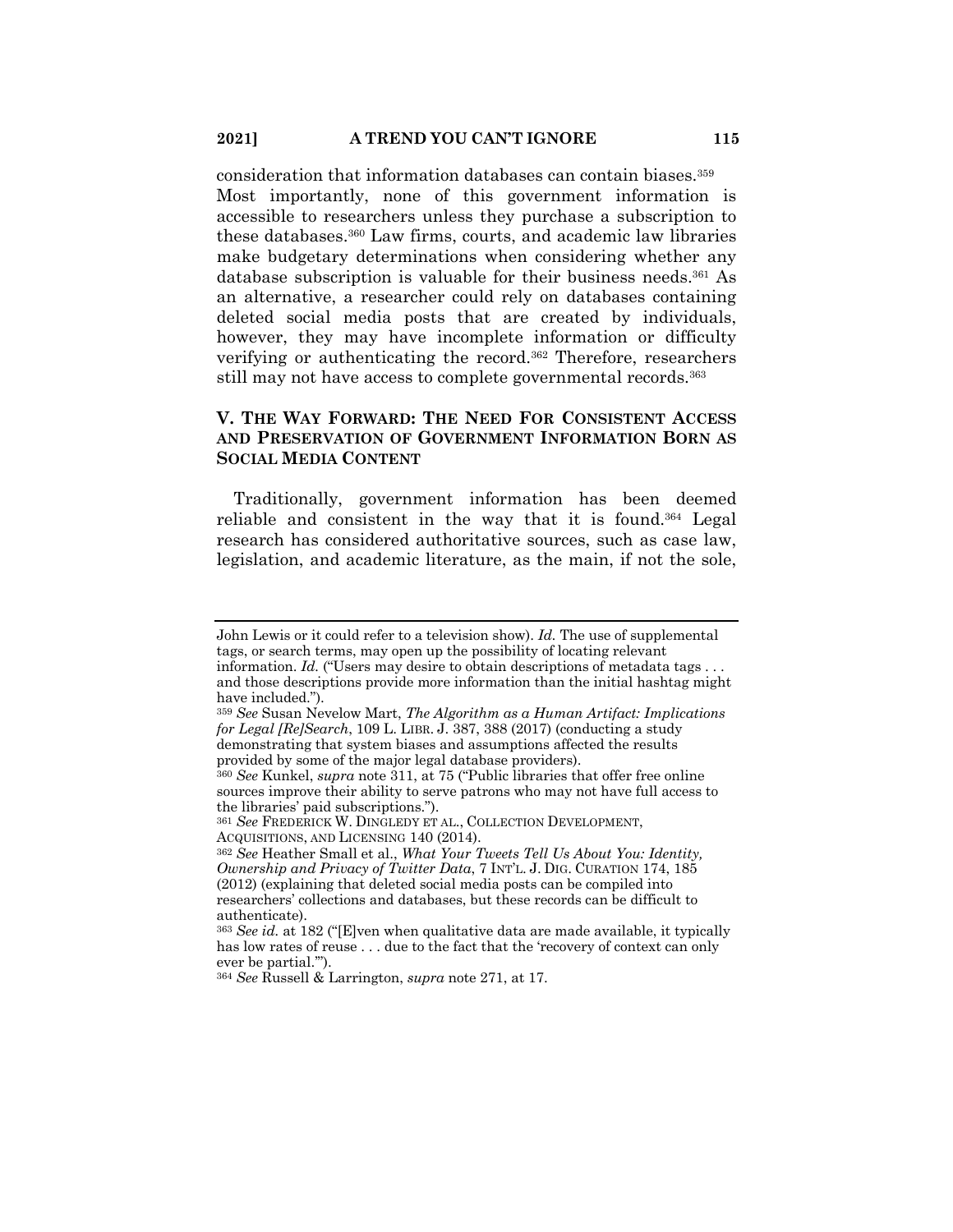sources of legal information.365 This notion was confirmed as legal publishers, such as LexisNexis and Westlaw, established methods of access and retrieval that are beneficial to the legal researcher.366

Social media defies the traditional methods of confirming sources of legal authority.<sup>367</sup> Companies, such as ProQuest and VoxGov, have tried to provide resources to expedite the tracking, finding, and analyzing of government information in different social media platforms.<sup>368</sup> Their attempts to capture this information confirm that social media upends the traditional notions of accountability and transparency in government information.369 Additionally, their willingness to explore solutions when it comes to issues of authenticity and preservation of social media posts confirms that researchers are interested in using government information found on social media platforms.370 The availability and complexity of these vendors' products continue to challenge traditional legal research methods to understand the full extent of public-government interaction.<sup>371</sup>

Unfortunately, a systemic way to retrieve and verify information (similar to how digests and online citators, such as Shepard's and KeyCite, allow researchers to quickly update cases to determine if they still represent 'good law') is still needed.372

<sup>372</sup> *See Locating Legal Information in Primary and Secondary Resources: #3:* 

<sup>365</sup> *See Authoritative Sources,* U.S. LEGAL,

https://legalresearch.uslegal.com/authoritative-sources (last visited Oct. 1, 2020).

<sup>366</sup> *See* William G. Harrington, *A Brief History of Computer-Assisted Legal Research*, 77 L. LIBR. J. 543, 552–55 (1984–1985) (discussing the introduction of LexisNexis and later Westlaw into law firms in the 1970s and their benefit to the legal profession).

<sup>367</sup> *See* GINSBERG, *supra* note 187, at 10 (discussing the complexity of e-records and the challenges of managing the records).

<sup>368</sup> *See Urban Affairs & Planning: Government & Nonprofit*, VA. TECH. U. LIBR, https://guides.lib.vt.edu/c.php?g=10471&p=2476200 (last updated Sept. 26, 2020) (discussing ProQuest's and VoxGov's ability to record government documents, including social media).

<sup>369</sup> *See id.* (stating that VoxGov updates their content "every 15 minutes"). <sup>370</sup> *See New Engagement 365 Days a Year: A Dozen News Databases That Every SU Student Should Know!*, SYRACUSE UNIV. LIBR.,

https://researchguides.library.syr.edu/newsengagement (last updated Apr. 8 2020) (discussing the multiple social media platforms used by VoxGov to obtain government documents).

<sup>&</sup>lt;sup>371</sup> *See id.* (providing all the different government information that can be obtained through VoxGov or ProQuest).